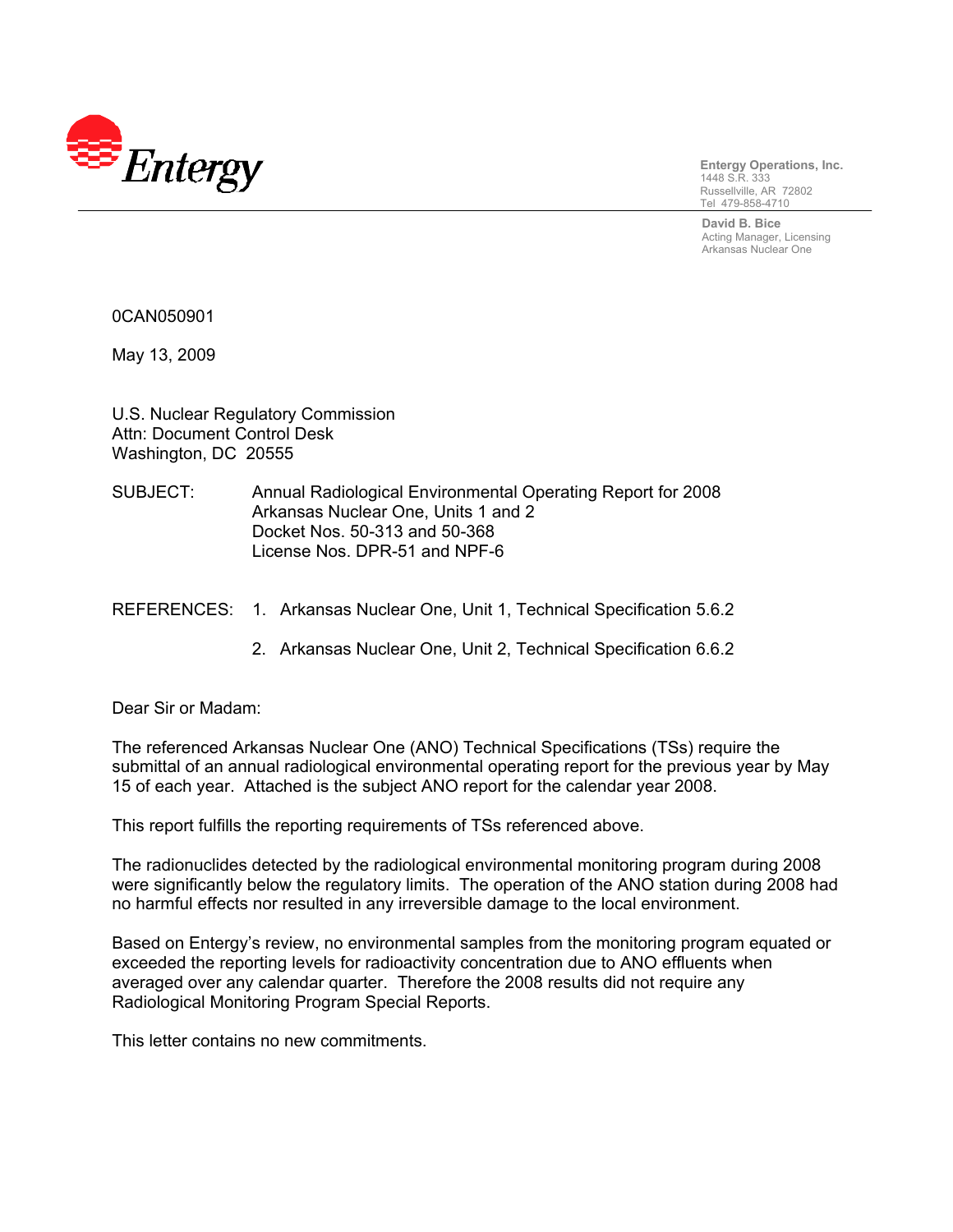0CAN050901 Page 2

If you have any questions or require additional information, please contact me.

Sincerely,

### *Original signed by F. Van Buskirk for D. Bice*

DBB/rwc

Attachment: Annual Radiological Environmental Operating Report for 2008

cc: Mr. Elmo E. Collins Regional Administrator U. S. Nuclear Regulatory Commission Region IV 612 E. Lamar Blvd., Suite 400 Arlington, TX 76011-4125

> NRC Senior Resident Inspector Arkansas Nuclear One P. O. Box 310 London, AR 72847

U. S. Nuclear Regulatory Commission Attn: Mr. Kaly Kalyanam MS O-8B1 One White Flint North 11555 Rockville Pike Rockville, MD 20852

Mr. Bernard R. Bevill Arkansas Department of Health Radiation Control Section 4815 West Markham Street Slot #30 Little Rock, AR 72205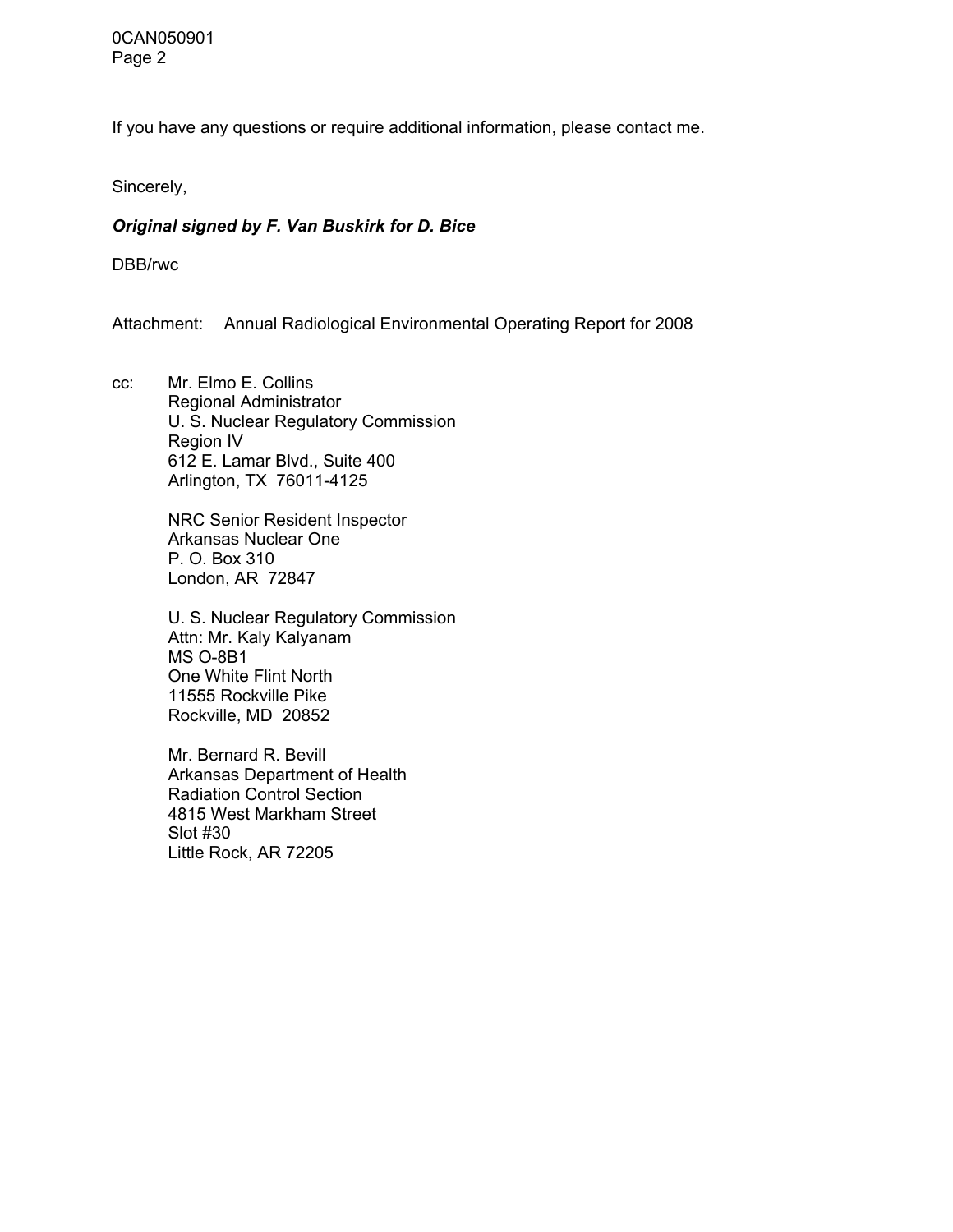# **ARKANSAS NUCLEAR ONE - UNITS 1 AND 2**

**ANNUAL RADIOLOGICAL ENVIRONMENTAL OPERATING REPORT FOR 2008**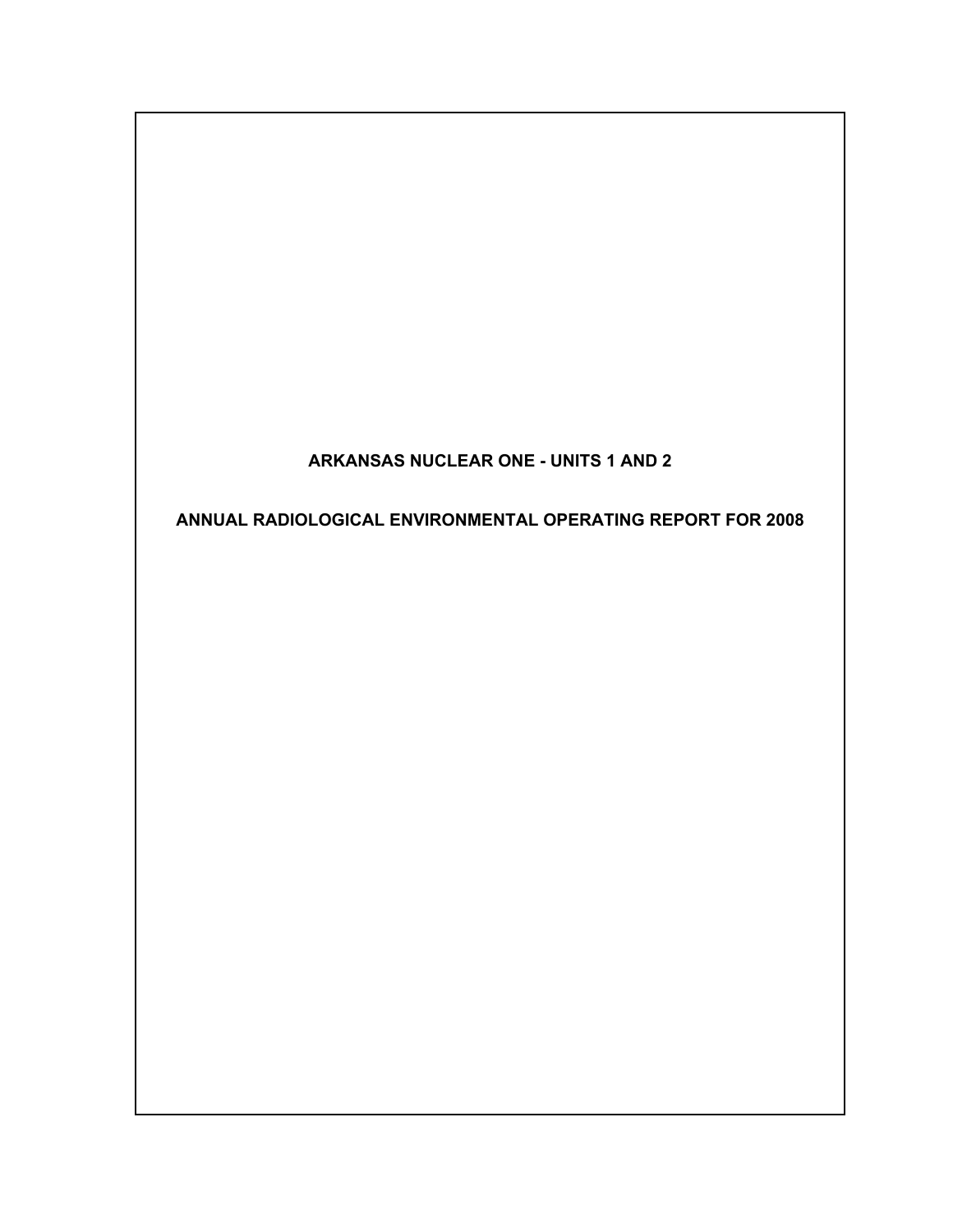# **TABLE OF CONTENTS**

|     | <b>SUMMARY</b>                                        | 6  |
|-----|-------------------------------------------------------|----|
|     | <b>1.0 INTRODUCTION</b>                               | 10 |
|     | 1.1 Radiological Environmental Monitoring Program     | 10 |
|     | 1.2 Pathways Monitored                                | 10 |
|     | <b>1.3 Land Use Census</b>                            | 11 |
| 2.0 | <b>INTERPRETATION AND TRENDS OF RESULTS</b>           | 21 |
|     | 2.1 Air Particulate and Radioiodine Sample Results    | 21 |
|     | 2.2 Thermoluminescent Dosimetry Sample Results        | 21 |
|     | 2.3 Water Sample Results                              | 22 |
|     | 2.4 Sediment Sample Results                           | 23 |
|     | 2.5 Milk Sample Results                               | 24 |
|     | 2.6 Fish Sample Results                               | 24 |
|     | 2.7 Food Product Sample Results                       | 24 |
|     | <b>2.8 Land Use Census Results</b>                    | 25 |
|     | 2.9 Interlaboratory Comparison Results                | 25 |
| 3.0 | RADIOLOGICAL ENVIRONMENTAL MONITORING PROGRAM SUMMARY | 27 |
|     | 3.1 2008 Program Results Summary                      | 27 |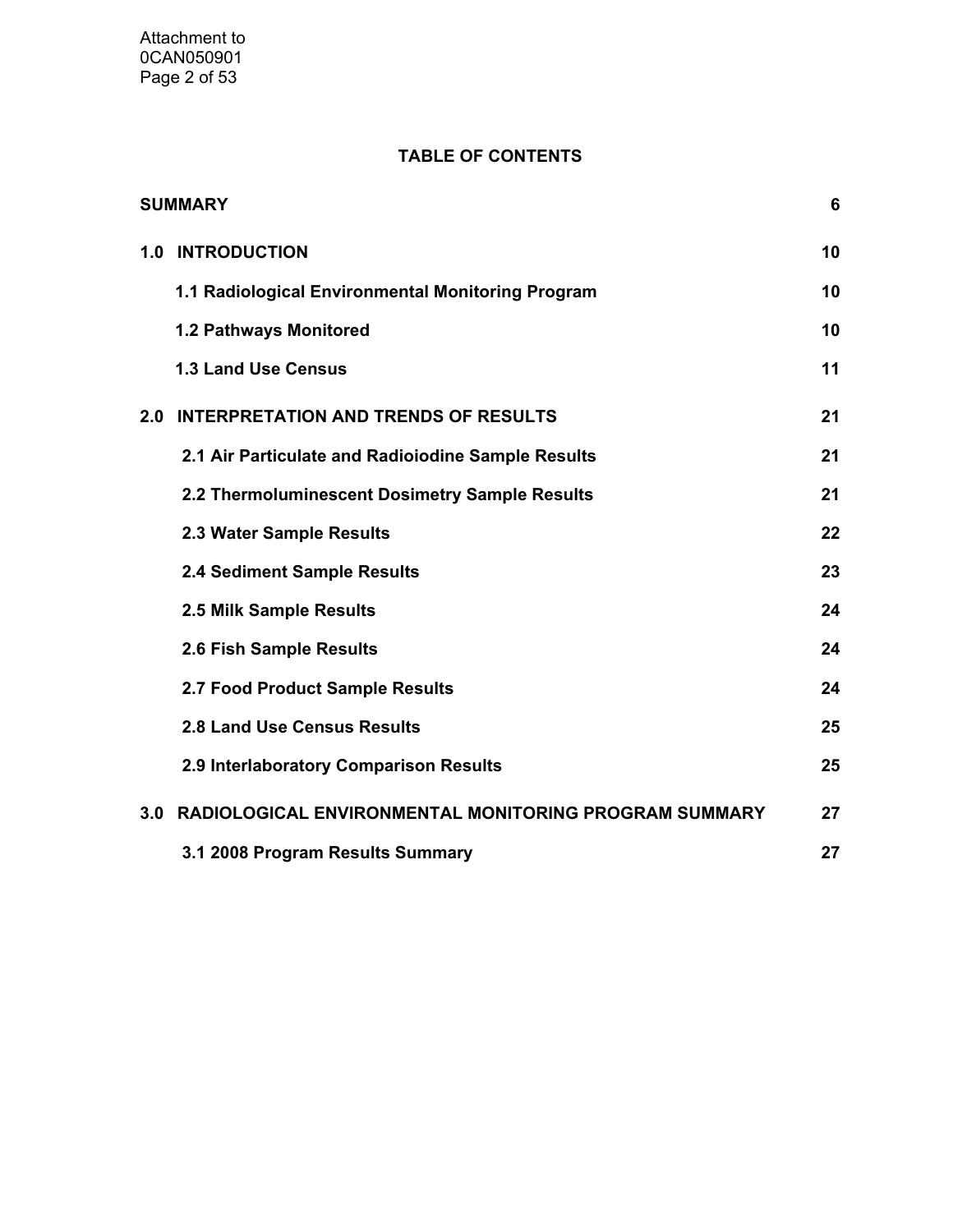Attachment to 0CAN050901 Page 3 of 53

### **LIST OF TABLES**

|           | TABLE 1.1 RADIOLOGICAL ENVIRONMENTAL SAMPLING PROGRAM           | 12  |
|-----------|-----------------------------------------------------------------|-----|
|           | TABLE 2.1 2007 LAND USE CENSUS                                  | 26  |
| TABLE 3.1 | RADIOLOGICAL ENVIRONMENTAL MONITORING<br><b>PROGRAM SUMMARY</b> | 28. |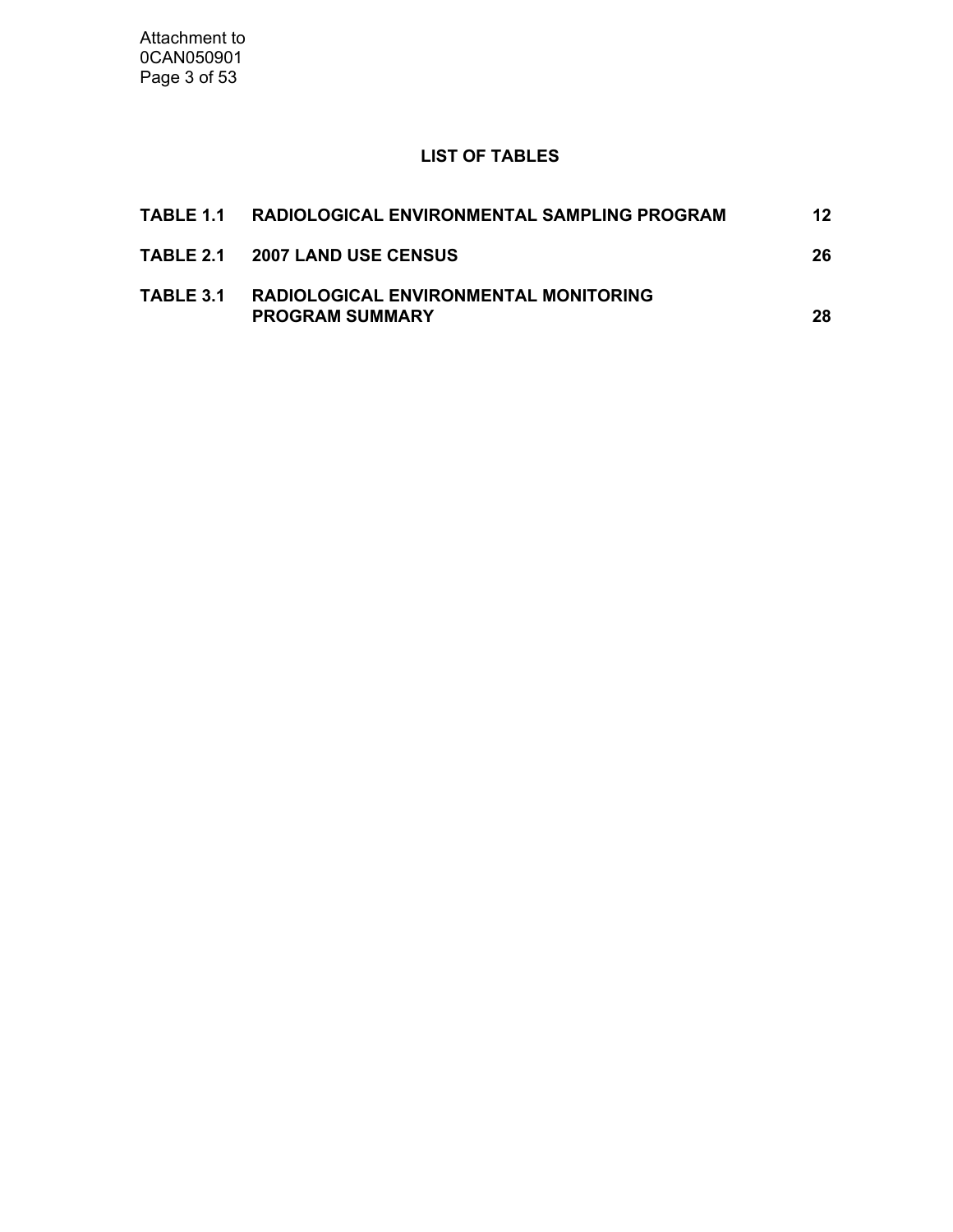Attachment to 0CAN050901 Page 4 of 53

### **LIST OF FIGURES**

| FIGURE 1-1 SAMPLE COLLECTION SITES – NEAR FIELD | 18. |
|-------------------------------------------------|-----|
| FIGURE 1-2 SAMPLE COLLECTION SITES – FAR FIELD  | 19. |
| FIGURE 1-3 SAMPLE COLLECTION SITES - SITE MAP   | 20  |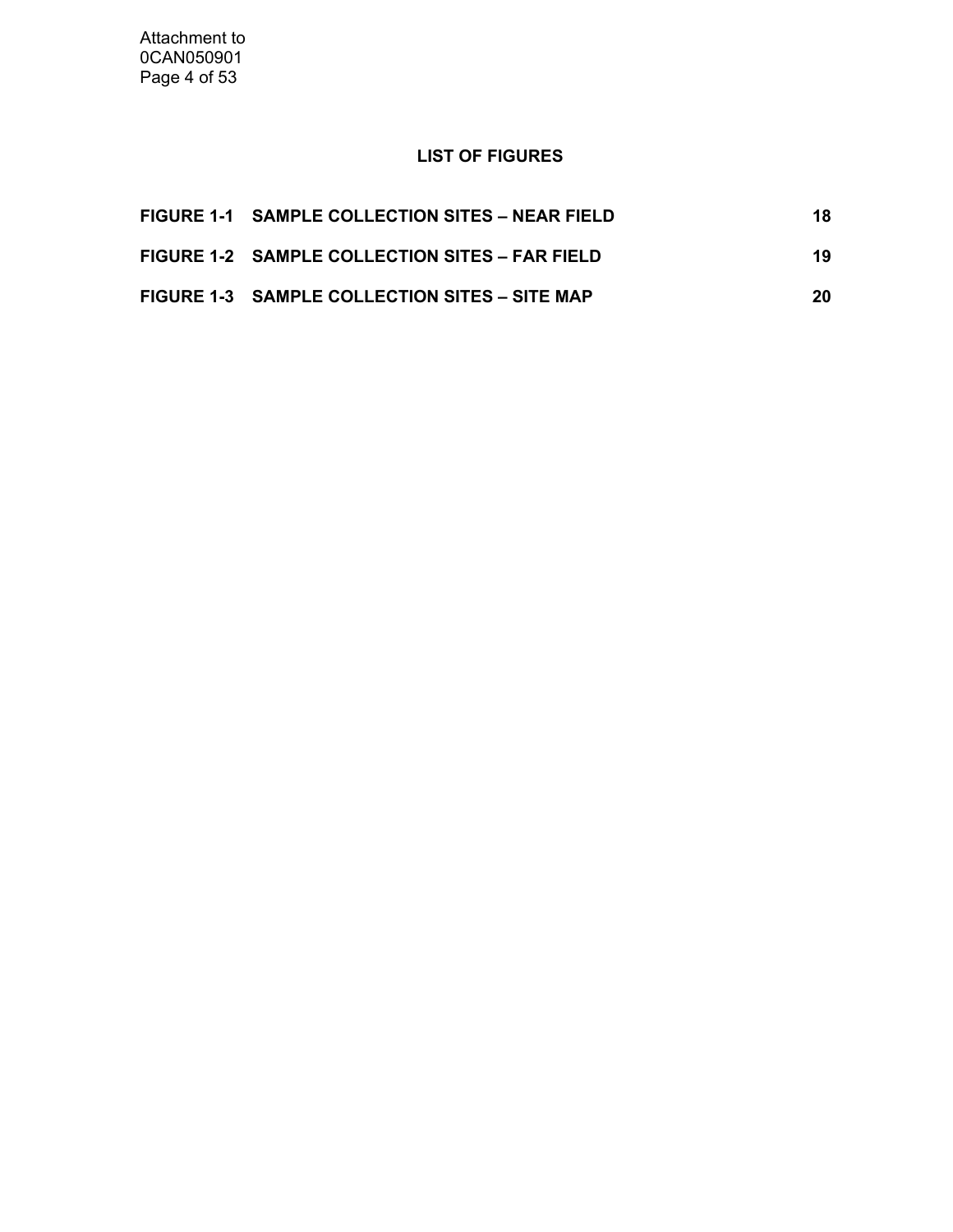Attachment to 0CAN050901 Page 5 of 53

## **LIST OF ATTACHMENTS**

| <b>ATTACHMENT 1</b> | <b>2008 RADIOLOGICAL MONITORING REPORT</b><br><b>SUMMARY OF MONITORING RESULTS</b> | 32  |
|---------------------|------------------------------------------------------------------------------------|-----|
| <b>ATTACHMENT 2</b> | INTERLABORATORY COMPARISON PROGRAM                                                 | 48  |
| <b>ATTACHMENT 3</b> | <b>SEDIMENT DOSE CALCULATIONS</b>                                                  | 52. |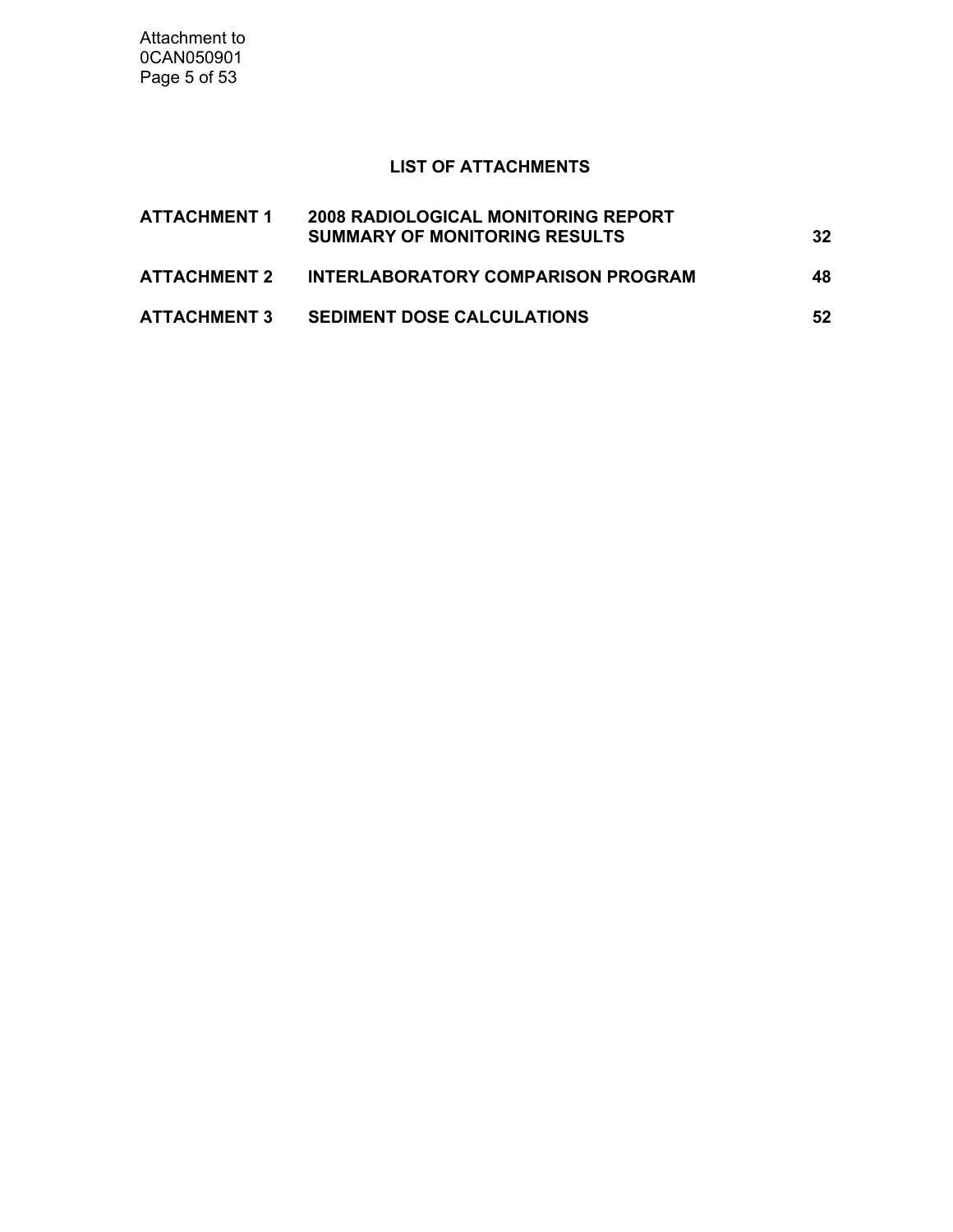Attachment to 0CAN050901 Page 6 of 53

### **Summary**

The Annual Radiological Environmental Operating Report (AREOR) presents data obtained through analyses of environmental samples collected for Arkansas Nuclear One's (ANO's) Radiological Environmental Monitoring Program (REMP) for the period January 1, through December 31, 2008. This report fulfills the requirements of ANO Unit 1 Technical Specification 5.6.2 and Unit 2 Technical Specification 6.6.2.

During 2008 as in previous years, Entergy detected radionuclides attributable to plant operations at the discharge location (Station 8) where previously monitored liquid radioactive effluent from the plant is periodically discharged in accordance with the regulatory criteria established in the Offsite Dose Calculation Manual (ODCM). ANO personnel routinely monitor results from this area in order to note any trends. The review of results from this area indicates the following:

- Tritium levels in the surface water media continue to be below regulatory reporting limits and are consistent with concentrations that would typically be seen at this location as discussed in Section 2.3 of this AREOR
- Cesium-137 levels in the sediment media are not demonstrating any consistent increase in comparison to previous years. Review indicates that results for 2008 were within the range of previous operational levels as discussed in Section 2.4 of this AREOR.
- Gross beta concentrations at the Station 14 (City of Russellville) indicator drinking water location continue to remain consistent with previous operational measurements and similar to the levels detected at the Station 57 (City of Danville) control drinking water location.

### **Radiological Environmental Monitoring Program**

Entergy established the REMP prior to the station becoming operational (1974) to provide data on background radiation and radioactivity normally present in the area. Entergy has continued to monitor the environment by sampling air, water, sediment, fish and food products, as well as measuring radiation directly. Entergy also samples milk if milkproducing animals are present commercially within five miles of the plant.

The REMP includes sampling indicator and control locations within an approximately 20-mile radius of the plant. The REMP utilizes indicator locations near the site to show any increases or buildup of radioactivity that might occur due to station operation, and control locations farther away from the site to indicate the presence of only naturally occurring radioactivity. ANO personnel compare indicator results with control and pre-operational results to assess any impact ANO operation might have had on the surrounding environment.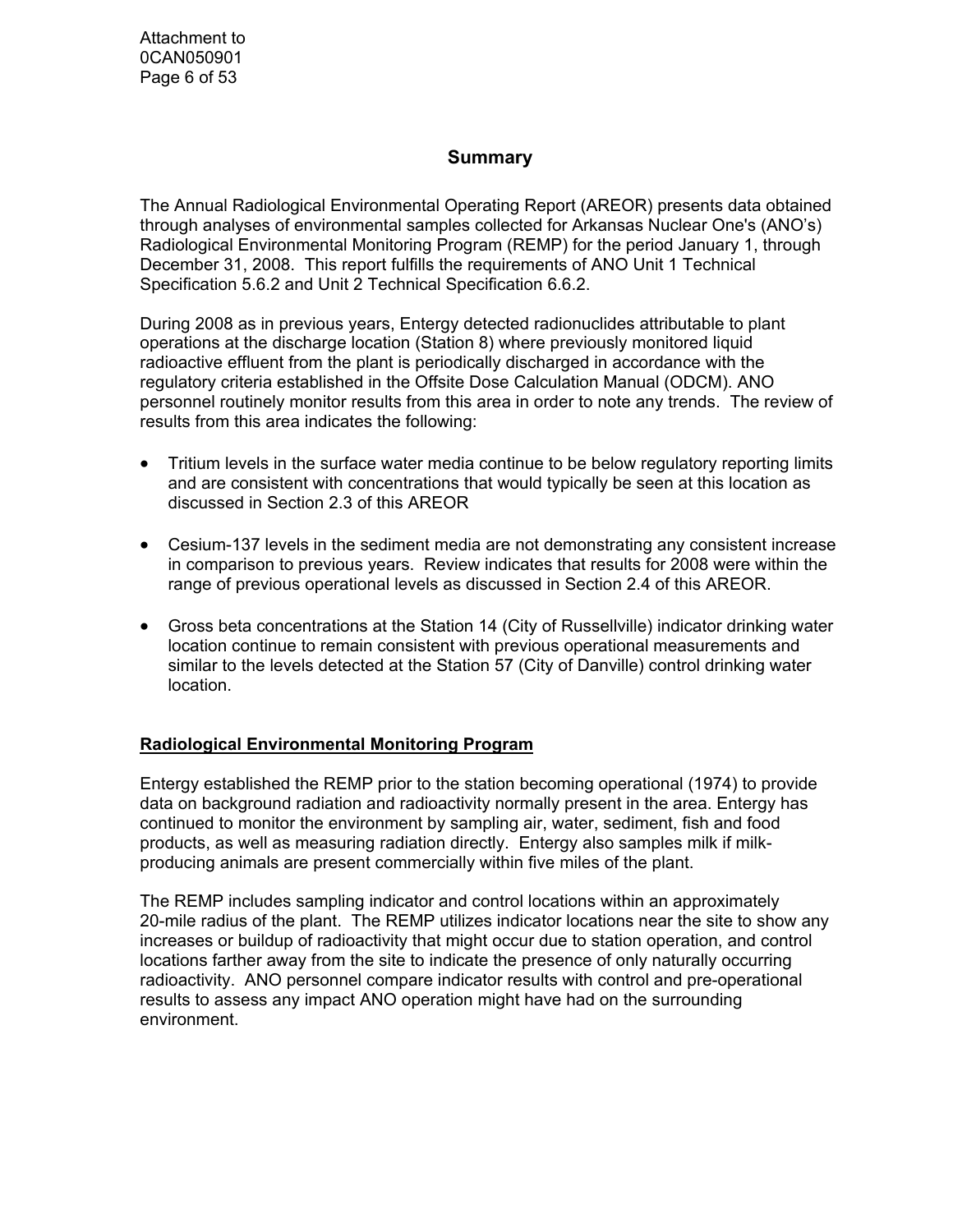Attachment to 0CAN050901 Page 7 of 53

In 2008, ANO personnel collected environmental samples for radiological analysis. They compared results of indicator locations with control locations and previous studies and concluded that overall no significant relationship exists between ANO operation and effect on the plant environs. The review of 2008 data, in many cases, showed undetectable radiation levels in the environment and in all instances, no definable trends related to significant pathways associated with ANO.

### **Harmful Effects or Irreversible Damage**

The REMP monitoring did not detect any harmful effects or evidence of irreversible damage in 2008. Therefore, no analysis or planned course of action to alleviate problems was necessary.

### **Reporting Levels**

Entergy's review indicates that no samples equaled or exceeded reporting levels for radioactivity concentration in environmental samples due to ANO effluents, as outlined in Units 1 and 2 ODCM Table 2.6-3, when averaged over any calendar quarter. Therefore, 2008 results did not trigger any Radiological Monitoring Program Special Reports.

#### **Radioactivity Not Attributable to ANO**

The ANO REMP has detected radioactivity attributable to other sources. These include the 25<sup>th</sup> Chinese nuclear test explosion in 1980 and the radioactivity plume release due to reactor core degradation at the Chernobyl Nuclear Power Plant in 1986. Prior to 1981, the ANO REMP detected radioactivity resulting from nuclear weapons testing, with Cesium-137 continuing to be periodically detected.

### **Comparison to Federal and State Programs**

ANO personnel compared REMP data to state monitoring programs as results became available. Historically, the programs used for comparison have included the U.S. Nuclear Regulatory Commission (NRC) Thermoluminescent Dosimeter Direct Radiation Monitoring Network and the Arkansas Department of Health (ADH).

The NRC Thermoluminescent Dosimeter Network Program was discontinued in 1998. Historically these results have compared to those from the ANO REMP. ANO Thermoluminescent Dosimeter results continue to remain similar to the historical average and continue to verify that plant operation is not affecting the ambient radiation levels in the environment.

The ADH and the ANO REMP entail similar radiological environmental monitoring program requirements. These programs include collecting air samples and splitting or sharing sample media such as water, sediment and fish. Both programs have obtained similar results over previous years.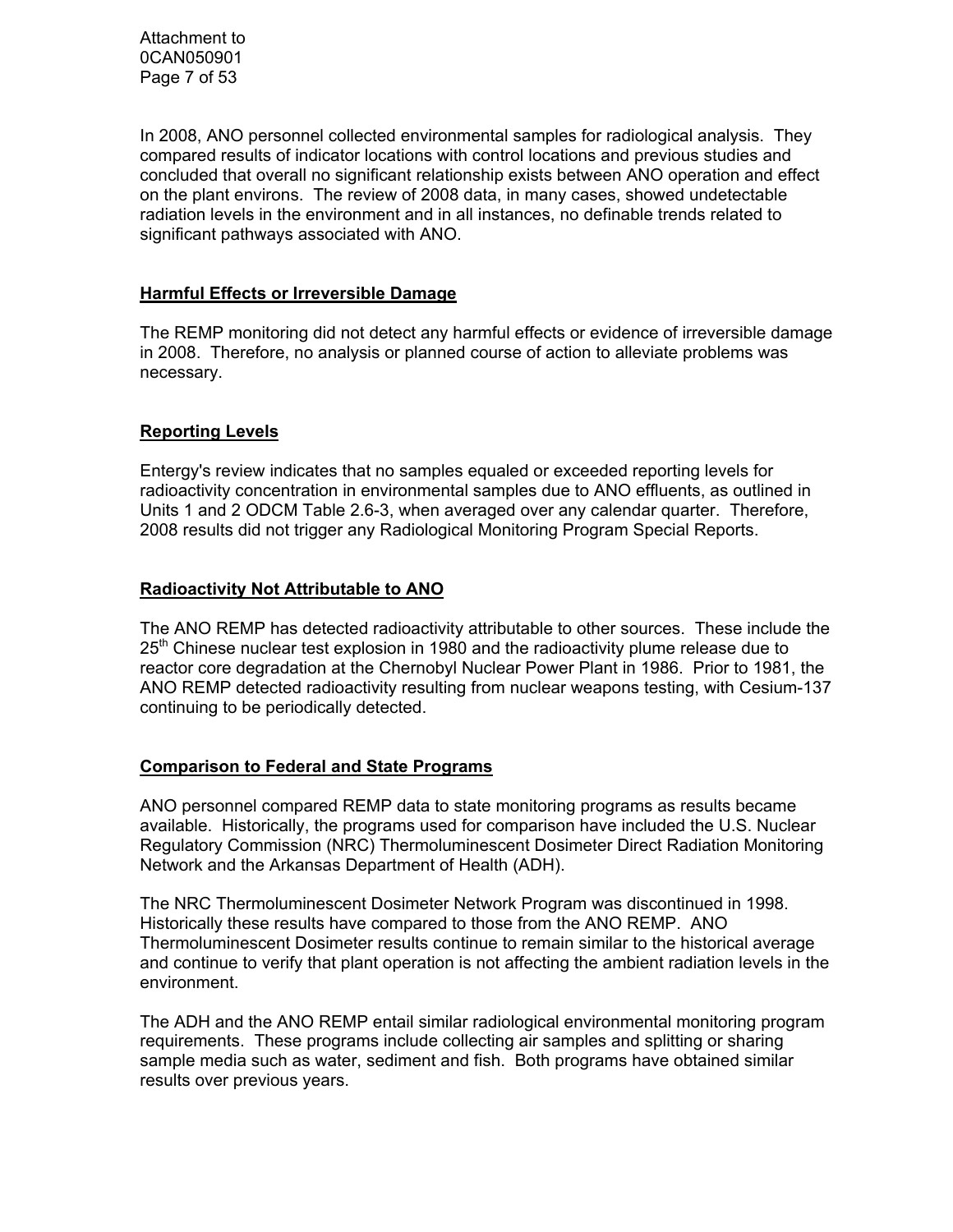Attachment to 0CAN050901 Page 8 of 53

### **Sample Deviations**

### ♦ **Milk**

The REMP did not include milk sampling within five miles (8 km) of ANO in 2008 due to unavailability. ANO Units 1 and 2 ODCM require collection of milk samples if available commercially within 8 km (5 miles) of the plant. ANO personnel collected vegetation samples to monitor the ingestion pathway, as specified in the ODCM, because of milk unavailability.

### ♦ **Required Lower Limit of Detection (LLD) Values**

LLDs during this reporting period were within the acceptable limits required by Table 2.6- 2 of the ANO Units 1 and 2 ODCM.

### ♦ **Air Samples**

Listed below are air sampler deviations that occurred during 2008 due to hazardous weather conditions, electrical power outages and equipment failure. These deviations did not result in the exceedance of the LLD values specified in the ODCM. As described in footnote (a) to ANO Units 1 and 2 ODCM Table 2.6-1, deviations are permitted from the required sampling schedule due to malfunction of sampling equipment and other legitimate reasons.

| <b>Station</b> | <b>Sampling Period</b> | <b>Comment</b>                                                                                                                                                               |
|----------------|------------------------|------------------------------------------------------------------------------------------------------------------------------------------------------------------------------|
| ALL.           | 02/19/08 - 03/04/08    | Due to hazardous weather conditions the<br>bi-weekly air sample stations were not collected<br>as scheduled. The air samples were collected<br>the following day (03/05/08). |
|                |                        | CR-ANO-C-2008-00445                                                                                                                                                          |
| 7              | $04/15/08 - 04/29/08$  | Air sample station totalizer recorded $\sim$ 96 hour<br>run time. Normal run time = 336 hours. This<br>condition is typical of a power failure.                              |
|                |                        | CR-ANO-C-2008-00909                                                                                                                                                          |
| $\overline{7}$ | $04/29/08 - 05/13/08$  | Air sample station totalizer not operating.<br>Totalizer replaced.                                                                                                           |
|                |                        | CR-ANO-C-2008-00985                                                                                                                                                          |
| 1              | $05/13/08 - 05/27/08$  | Air sample station found not running.<br>Estimated air pump off for 208 hours. Reset<br>Ground Fault Circuit Interrupter.                                                    |
|                |                        | CR-ANO-C-2008-01067                                                                                                                                                          |
| 2              | 11/25/08 - 12/09/08    | Air sample station totalizer did not change.<br>Totalizer replaced.                                                                                                          |
|                |                        | CR-ANO-C-2008-02584                                                                                                                                                          |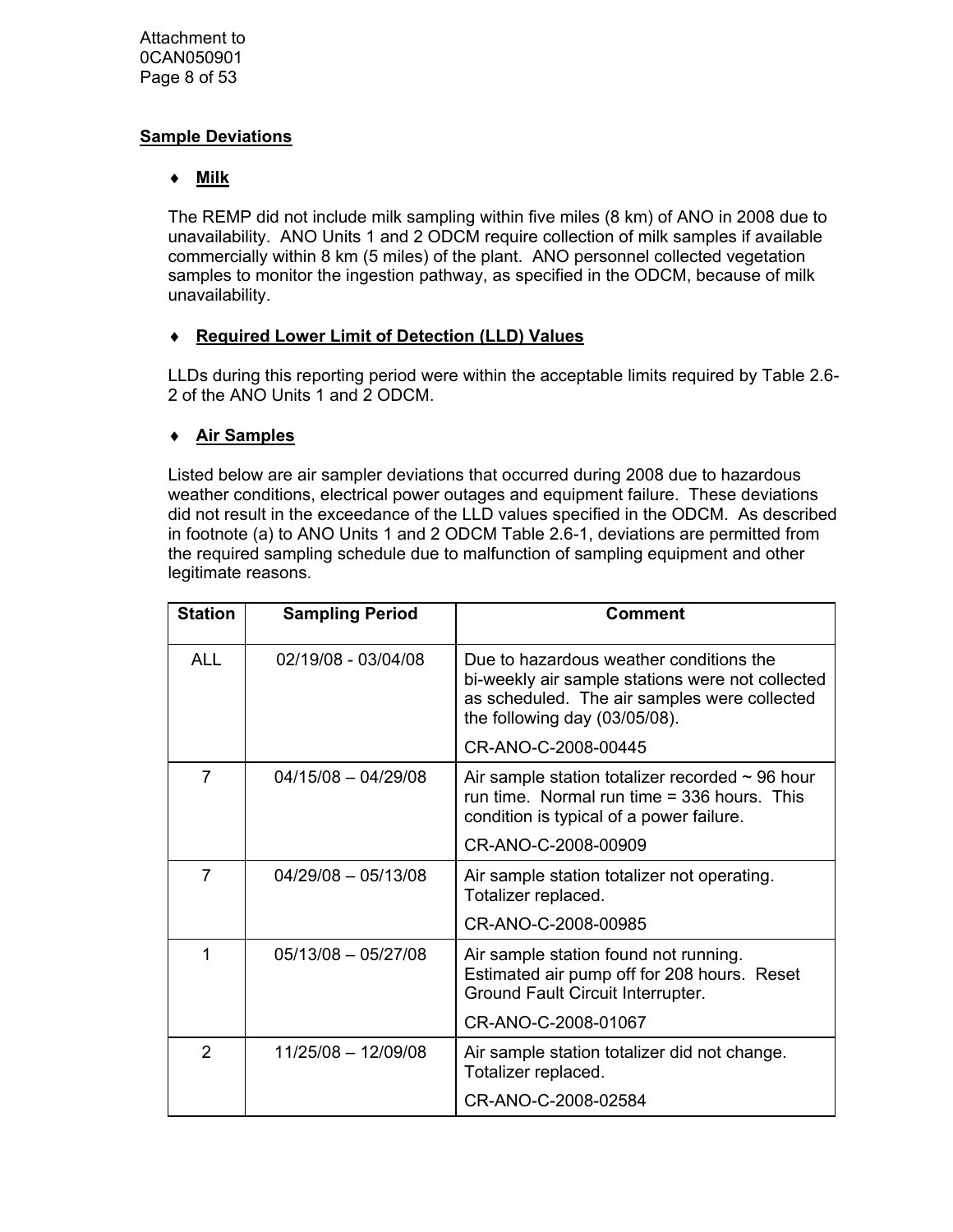Attachment to 0CAN050901 Page 9 of 53

#### ♦ **Missed Samples**

There were no missed REMP samples during 2008.

#### ♦ **Unavailable Results**

Entergy received analytical results in adequate time for inclusion in this report. In addition, Entergy's review identified no missing results.

#### **Program Modifications**

ANO made no modifications to the REMP during 2008.

#### **Attachments**

Attachment 1 contains results of air, TLD, water, sediment, fish, and food product samples collected in 2008. TLDs were analyzed by vendor (AREVA). All remaining samples were analyzed by River Bend Station's (RBS's) Environmental Laboratory.

Attachment 2 also contains RBS's participation in the interlaboratory comparison program during 2008.

Attachment 3 contains dose calculations performed for sediment using a generalized equation from Regulatory Guide 1.109, "Calculation of Annual Doses to Man from Routine Releases of Reactor Effluents for the Purpose of Evaluating Compliance with 10 CFR Part 50, Appendix I."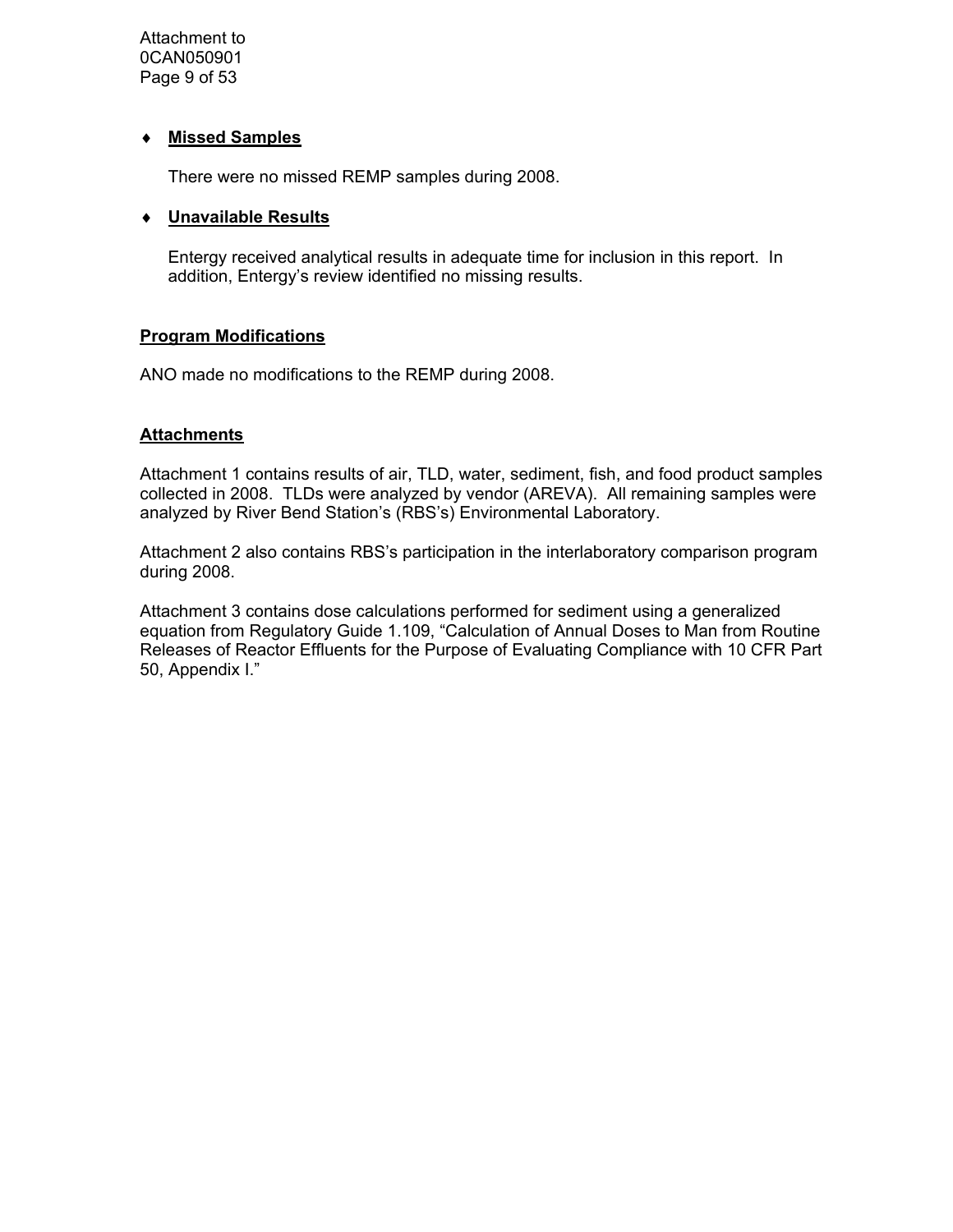Attachment to 0CAN050901 Page 10 of 53

### **1.0 Introduction**

#### **1.1 Radiological Environmental Monitoring Program**

Entergy established the REMP to ensure that plant operating controls properly function to minimize any associated radiation endangerment to human health or the environment. The REMP is designed for:

- Analyzing applicable pathways for anticipated types and quantities of radionuclides released into the environment.
- Considering the possibility of a buildup of long-lived radionuclides in the environment and identifying physical and biological accumulations that may contribute to human exposures.
- Considering the potential radiation exposure to plant and animal life in the environment surrounding ANO.
- Correlating levels of radiation and radioactivity in the environment with radioactive releases from station operation.

### **1.2 Pathways Monitored**

The airborne, direct radiation, waterborne and ingestion pathways are monitored as required by the ANO ODCM. A description of the ANO REMP utilized to monitor the exposure pathways is described in Table 1.1 and shown in Figures 1-1, 1-2 and 1-3.

Section 2.0 of this report provides a discussion of 2008 sampling results and Section 3.0 provides a summary of results for the monitored exposure pathways.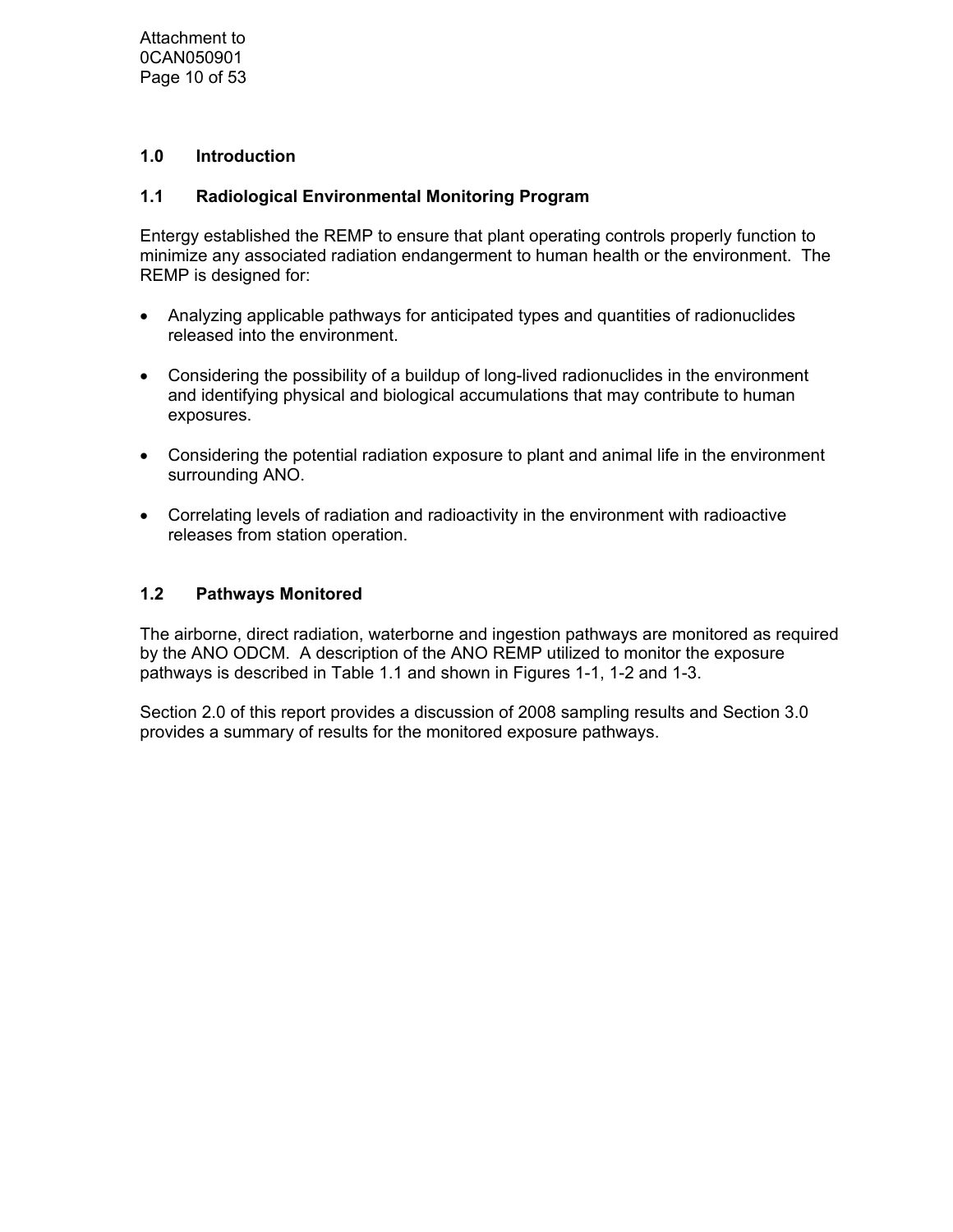Attachment to 0CAN050901 Page 11 of 53

### **1.3 Land Use Census**

ANO personnel conducts land use census biannually (once every two years) as required by ANO Units 1 and Unit 2 ODCM Section 2.6.2. The latest land use census was conducted in 2007. The purpose of this census is to identify changes in uses of land within five miles of ANO that would require modifications to the REMP or ODCM. The most important criteria during this census are to determine location in each sector of the nearest:

- 1) Residence
- 2) Animal milked for human consumption
- 3) Garden of greater than 500 square feet producing fresh leafy (broadleaf) vegetables \*
- \* ANO personnel do not perform a garden census since ODCM Section 2.6.2 allows the routine sampling of broadleaf vegetation in the highest D/Q sector near the site boundary in lieu of the garden census.

The method used by ANO personnel for conducting the land use census is as follows:

- ANO personnel conducted door-to-door (drive by) field surveys in order to locate the nearest resident in each meteorological sector.
- Consultation with local agricultural authorities is used for the identification of commercial milk providers within five-miles of the Unit-1 reactor building.
- As a result of these surveys, the following information is obtained in each meteorological sector:
	- 1) Nearest permanent residence
	- 2) Nearest milking animal
- ANO personnel identify locations on the map, measure distances to ANO (or use a global positioning system) and record results.
- Locations, if any, are identified which yield a calculated dose or dose commitments greater than those currently calculated in the ODCM.
- ANO personnel compare results to previous census.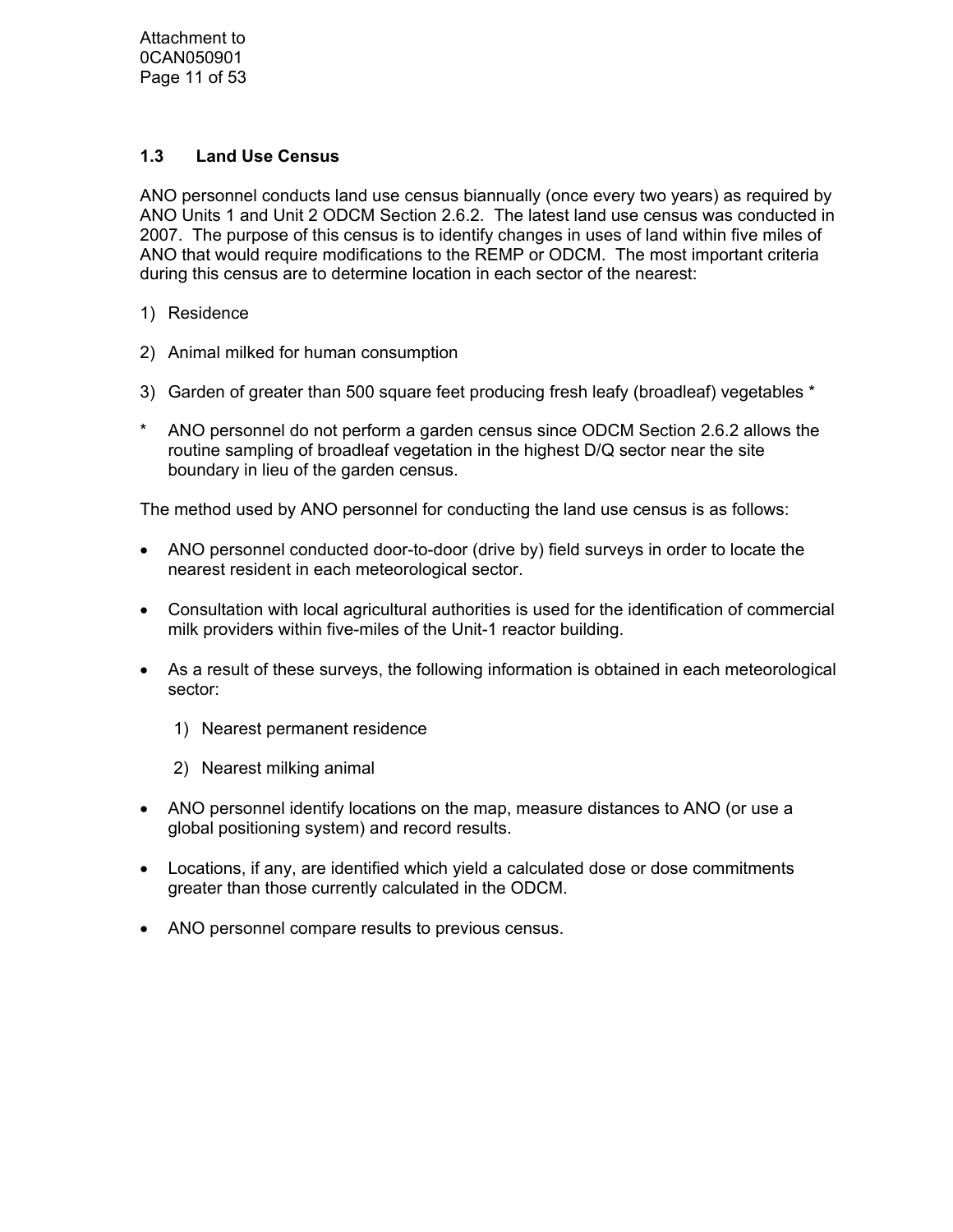| <b>Exposure</b><br><b>Pathway</b> | <b>Requirement</b>                                                                                                                                                                   | <b>Sample Point Description,</b><br><b>Distance and Direction</b>                                                                                                                                 | Sampling and<br><b>Collection Frequency</b>                                                                                   | <b>Type and Frequency</b><br><b>Of Analyses</b>                                                                                                                     |
|-----------------------------------|--------------------------------------------------------------------------------------------------------------------------------------------------------------------------------------|---------------------------------------------------------------------------------------------------------------------------------------------------------------------------------------------------|-------------------------------------------------------------------------------------------------------------------------------|---------------------------------------------------------------------------------------------------------------------------------------------------------------------|
| Airborne                          | <b>Radioiodine and Particulates</b><br>2 samples close to the Site Boundary, in<br>(or near) different sectors with the highest<br>calculated annual average ground level<br>$D/Q$ . | Station 2 (243° - 0.5 miles) - South of the<br>sewage treatment plant.<br>Station 56 (264 $\degree$ - 0.4 miles) – West end of the<br>sewage treatment plant.                                     | Continuous operation of<br>sampler with sample<br>collection as required by<br>dust loading but at least<br>once per 14 days. | Radioiodine Canister - Analyze at<br>least once per 14 days for I-131.<br>Particulate Sampler - Analyze for<br>gross beta radioactivity following<br>filter change. |
|                                   | <b>Radioiodine and Particulates</b><br>1 sample from the vicinity of a community<br>having the highest calculated annual<br>average ground level D/Q.                                | Station 6 (111° - 6.8 miles) - Entergy local<br>office in Russellville (305 South Knoxville<br>Avenue).                                                                                           |                                                                                                                               |                                                                                                                                                                     |
|                                   | <b>Radioiodine and Particulates</b><br>1 sample from a control location 15-30<br>km $(10 - 20$ miles) distance.                                                                      | Station 7 (210° - 19.0 miles) - Entergy Supply<br>Yard on Highway 10 in Danville.                                                                                                                 |                                                                                                                               |                                                                                                                                                                     |
|                                   | <b>Radioiodine and Particulates</b><br>1 location sampled voluntarily by ANO.                                                                                                        | Station 1 (88° - 0.5 miles) - Near the<br>meteorology tower.                                                                                                                                      |                                                                                                                               |                                                                                                                                                                     |
| Direct<br>Radiation               | Thermoluminescent dosimetry (TLDs)<br>16 inner ring stations with two or more<br>dosimeters in each meteorological sector<br>in the general area of the Site Boundary                | Station 1 (88° - 0.5 miles) - On a pole near the<br>meteorology tower.<br>Station 2 (243° - 0.5 miles) - South of the<br>sewage treatment plant.<br>Station 3 (5° - 0.7 miles) - West of ANO Gate | Once per 92 days.                                                                                                             | Gamma Dose - Once per 92 days.                                                                                                                                      |
|                                   |                                                                                                                                                                                      | #2 on Highway 333 (approximately 0.35 miles)                                                                                                                                                      |                                                                                                                               |                                                                                                                                                                     |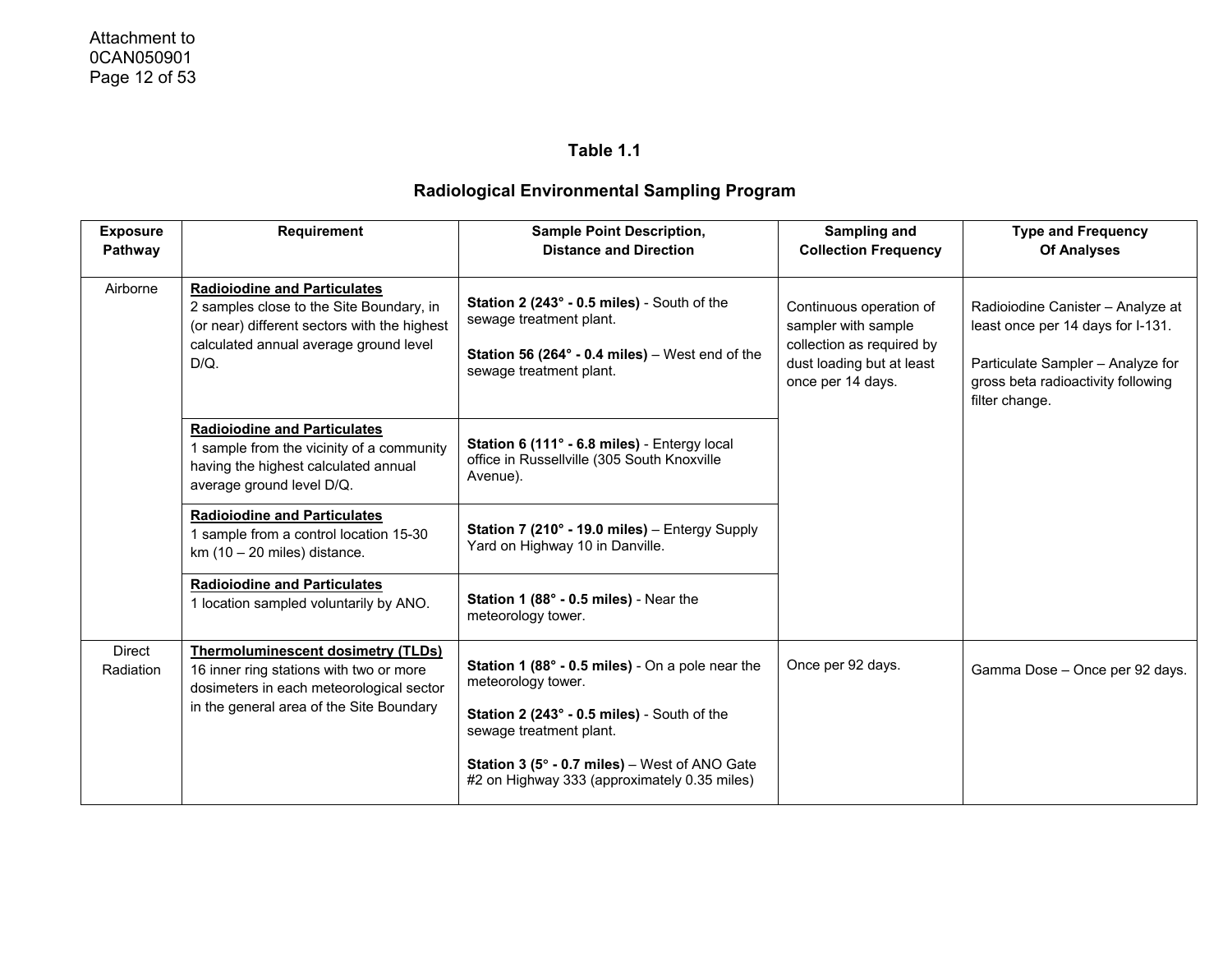| <b>Exposure</b>            | <b>Requirement</b>                                                                                                                                 | <b>Sample Point Description,</b>                                                                                                                                                                                                                                                                                                                                                                                                                                                                                                                                                                                                                                                                                                                                                                                                                                                                                                                                      | Sampling and                | <b>Type and Frequency</b>         |
|----------------------------|----------------------------------------------------------------------------------------------------------------------------------------------------|-----------------------------------------------------------------------------------------------------------------------------------------------------------------------------------------------------------------------------------------------------------------------------------------------------------------------------------------------------------------------------------------------------------------------------------------------------------------------------------------------------------------------------------------------------------------------------------------------------------------------------------------------------------------------------------------------------------------------------------------------------------------------------------------------------------------------------------------------------------------------------------------------------------------------------------------------------------------------|-----------------------------|-----------------------------------|
| Pathway                    |                                                                                                                                                    | <b>Distance and Direction</b>                                                                                                                                                                                                                                                                                                                                                                                                                                                                                                                                                                                                                                                                                                                                                                                                                                                                                                                                         | <b>Collection Frequency</b> | <b>Of Analyses</b>                |
| <b>Direct</b><br>Radiation | <b>TLDs</b><br>16 inner ring stations with two or more<br>dosimeters in each meteorological<br>sector in the general area of the Site<br>Boundary. | <b>Station 4 (181<math>^{\circ}</math> - 0.5 miles)</b> – West of May<br>Cemetery entrance on south side of the road.<br>Station 56 (264° - 0.4 miles) - West end of the<br>sewage treatment plant.<br>Station 108 (306° - 0.9 miles) - South on<br>Flatwood Road on a utility pole.<br>Station 109 (291° - 0.6 miles) - Utility pole<br>across from the junction of Flatwood Road and<br>Round Mountain Road.<br>Station 110 (138° - 0.8 miles) - Bunker Hill Lane<br>on the first utility pole on the left.<br>Station 145 (28° - 0.6 miles) - Near west<br>entrance to the RERTC on a utility pole.<br>Station 146 (45° - 0.6 miles) - South end of east<br>parking lot at RERTC on a utility pole.<br>Station 147 (61° - 0.6 miles) - West side of<br>Bunker Hill Road, approximately 100 yards from<br>intersection with State Highway 333.<br>Station 148 (122° - 0.6 miles) - Intersection of<br>Bunker Hill Road with Scott Lane on county road<br>sign post. | Once per 92 days.           | Gamma Dose - Once per 92<br>days. |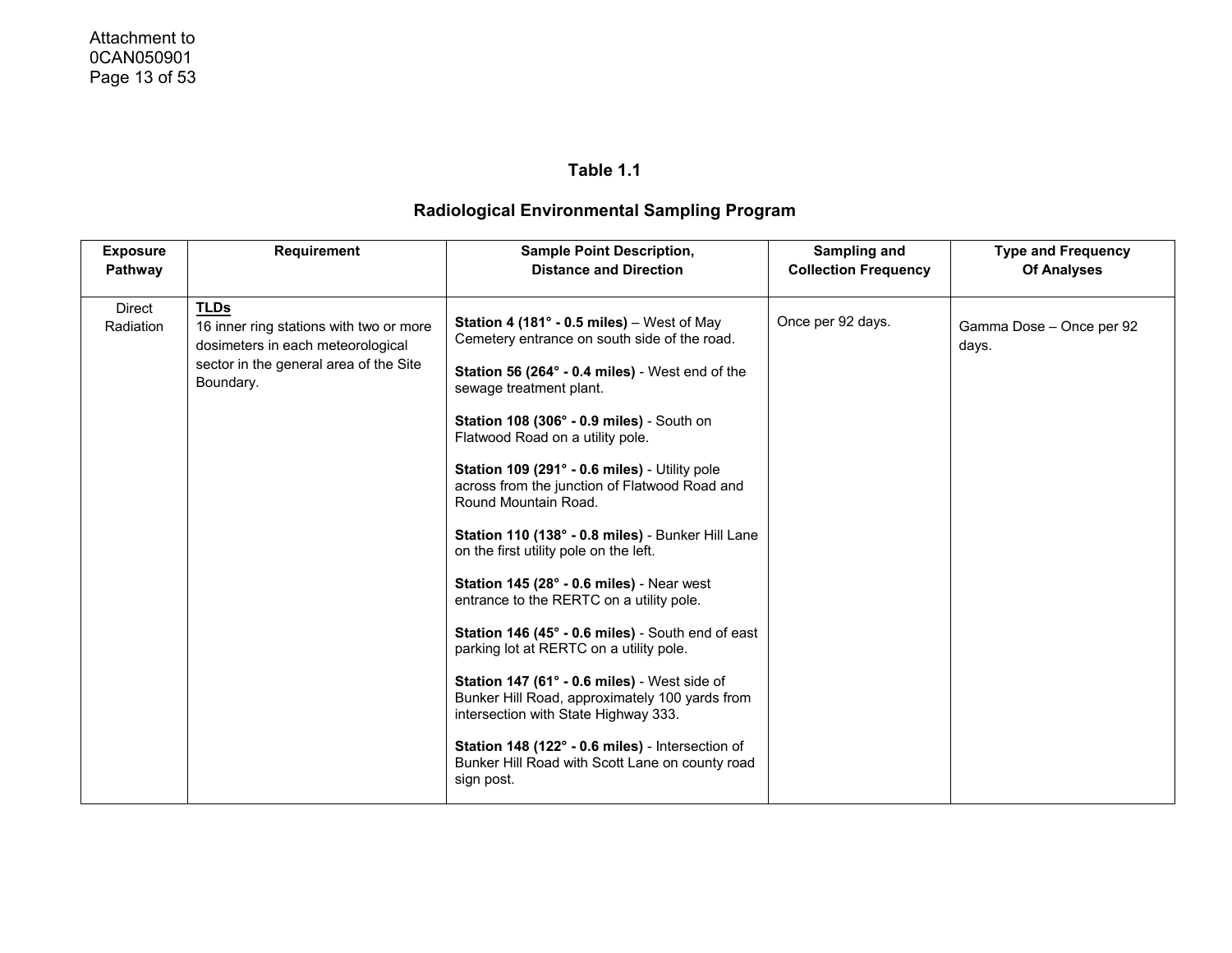| <b>Exposure</b><br>Pathway | Requirement                                                                                                                                                                                             | <b>Sample Point Description,</b><br><b>Distance and Direction</b>                                                                                                                                                                                                                                                                                                                                                                                            | Sampling and<br><b>Collection Frequency</b> | <b>Type and Frequency</b><br><b>Of Analyses</b> |
|----------------------------|---------------------------------------------------------------------------------------------------------------------------------------------------------------------------------------------------------|--------------------------------------------------------------------------------------------------------------------------------------------------------------------------------------------------------------------------------------------------------------------------------------------------------------------------------------------------------------------------------------------------------------------------------------------------------------|---------------------------------------------|-------------------------------------------------|
| <b>Direct</b><br>Radiation | <b>TLDs</b><br>16 inner ring stations with two or more<br>dosimeters in each meteorological<br>sector in the general area of the Site<br>Boundary.                                                      | Station 149 (156 $^{\circ}$ - 0.5 miles) - On a utility pole<br>on the south side of May Road.<br>Station 150 (205 $^{\circ}$ - 0.6 miles) - North side of<br>May Road on a utility pole past the McCurley<br>Place turn.<br><b>Station 151 (225<math>^{\circ}</math> - 0.4 miles)</b> – West side of<br>sewage treatment plant near the lake on a metal<br>post.<br>Station 152 (338° - 0.8 miles) -South side of<br>State Highway 333 on a road sign post. | Once per 92 days.                           | Gamma Dose - Once per 92<br>days.               |
|                            | <b>TLDs</b><br>8 stations with two or more dosimeters<br>in special interest areas such as<br>population centers, nearby residences,<br>schools, and in $1 - 2$ areas to serve as<br>control locations. | Station 6 (111° - 6.8 miles) - Entergy local office<br>in Russellville (305 South Knoxville Avenue).<br>Station 7 (210° - 19.0 miles) - Entergy Supply<br>Yard on Highway 10 in Danville.<br>Station 111 (120° - 2.0 miles) - Marina Road on<br>a utility pole on the left just prior to curve.<br><b>Station 116 (318° - 1.8 miles)</b> - Highway 333<br>and Highway 64 in London on a utility pole north<br>of the railroad tracks.                        |                                             |                                                 |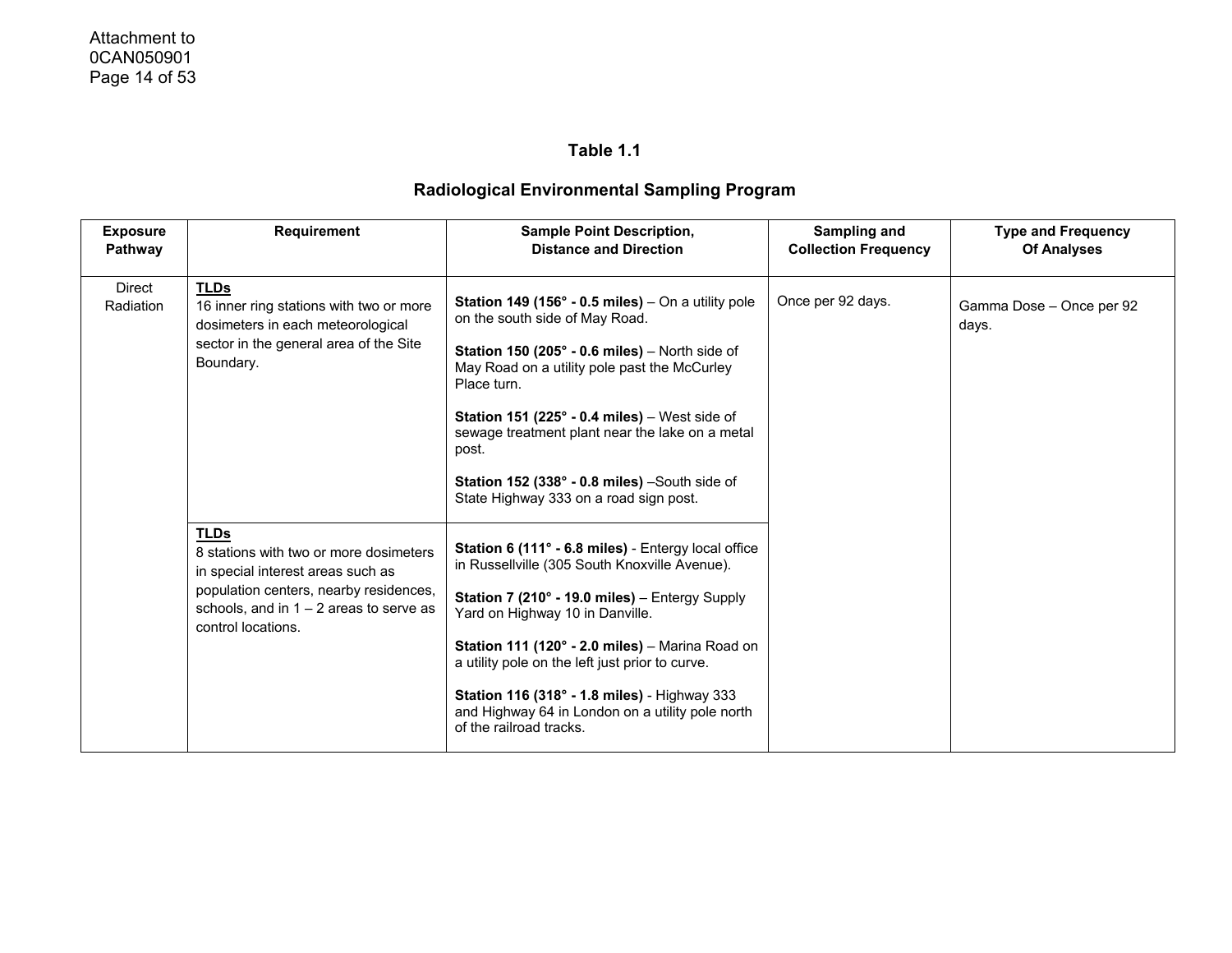| <b>Exposure</b><br>Pathway | <b>Requirement</b>                                                                                                                                                                                      | <b>Sample Point Description,</b><br><b>Distance and Direction</b>                                                                                                                                                                                                                                                                                                                                                                                                                                                   | Sampling and<br><b>Collection Frequency</b> | <b>Type and Frequency</b><br><b>Of Analyses</b>                                |
|----------------------------|---------------------------------------------------------------------------------------------------------------------------------------------------------------------------------------------------------|---------------------------------------------------------------------------------------------------------------------------------------------------------------------------------------------------------------------------------------------------------------------------------------------------------------------------------------------------------------------------------------------------------------------------------------------------------------------------------------------------------------------|---------------------------------------------|--------------------------------------------------------------------------------|
| <b>Direct</b><br>Radiation | <b>TLDs</b><br>8 stations with two or more dosimeters<br>in special interest areas such as<br>population centers, nearby residences,<br>schools, and in $1 - 2$ areas to serve as<br>control locations. | Station 125 (46° - 8.7 miles) - College Street on<br>a utility pole at the southeast corner of the red<br>brick school building.<br>Station 127 (100° - 5.2 miles) - Arkansas Tech<br>Campus on a utility pole across from Paine Hall.<br>Station 137 (151 $\degree$ - 8.2 miles) – On a speed limit<br>sign on the right in front of the Morris R. Moore<br>Arkansas National Guard Armory.<br>Station 153 (304° - 9.2 miles) - Knoxville<br>Elementary School near the school entrance<br>gate on a utility pole. | Once per 92 days.                           | Gamma Dose - Once per 92<br>days.                                              |
| Waterborne                 | <b>Surface Water</b><br>1 indicator location (influenced by plant<br>discharge)<br>1 control location (uninfluenced by<br>plant discharge)                                                              | Station 8 (166° - 0.2 miles) - Plant discharge<br>canal.<br><b>Station 10 (95° - 0.5 miles)</b> – Plant intake canal.                                                                                                                                                                                                                                                                                                                                                                                               | Once per 92 days.                           | Gamma isotopic and tritium<br>analyses once per 92 days.                       |
|                            | <b>Drinking Water</b><br>1 indicator location (influenced by<br>plant discharge)<br>1 control location (uninfluenced by<br>plant discharge)                                                             | Station 14 (70° - 5.1 miles) - Russellville city<br>water system from the Illinois Bayou.<br>Station 57 (208° - 19.5 miles) - Danville public<br>water supply treatment on Fifth Street.                                                                                                                                                                                                                                                                                                                            | Once per 92 days.                           | I-131, gross beta, gamma<br>isotopic and tritium analyses<br>once per 92 days. |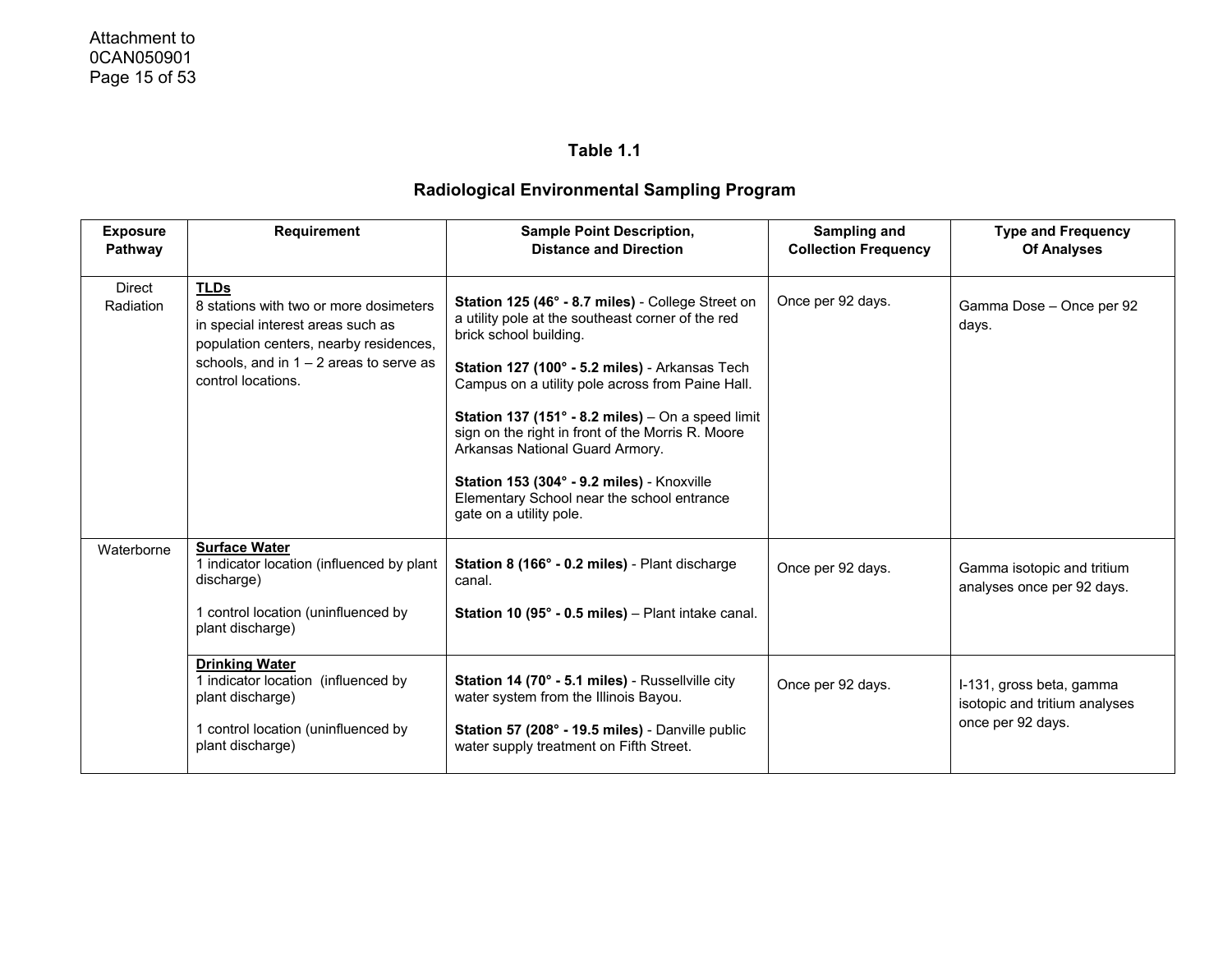| <b>Exposure</b><br>Pathway | Requirement                                                                                                                                                                                                      | <b>Sample Point Description,</b><br><b>Distance and Direction</b>                                                                                                                                          | Sampling and<br><b>Collection Frequency</b> | <b>Type and Frequency</b><br><b>Of Analyses</b>         |
|----------------------------|------------------------------------------------------------------------------------------------------------------------------------------------------------------------------------------------------------------|------------------------------------------------------------------------------------------------------------------------------------------------------------------------------------------------------------|---------------------------------------------|---------------------------------------------------------|
| Waterborne                 | <b>Sediment</b><br>1 indicator location (influenced by plant<br>discharge)<br>1 control location (uninfluenced by<br>plant discharge)                                                                            | Station 8 (243° - 0.9 miles) - Plant discharge<br>canal.<br>Station 16 (287° - 5.5 miles) - Panther Bay on<br>south side of Arkansas River across from mouth<br>of Piney Creek.                            | Once per 365 days.                          | Gamma isotopic analysis once<br>per 365 days.           |
| Ingestion                  | <b>Milk</b><br>1 indicator sample location within 8 km<br>(five-miles) distance if commercially<br>available.<br>1 control sample location at a distance<br>of > 8 km, (five-miles) when an<br>indicator exists. | Currently, no available milking animals within<br>8 km of ANO.                                                                                                                                             | Once per 92 days.                           | Gamma isotopic and I-131<br>analyses once per 92 days.  |
|                            | Fish<br>1 sample of commercially and/or<br>recreationally important species in<br>vicinity of plant discharge.<br>1 sample of same species in area not<br>influenced by plant discharge.                         | <b>Station 8 (212<math>^{\circ}</math> - 0.5 miles)</b> – Plant discharge<br>canal.<br>Station 16 (287° - 5.5 miles) - Panther Bay on<br>south side of Arkansas River across from mouth<br>of Piney Creek. | Once per 365 days.                          | Gamma isotopic on edible<br>portions once per 365 days. |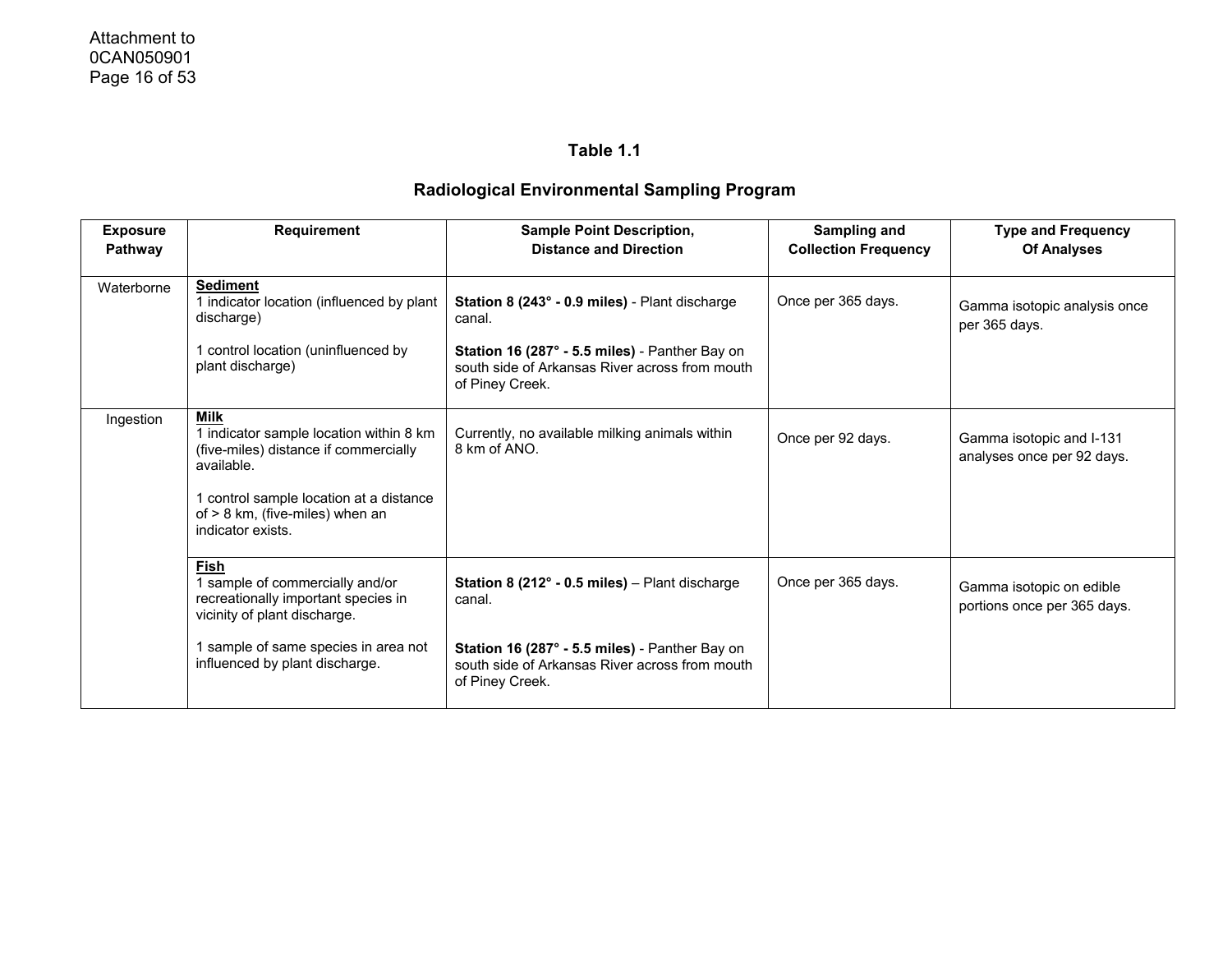| <b>Exposure</b><br>Pathway | Requirement                                                                                                                                                                                                              | <b>Sample Point Description,</b><br><b>Distance and Direction</b>                                                                      | Sampling and<br><b>Collection Frequency</b> | <b>Type and Frequency</b><br><b>Of Analyses</b>                   |
|----------------------------|--------------------------------------------------------------------------------------------------------------------------------------------------------------------------------------------------------------------------|----------------------------------------------------------------------------------------------------------------------------------------|---------------------------------------------|-------------------------------------------------------------------|
| Ingestion                  | <b>Food Products</b><br>1 sample of broadleaf (edible or non-<br>edible) near the Site Boundary from<br>one of the highest anticipated annual<br>average ground level D/Q sectors, if<br>milk sampling is not performed. | Station 13 (273° - 0.5 miles) - West from ANO<br>toward Gate 4 onto Flatwood Road.                                                     | Three per 365 days.                         | Gamma isotopic and I-131<br>analyses three times per 365<br>days. |
|                            | 1 sample location of broadleaf<br>vegetation (edible or non-edible) from<br>a control location $15 - 30$ km (10 - 20<br>miles) distant, if milk sampling is not<br>performed.                                            | Station 55 (208° - 16.5 miles) - Intersection of<br>Highway 27 and 154.                                                                |                                             |                                                                   |
| Groundwater                | 1 sample location of Groundwater from<br>a control location up gradient from the<br>protected area                                                                                                                       | Station 58 (GWM-1, 22° - 0.3 miles) - North of<br>Protected Area on ACA. South of Outside Fab-<br>Shop, west side of access road       | Once per 92 days                            | Control, Tritium and Gamma<br>Isotopic, once per 92 days.         |
|                            | 3 sample locations of Groundwater<br>from indicator locations down gradient<br>from the protected area                                                                                                                   | Station 59 (GWM-2, 185° - 0.1 miles) - South of<br>Protected Area on OCA. Near Security barriers<br>and discharge canal.               | Once per 92 days                            | Indicator, Tritium and Gamma<br>Isotopic, once per 92 days.       |
|                            |                                                                                                                                                                                                                          | Station 60 (GWM-3, 206 $^{\circ}$ - 0.1 miles) – South of<br>Protected area on OCA. West of Station number<br>59 near wood line.       | Once per 92 days                            | Indicator, Tritium and Gamma<br>Isotopic, once per 92 days.       |
|                            |                                                                                                                                                                                                                          | Station 61 (GWM-4, $245^\circ$ - 0.1 miles) – West of<br>Protected Area no OCA. Edge of parking lot,<br>east of equipment laydown area | Once per 92 days                            | Indicator, Tritium and Gamma<br>Isotopic, once per 92 days.       |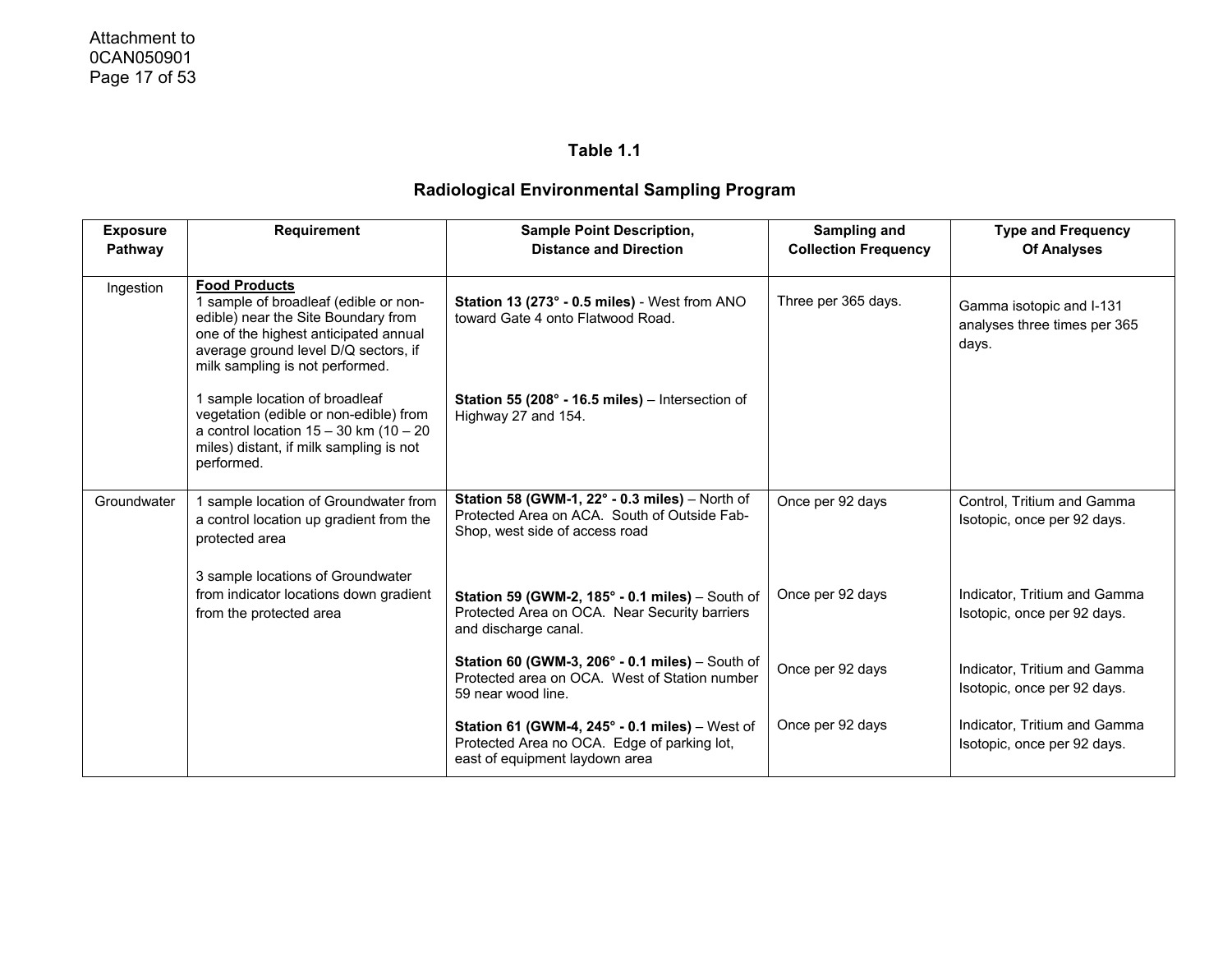



#### SAMPLE COLLECTION SITES – NEAR FIELD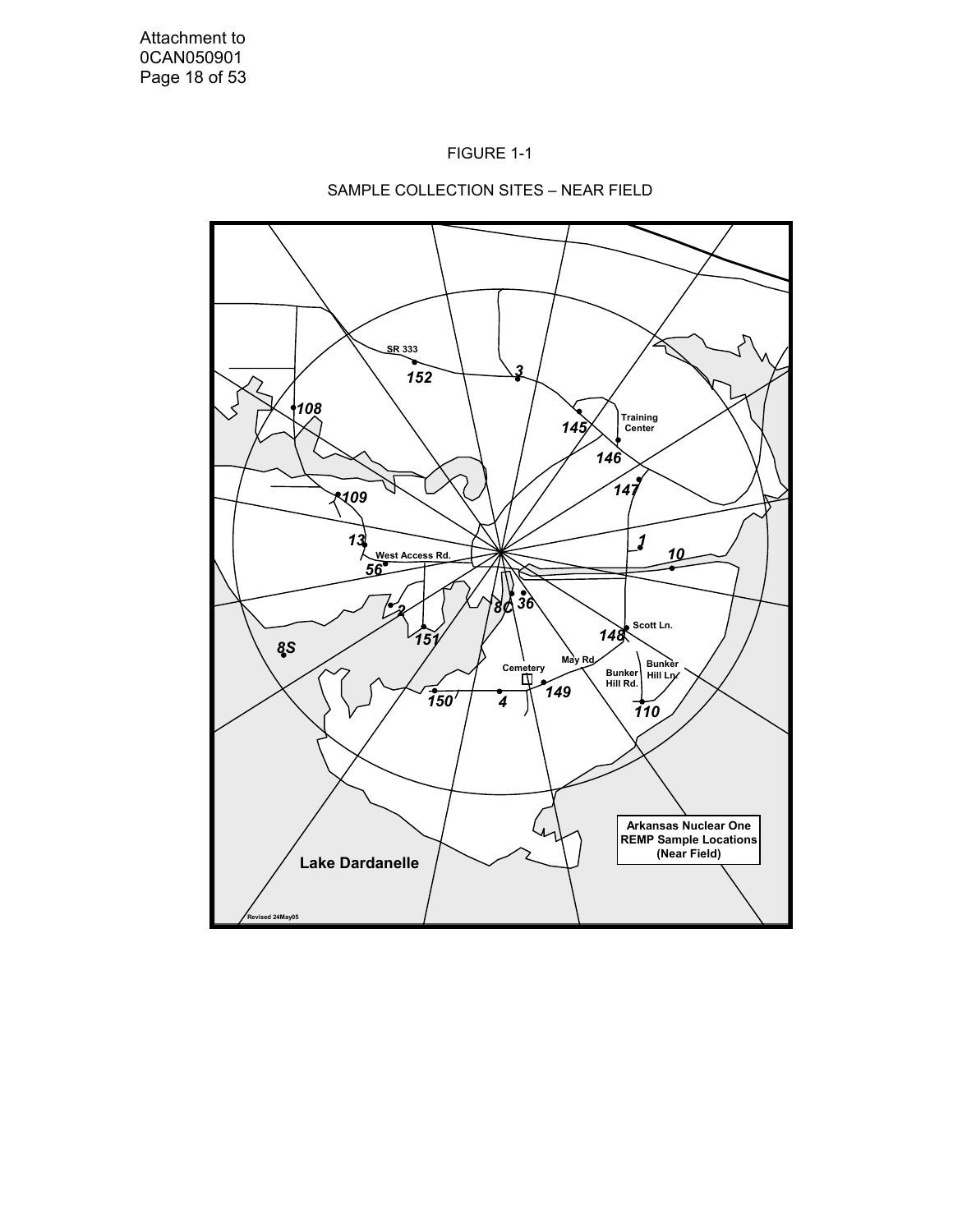

#### SAMPLE COLLECTION SITES – FAR FIELD

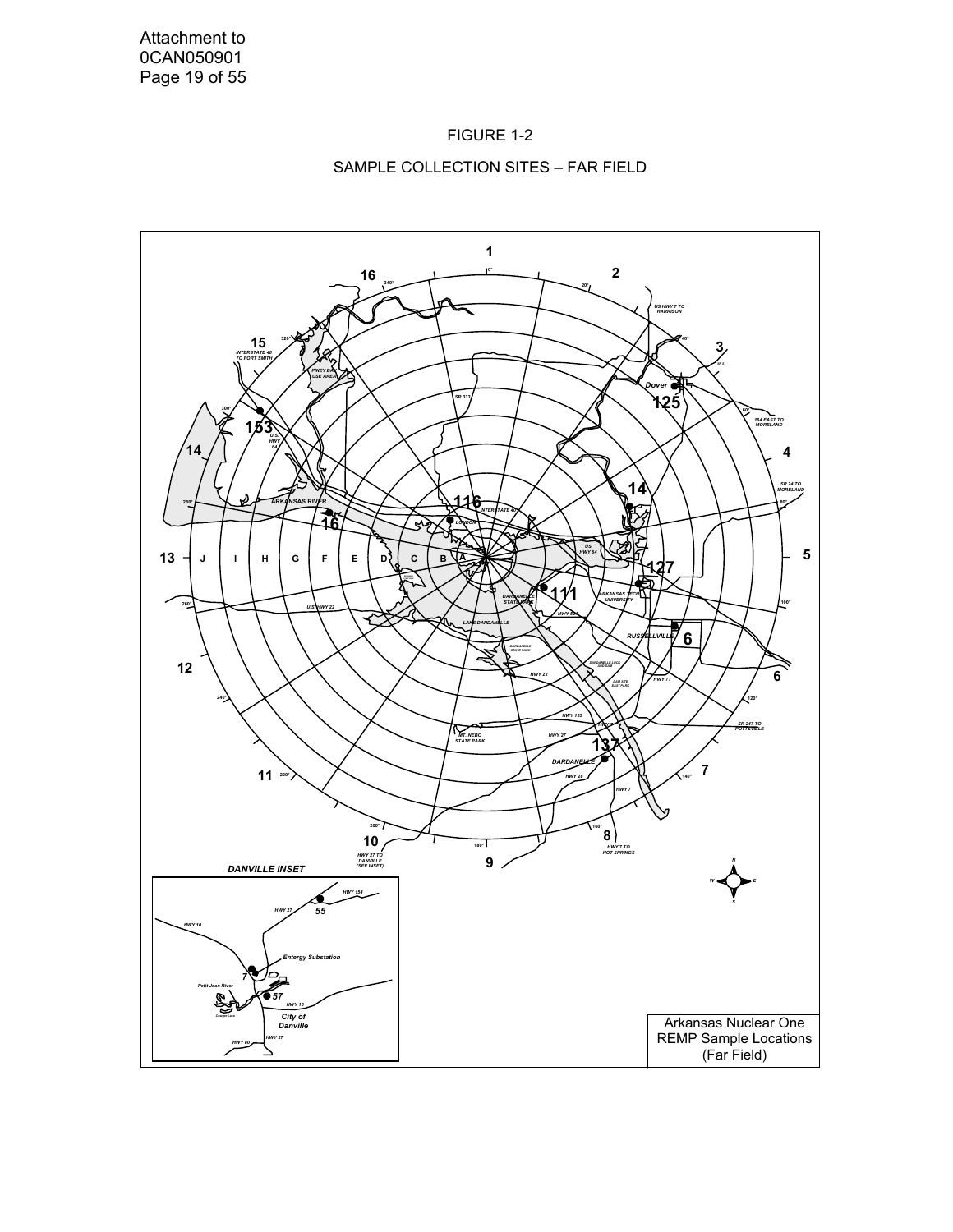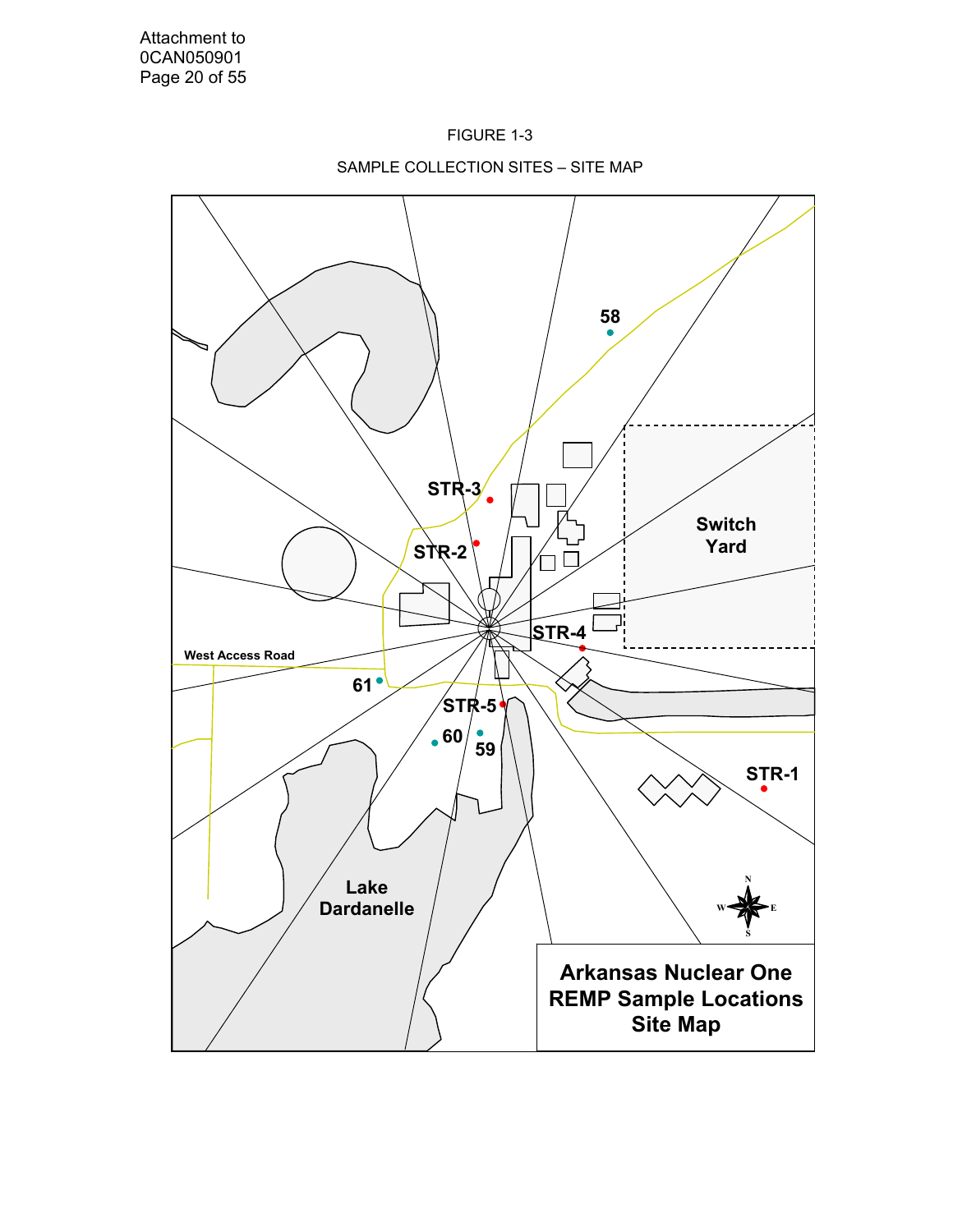### **2.0 Interpretation and Trends of Results**

### **2.1 Air Particulate and Radioiodine Sample Results**

The REMP has detected radioactivity in the airborne pathway attributable to other sources. These include the  $25<sup>th</sup>$  Chinese nuclear test explosion in 1980 and the radioactive plume release due to reactor core degradation at Chernobyl Nuclear Power Plant in 1986.

During 2008, Iodine-131 was not detected in the radioiodine cartridges, as has been the case in previous years. In addition, indicator gross beta air particulate results for 2008 were within the range of levels obtained in previous years of the operational REMP and well below preoperational levels as seen below. Results are reported as annual average  $pCi/m^3$ .

| <b>Monitoring Period</b>    | <b>Result</b> |
|-----------------------------|---------------|
| 2000 - 2007 (Minimum Value) | 0.020         |
| 2008 Value                  | 0.032         |
| 2000 - 2007 (Maximum Value) | 0.030         |
| Preoperational              | 0.050         |

In the absence of plant-related gamma radionuclides, gross beta activity is attributed to naturally occurring radionuclides. Table 3.1, which includes gross beta concentrations and provides a comparison of the indicator and control means and ranges, emphasizes the consistent trends seen in this pathway to support the presence of naturally occurring activity. Therefore, it can be concluded that the airborne pathway continues to be unaffected by ANO operations.

### **2.2 Thermoluminescent Dosimetry (TLD) Sample Results**

Entergy reports measured dose as net exposure (field reading less transit reading) normalized to 92 days and relies on comparison of the indicator locations to the control as a measure of plant impact. Entergy's comparison of the inner ring and special interest area TLD results to the control, as seen in Table 3.1, identified no noticeable trend that would indicate that the ambient radiation levels are being affected by plant operations. In addition, the inner ring value of 7.51 mrem shown in Table 3.1 is within the historical bounds of 2000 – 2006 annual average results, which have ranged from 6.7 to 8.8 mrem.

Gamma radiation dose in the reporting period was further compared to historical control location readings for previous years as shown in Figure 2-1. Entergy's comparison of the results to the control indicates that the ambient radiation levels are unaffected by plant operations. Although the third quarter readings for TLD Stations 1, 2, 56, 108, 109, and 151 shown in Figure 2-1 was above the upper (+) three standard deviation range value of 9.7 mrem for the historical maximum control location, Entergy considers the difference to be insignificant since the dose rates remain well below the limitations of 10 CFR 20.1301(a)(1) and 10CFR 20.1302(b)(2)(ii), and since there has been no identifiable trends associated with these stations. In addition, Entergy utilized a different vendor for TLD processing in 2008. Therefore, these increases can also be attributed to differences in dosimeter processing.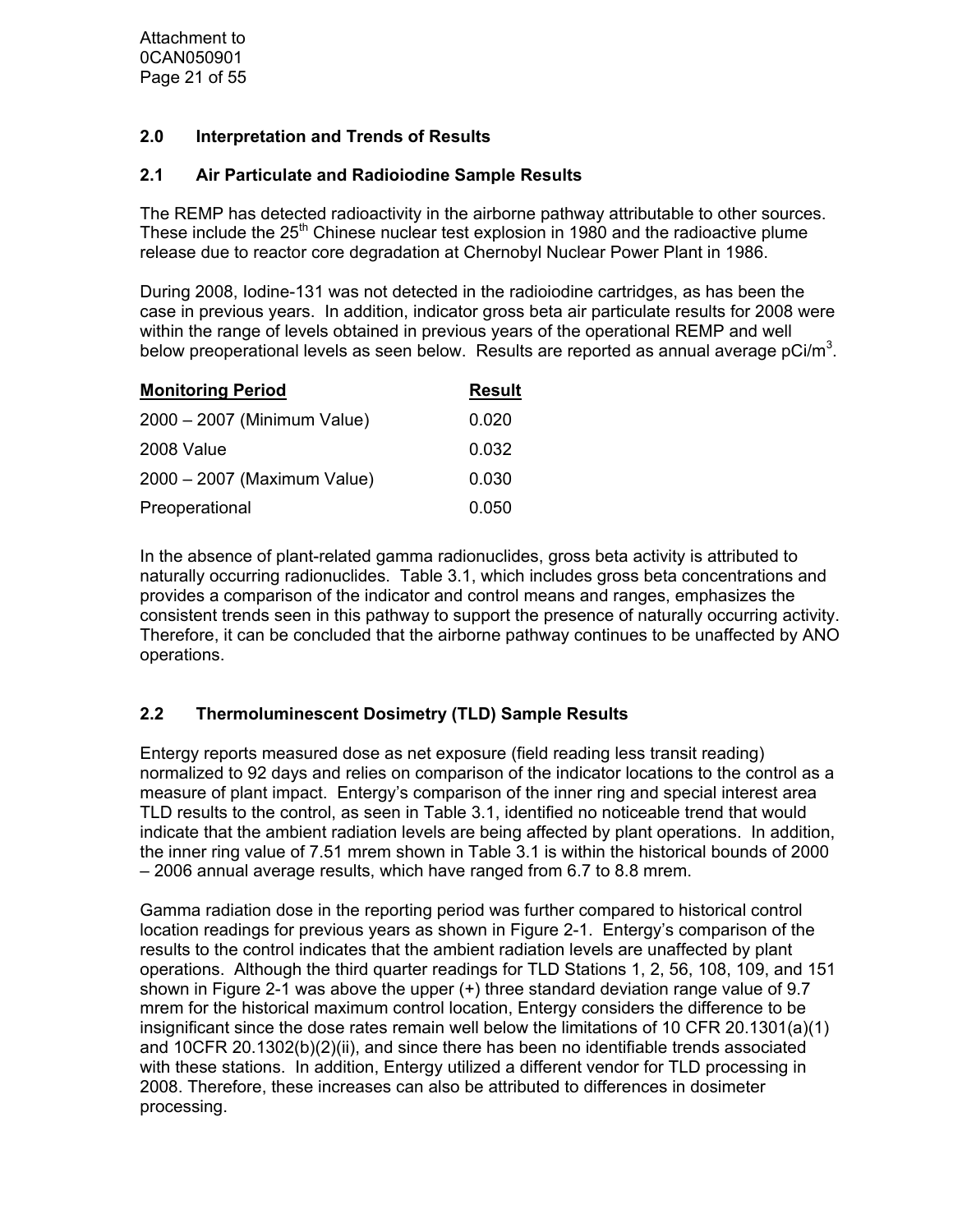Attachment to 0CAN050901 Page 22 of 55

Overall, Entergy concluded that the ambient radiation levels are not being affected by plant operations.

### **2.3 Water Sample Results**

Analytical results for 2008 surface water and drinking water samples were similar to those reported in previous years.

**Surface water** samples were collected and analyzed for gamma radionuclides and tritium. Gamma radionuclides were below detectable limits which is consistent with results seen in previous operational years. Tritium continues to be detected at the indicator location (Station 8) where previously monitored radioactive effluent from the plant is periodically discharged in accordance with the regulatory criteria established in the ODCM. However, the levels detected are consistent with concentrations that would typically be seen at this location as shown below. Results are reported as annual average pCi/l.

| <b>Monitoring Period</b>    | <b>Concentration</b> |
|-----------------------------|----------------------|
| 2000 - 2007 (Minimum Value) | 272.0                |
| 2008 Value                  | 1023.3               |
| 2000 - 2007 (Maximum Value) | 876.3                |
| <b>Preoperational Value</b> | 200.0                |

ANO personnel have noted no definable increasing trends associated with the tritium levels at the discharge location. Levels detected during 2008 and previous operational years have been well below regulatory reporting limits. Therefore, the operation of ANO had no definable impact on this waterborne pathway during 2008 and levels of radionuclides remain similar to those obtained in previous operational years.

**Drinking water** samples were collected from two locations (indicator and control). Although ANO personnel utilize Station 14 (City of Russellville) as an indicator location due to the potential for the drinking water pathway to exist, the City of Russellville has not withdrawn water from Lake Dardanelle in the past several years.

Drinking water samples were analyzed for gross beta radionuclides, Iodine-131, gamma radionuclides and tritium. Gamma radionuclides, Iodine-131 and tritium concentrations were below the LLD limits at the indicator and control locations, which is consistent with preoperational and operational years. Gross beta concentrations at the indicator and control locations are similar as shown in Table 3.1. Listed below is a comparison of 2008 indicator results to preoperational and operational years. Results are reported as annual average pCi/l.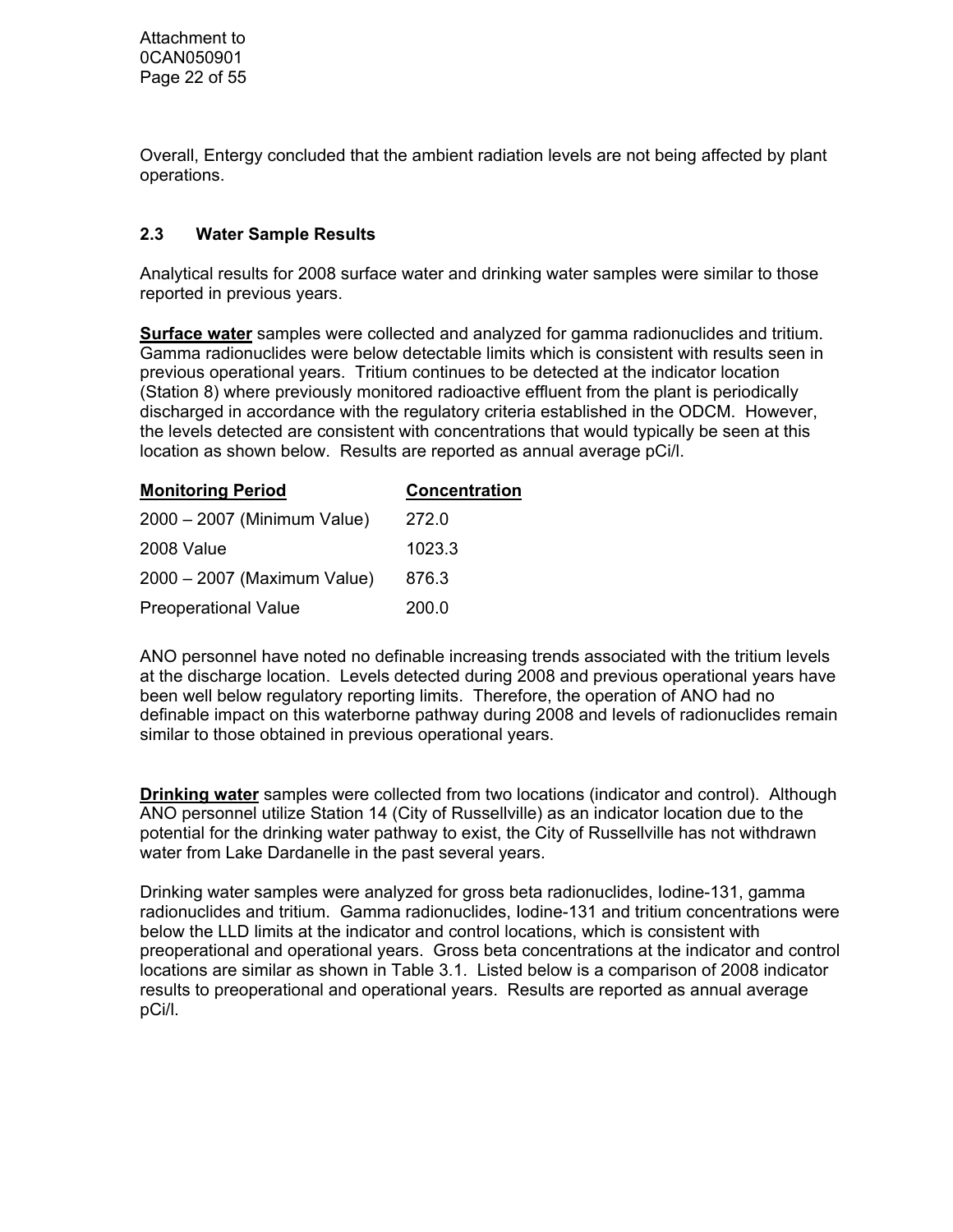Attachment to 0CAN050901 Page 23 of 55

| Radionuclide | 2008         | $2000 - 2007$ | <b>Preoperational</b> |
|--------------|--------------|---------------|-----------------------|
| Gross Beta   | 1.64         | 3.24          | 2.0                   |
| lodine-131   | $<$ LLD      | $<$ LLD       | $<$ LLD               |
| Gammas       | $\leq$ I I D | $<$ LLD       | $<$ LLD               |
| Tritium      | $\leq$ I I D | $<$ LLD       | 200.0                 |

ANO personnel have noted no definable trends associated with drinking water results at the indicator location. Therefore, the operation of ANO had no definable impact on this waterborne pathway during 2008 and levels of radionuclides remain similar to those obtained in previous operational years.

**Groundwater** samples were collected from four locations (1 – control, and 3 – indicator locations).

Groundwater samples were analyzed for Tritium and Gamma radionuclides. Tritium and Gamma concentrations were below the LLD limits at the indicator and control locations. Listed below is a comparison of 2008 indicator results to past operational years. Results are reported as annual average pCi/l. Groundwater data is captured in Tables 8.1 and 8.2.

| <b>Radionuclide</b> | 2008         | $2006 - 2007$ |
|---------------------|--------------|---------------|
| Tritium             | $\leq$ I I D | $\leq$ IID    |
| Gammas              | $\leq$ I I D | $\leq$ IID    |

### **2.4 Sediment Sample Results**

Sediment samples were collected from two locations in 2008 and analyzed for gamma radionuclides. As in previous years, Cesium-137 attributable to ANO was detected in the discharge sediment indicator location (Station 8) where previously monitored liquid radioactive effluent from the plant is periodically discharged in accordance with the regulatory criteria established in the ODCM. Although it is anticipated that radionuclides would be detected at this location since sediment particles provide a natural binding mechanism, ANO personnel have noted no definable consistent trends associated with this radionuclide at the discharge location. Cesium-137 results for 2008 were actually below the minimum range of previous operational levels as seen below. Results are reported as annual average pCi/kg.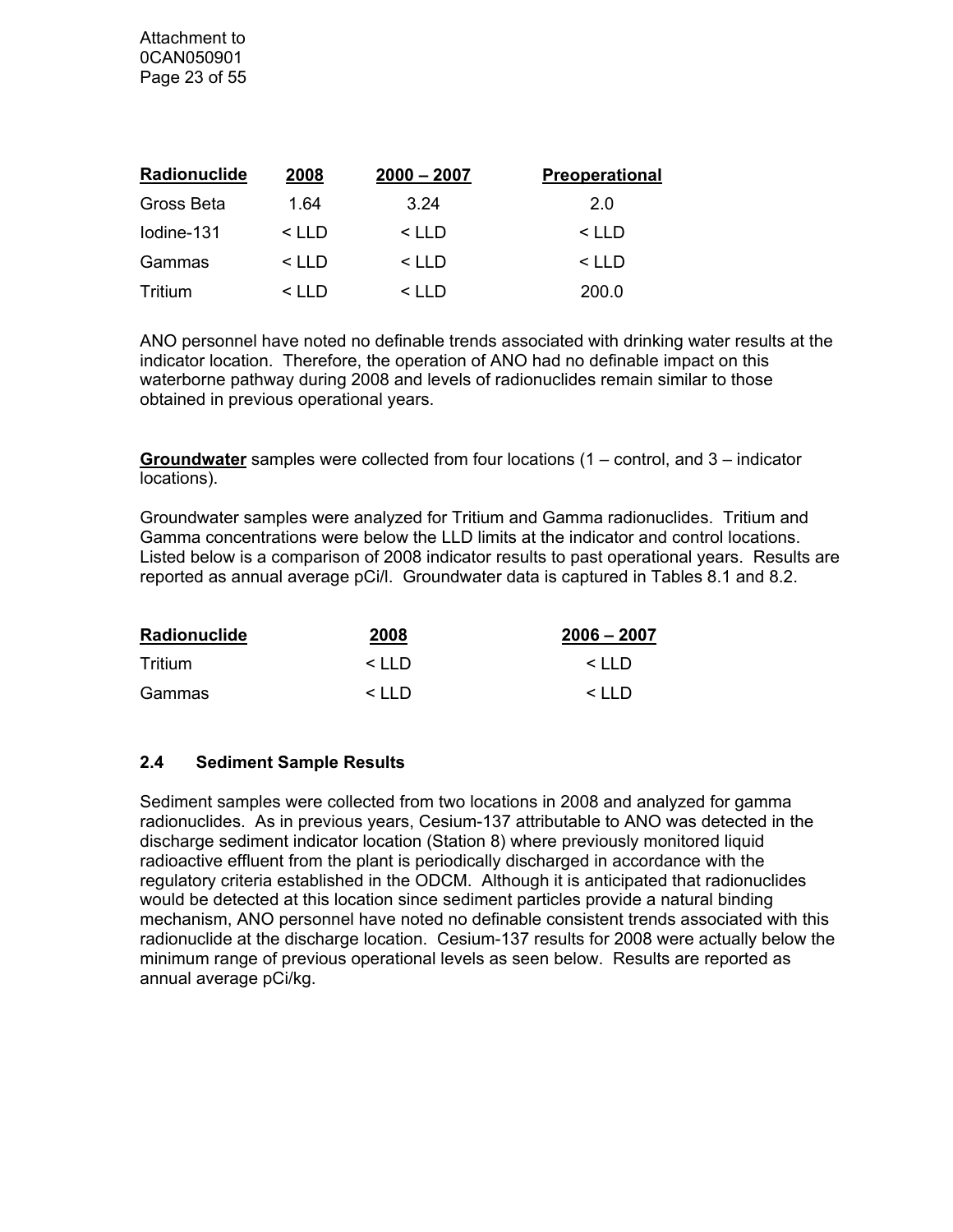| <b>Monitoring Period</b>    | <b>Concentration</b> |
|-----------------------------|----------------------|
| 2000 - 2007 (Minimum Value) | 97.78                |
| 2008 Value                  | 41.79                |
| 2000 - 2007 (Maximum Value) | 1170.0               |

Since reporting levels for radionuclides in sediment have not been established, an evaluation of potential dose to the public from this media was performed as shown in Attachment 2. The annual maximum dose from Cesium-137 to the skin and total body was calculated to be  $< 0.01$  mrem.

Design objectives given in 10CFR50, Appendix I for liquid effluents are annual doses of ≤ 3 mrem total body and ≤ 10 mrem any organ. The values of  $<$  0.01 mrem for the skin and total body are well within the design objective criteria. Therefore, the level of Cesium-137 detected in 2008 had no significant impact on the environment or public by this waterborne pathway.

### **2.5 Milk Sample Results**

Milk samples were not collected during 2008 due to the unavailability of indicator locations within five-miles of ANO.

### **2.6 Fish Sample Results**

Fish samples were collected from two locations and analyzed for gamma radionuclides. In 2007, gamma radionuclides were below detectable limits which are consistent with the preoperational monitoring period and operational results since 1997. Therefore, based on these measurements, ANO operations had no significant radiological impact upon the environment or public by this ingestion pathway.

### **2.7 Food Product Sample Results**

The REMP has detected radionuclides prior to 1990 that are attributable to other sources. These include the radioactive plume release due to reactor core degradation at Chernobyl Nuclear Power Plant in 1986 and atmospheric weapons testing.

In 2008, food product samples were collected when available from two locations and analyzed for Iodine-131 and gamma radionuclides. The 2008 levels remained undetectable, as has been the case in previous years. Therefore, based on these measurements, ANO operations had no significant radiological impact upon the environment or public by this ingestion pathway.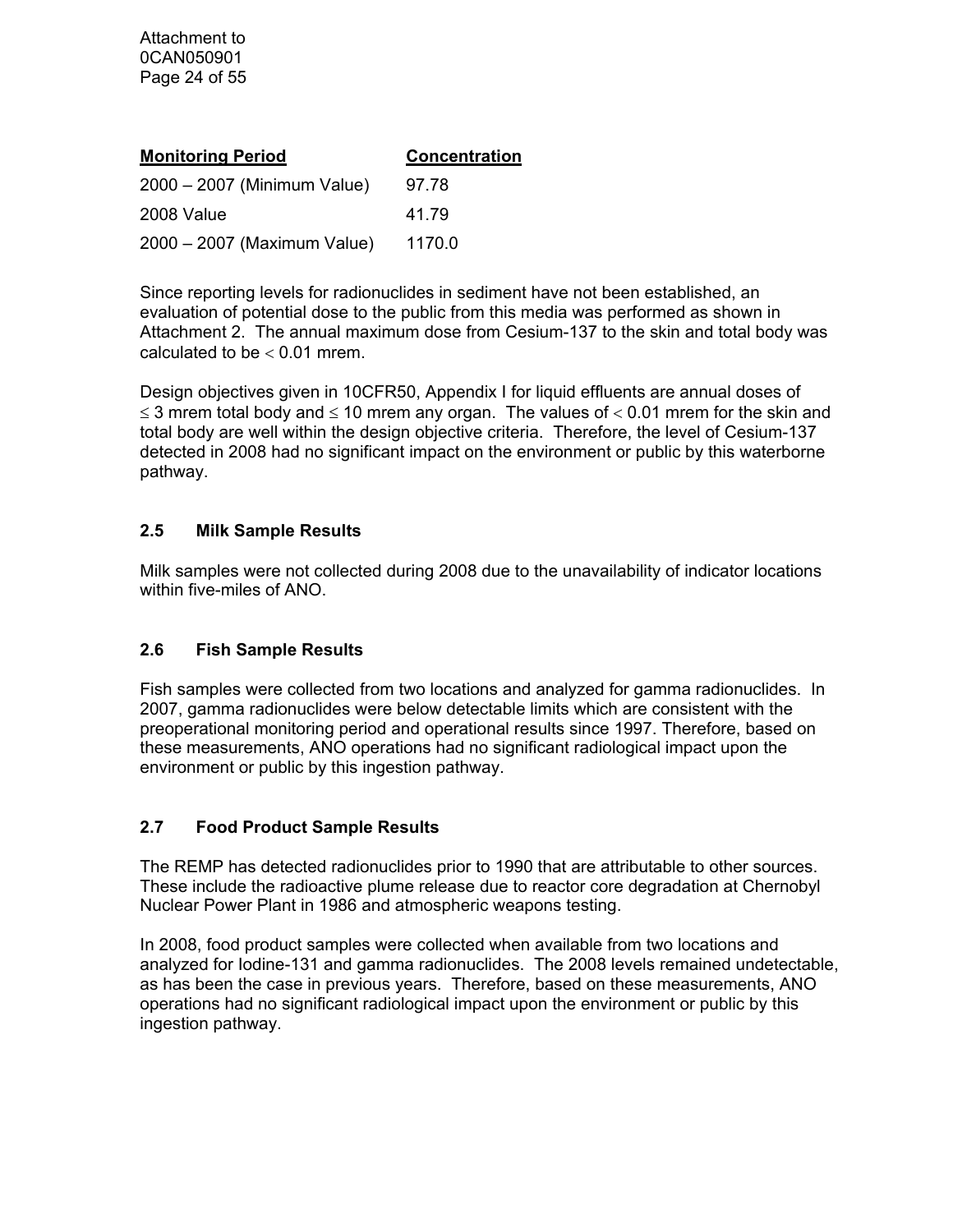Attachment to 0CAN050901 Page 25 of 55

### **2.8 Land Use Census Results**

The latest land use census (performed in 2007) did not identify any new locations that yielded a calculated dose or dose commitment greater than those currently calculated. (see Table 2.1)

Also, the land use census identified no milk-producing animals within a five-mile radius of the plant site. ANO personnel chose not to perform a garden census in 2007, which is allowed by ANO Units 1 and 2 ODCM Section 2.6.2, in lieu of broadleaf vegetation sampling in the meteorological sector (Sector 13) with the highest D/Q.

### **2.9 Interlaboratory Comparison Results**

RBS's Environmental Laboratory analyzed interlaboratory comparison samples for ANO to fulfill the requirements of ANO Units 1 and 2 ODCM Section 2.6.3. Attachment 2 contains these results. Entergy's review of RBS's interlaboratory comparison indicated that 100% of the sample results (40 of 40) were within the acceptable control limits of the three normalized deviations.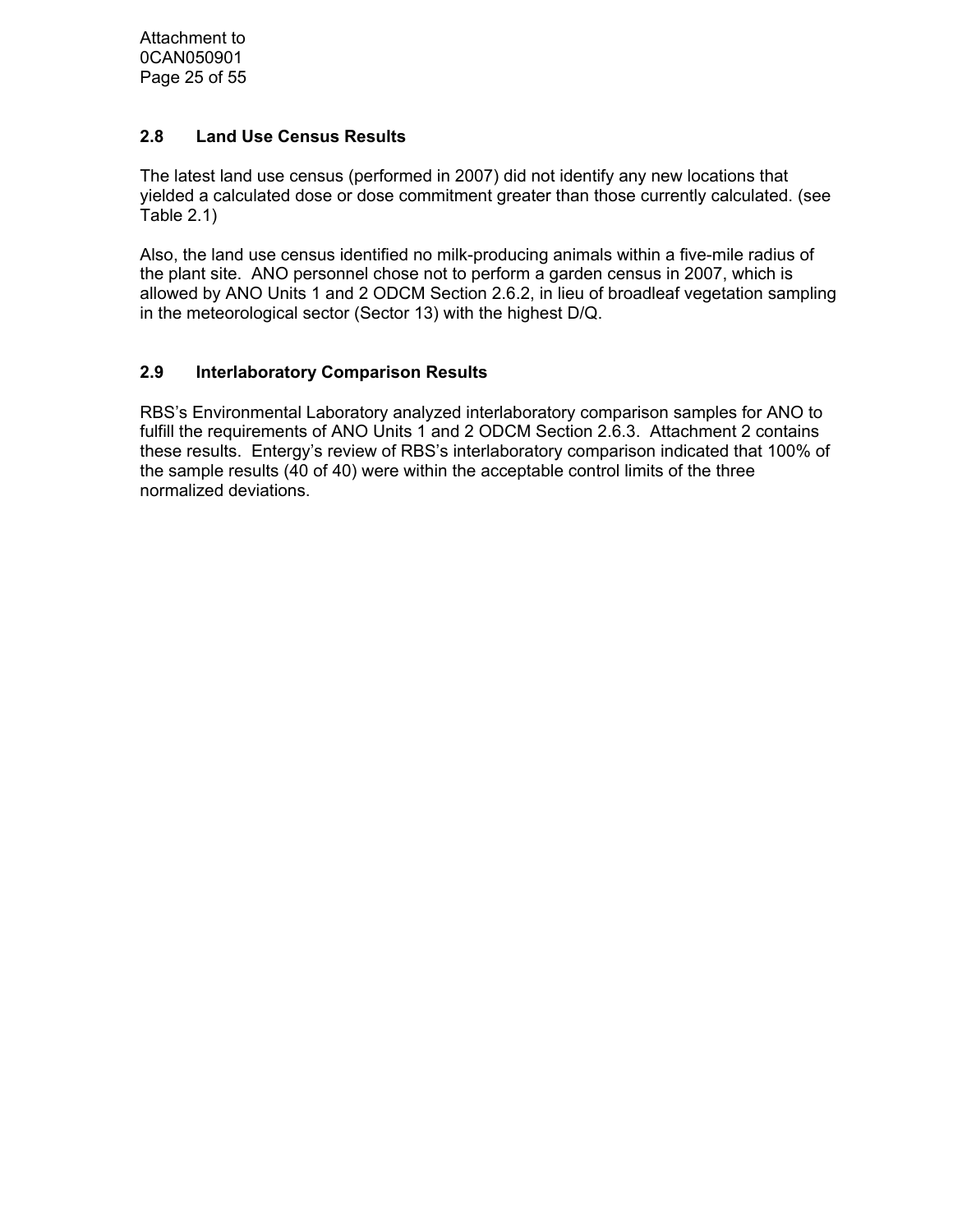## **TABLE 2.1**

## **2007 Land Use Census**

# **Nearest Residence Within Five Miles**

| <b>Direction</b> | <b>Sector</b>           | <b>Distance (miles)</b> |  |  |
|------------------|-------------------------|-------------------------|--|--|
| ${\sf N}$        | $\mathbf 1$             | $0.9\,$                 |  |  |
| <b>NNE</b>       | $\overline{2}$          | $1.3$                   |  |  |
| <b>NE</b>        | $\mathfrak{S}$          | $0.9\,$                 |  |  |
| ENE              | $\overline{\mathbf{4}}$ | $0.8\,$                 |  |  |
| E                | $\,$ 5 $\,$             | $0.8\,$                 |  |  |
| ESE              | $\,6\,$                 | 0.8                     |  |  |
| <b>SE</b>        | $\overline{7}$          | $0.8\,$                 |  |  |
| <b>SSE</b>       | $\bf 8$                 | 0.8                     |  |  |
| ${\mathsf S}$    | $\boldsymbol{9}$        | $0.8\,$                 |  |  |
| SSW              | $10$                    | 0.7                     |  |  |
| SW               | 11                      | 2.8                     |  |  |
| <b>WSW</b>       | 12                      | $0.7\,$                 |  |  |
| W                | 13                      | $0.8\,$                 |  |  |
| <b>WNW</b>       | 14                      | 0.8                     |  |  |
| <b>NW</b>        | $15\,$                  | $1.0$                   |  |  |
| <b>NNW</b>       | $16\,$                  | 0.9                     |  |  |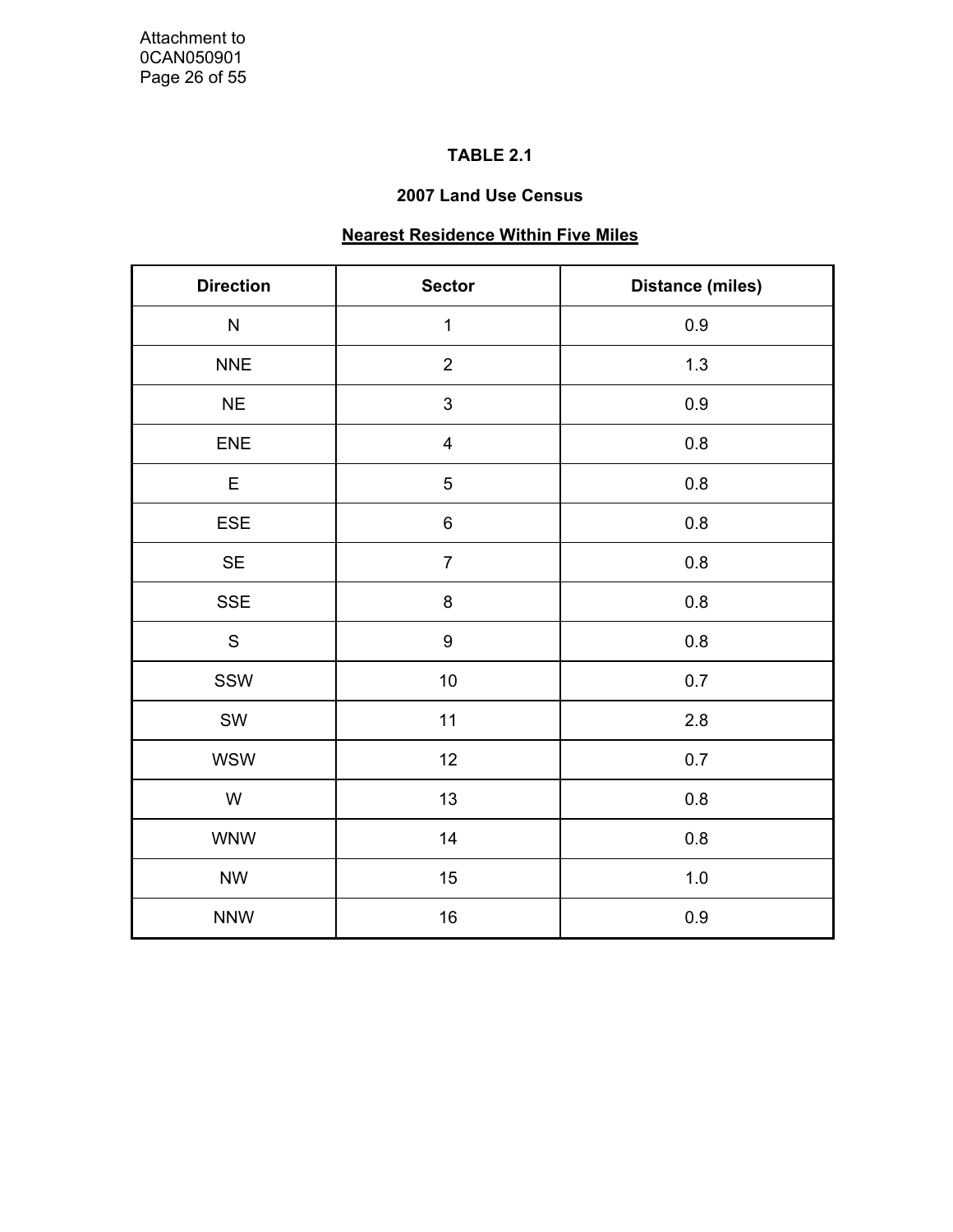Attachment to 0CAN050901 Page 27 of 55

### **3.0 Radiological Environmental Monitoring Program Summary**

### **3.1 2008 Program Results Summary**

Table 3.1 summarizes the 2008 REMP results. ANO personnel did not use values reported as less than the LLD when determining ranges and means for indicator and control locations.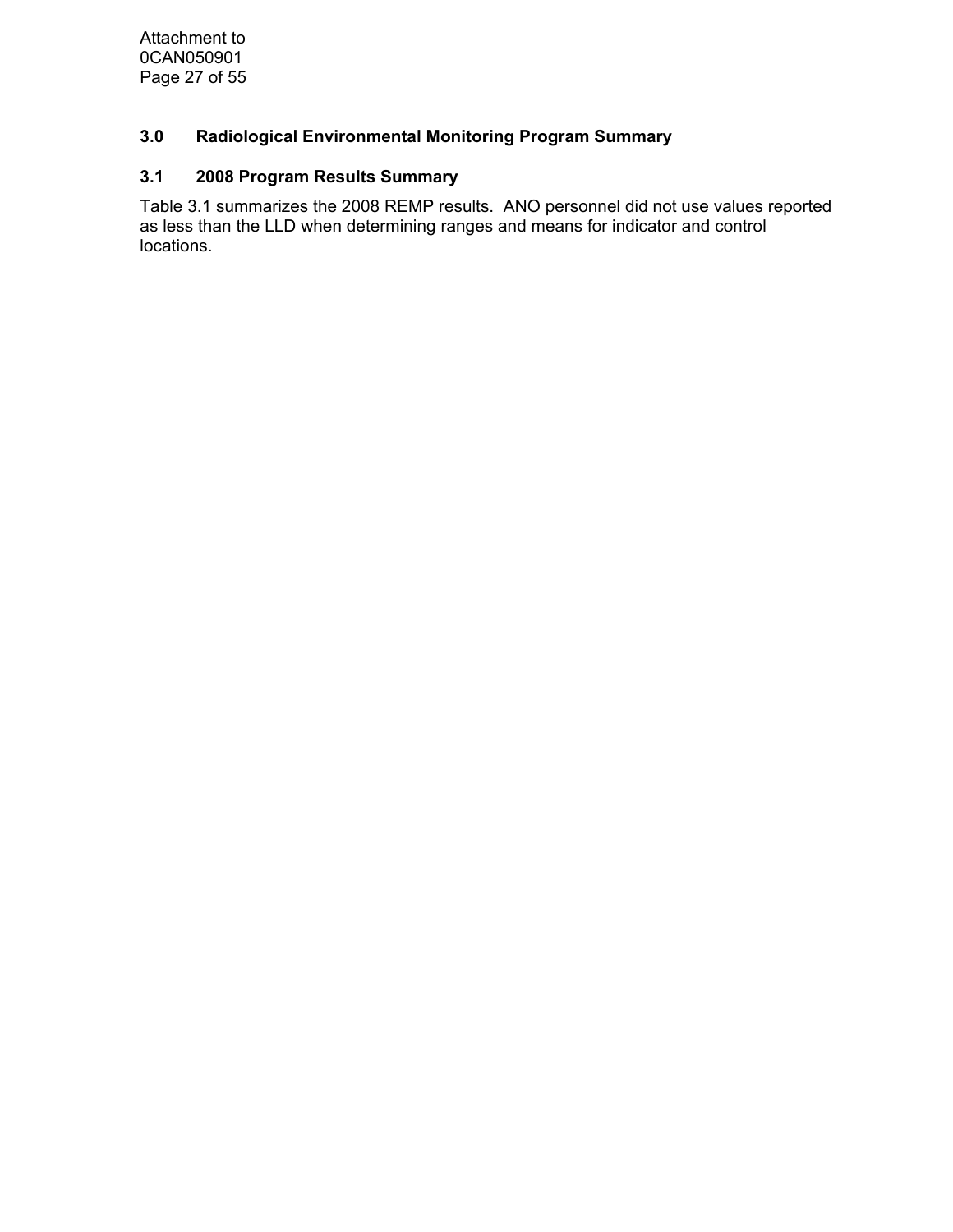### **Radiological Environmental Monitoring Program Summary**

**Location of Facility: Pope County, Arkansas** 

**Name of Facility: <u>ANO - Units 1 and 2</u> Docket No: 50-313 and 50-368.**<br>
of Facility: Pope County, Arkansas Reporting Period: January - December 2008

| <b>Sample Type</b><br>(Units)                      | <b>Type &amp; Number</b><br>of Analyses <sup>a</sup> | LLD <sub>b</sub> | <b>Indicator Locations</b><br>Mean $(F)$ C | <b>Location with Highest Annual Mean</b>      |                                   | <b>Control</b><br><b>Locations</b> | Number of<br><b>Nonroutine</b><br>Results <sup>e</sup> |
|----------------------------------------------------|------------------------------------------------------|------------------|--------------------------------------------|-----------------------------------------------|-----------------------------------|------------------------------------|--------------------------------------------------------|
|                                                    |                                                      |                  | [Range]                                    |                                               |                                   | Mean $(F)$ C<br>[Range]            |                                                        |
|                                                    |                                                      |                  |                                            | Location <sup>d</sup>                         | Mean $(F)$ C<br>[ Range ]         |                                    |                                                        |
| <b>Air Particulates</b><br>( $pCi/m3$ )            | GB<br>140                                            | 0.01             | 0.032(81/81)<br>$[0.017 - 0.065]$          | Station 1<br>$(88^{\circ}, 0.5 \text{ mi})$   | 0.032(27/27)<br>$[0.018 - 0.045]$ | 0.030(54/54)<br>$[0.015 - 0.0924]$ | $\mathbf 0$                                            |
| Airborne lodine<br>( $pCi/m3$ )                    | $I-131$<br>140                                       | 0.07             | $<$ LLD                                    | N/A                                           | N/A                               | $<$ LLD                            | $\mathbf 0$                                            |
| <b>Inner Ring TLDs</b><br>(mR/Qtr)                 | Gamma<br>64                                          | (f)              | 8.1(64/64)<br>$[4.9 - 10.6]$               | Station 56<br>$(264^{\circ}, 0.4 \text{ mi})$ | 9.7(4/4)<br>$[9.1 - 10.6]$        | N/A                                | 0                                                      |
| <b>Special Interest</b><br><b>TLDs</b><br>(mR/Qtr) | 28<br>Gamma                                          | (f)              | 7.1(28/28)<br>$[4.6 - 9.6]$                | Station 127<br>$(100^\circ, 5.2 \text{ mi})$  | 8.7(4/4)<br>$[8.0 - 9.6]$         | N/A                                | $\pmb{0}$                                              |
| <b>Control TLD</b><br>(mR/Qtr)                     | Gamma<br>$\overline{4}$                              | (f)              | N/A                                        | N/A                                           | N/A                               | 7.3(4/4)<br>$[7.1 - 7.6]$          | 0                                                      |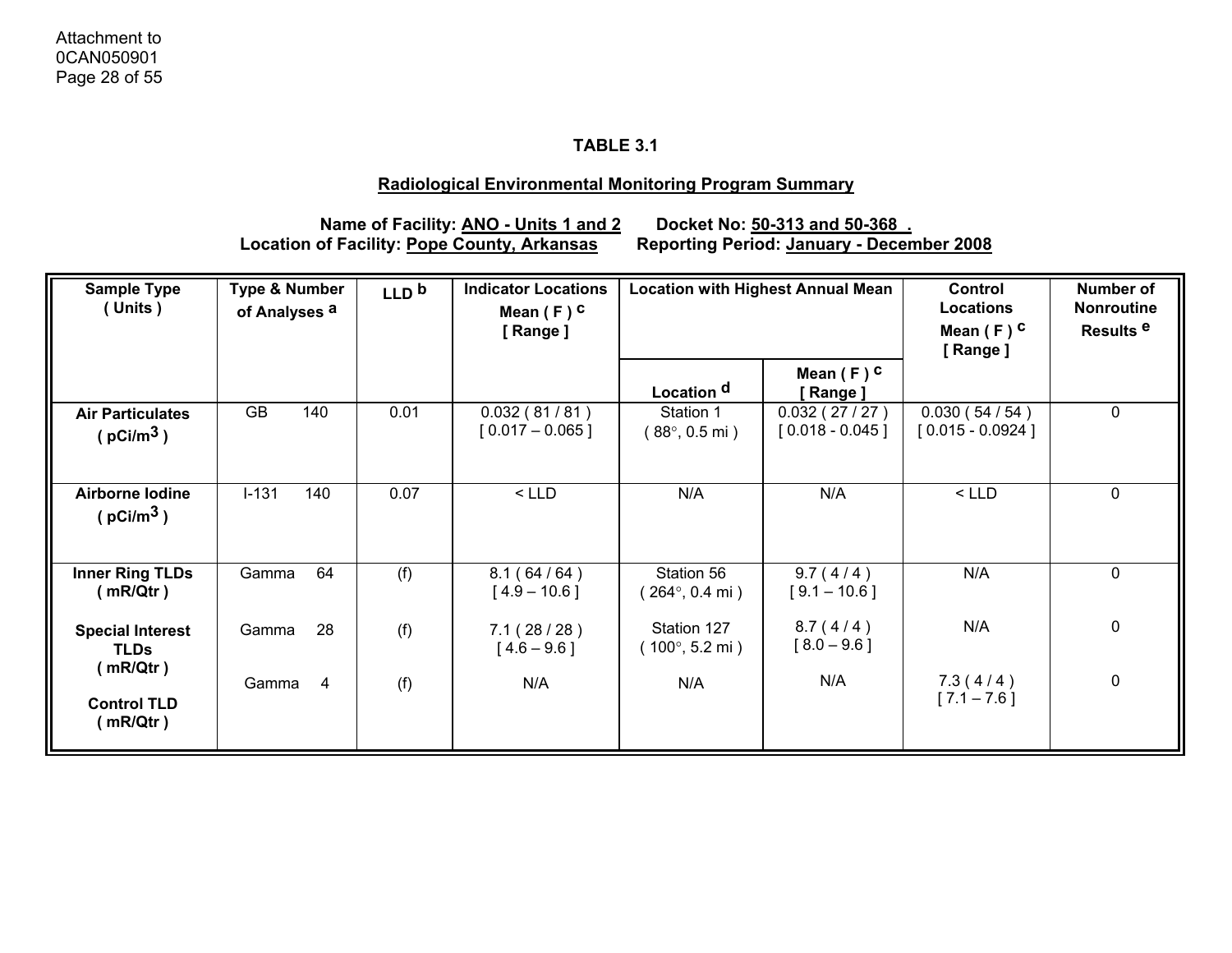### **Radiological Environmental Monitoring Program Summary**

**Location of Facility: Pope County, Arkansas** 

**Name of Facility: <u>ANO - Units 1 and 2</u> Docket No: 50-313 and 50-368<br>of Facility: <u>Pope County, Arkansas</u> Reporting Period: <u>January - December 2008</u>** 

| <b>Sample Type</b><br>(Units)   | <b>Type &amp; Number</b><br>of Analyses <sup>a</sup>                                                                     | LLD <sub>b</sub>                                                     | <b>Indicator Location</b><br>Mean $(F)$ C<br>[Range]                                                                             | <b>Location with Highest Annual</b><br>Mean                                      |                                                                                  | <b>Control</b><br><b>Locations</b><br>Mean $(F)$ C<br>[Range]                                                                    | <b>Number of</b><br><b>Nonroutine</b><br>Results <sup>e</sup>                                                                                      |
|---------------------------------|--------------------------------------------------------------------------------------------------------------------------|----------------------------------------------------------------------|----------------------------------------------------------------------------------------------------------------------------------|----------------------------------------------------------------------------------|----------------------------------------------------------------------------------|----------------------------------------------------------------------------------------------------------------------------------|----------------------------------------------------------------------------------------------------------------------------------------------------|
|                                 |                                                                                                                          |                                                                      |                                                                                                                                  | Location <sup>d</sup>                                                            | Mean $(F)$ C<br>[Range]                                                          |                                                                                                                                  |                                                                                                                                                    |
| <b>Surface Water</b><br>(pCi/l) | $H-3$<br>8<br><b>GS</b><br>24                                                                                            | 3000                                                                 | 1023.3(4/4)<br>$[521.0 - 1548.0]$                                                                                                | Station 8<br>$(166^\circ, 0.2 \text{ mi})$                                       | 1023.3(3/4)<br>$[521.0 - 1548.0]$                                                | $<$ LLD                                                                                                                          | $\mathbf 0$                                                                                                                                        |
|                                 | Mn-54<br>Fe-59<br>$Co-58$<br>$Co-60$<br>$Zn-65$<br>$Zr-95$<br>Nb-95<br>$I - 131$<br>Cs-134<br>Cs-137<br>Ba-140<br>La-140 | 15<br>30<br>15<br>15<br>30<br>30<br>15<br>15<br>15<br>18<br>60<br>15 | $<$ LLD<br>$<$ LLD<br>$<$ LLD<br>$<$ LLD<br>$<$ LLD<br>$<$ LLD<br>$<$ LLD<br>$<$ LLD<br>$<$ LLD<br>$<$ LLD<br>$<$ LLD<br>$<$ LLD | N/A<br>N/A<br>N/A<br>N/A<br>N/A<br>N/A<br>N/A<br>N/A<br>N/A<br>N/A<br>N/A<br>N/A | N/A<br>N/A<br>N/A<br>N/A<br>N/A<br>N/A<br>N/A<br>N/A<br>N/A<br>N/A<br>N/A<br>N/A | $<$ LLD<br>$<$ LLD<br>$<$ LLD<br>$<$ LLD<br>$<$ LLD<br>$<$ LLD<br>$<$ LLD<br>$<$ LLD<br>$<$ LLD<br>$<$ LLD<br>$<$ LLD<br>$<$ LLD | $\mathbf 0$<br>$\pmb{0}$<br>$\pmb{0}$<br>$\pmb{0}$<br>$\pmb{0}$<br>$\pmb{0}$<br>$\pmb{0}$<br>$\pmb{0}$<br>$\pmb{0}$<br>$\pmb{0}$<br>0<br>$\pmb{0}$ |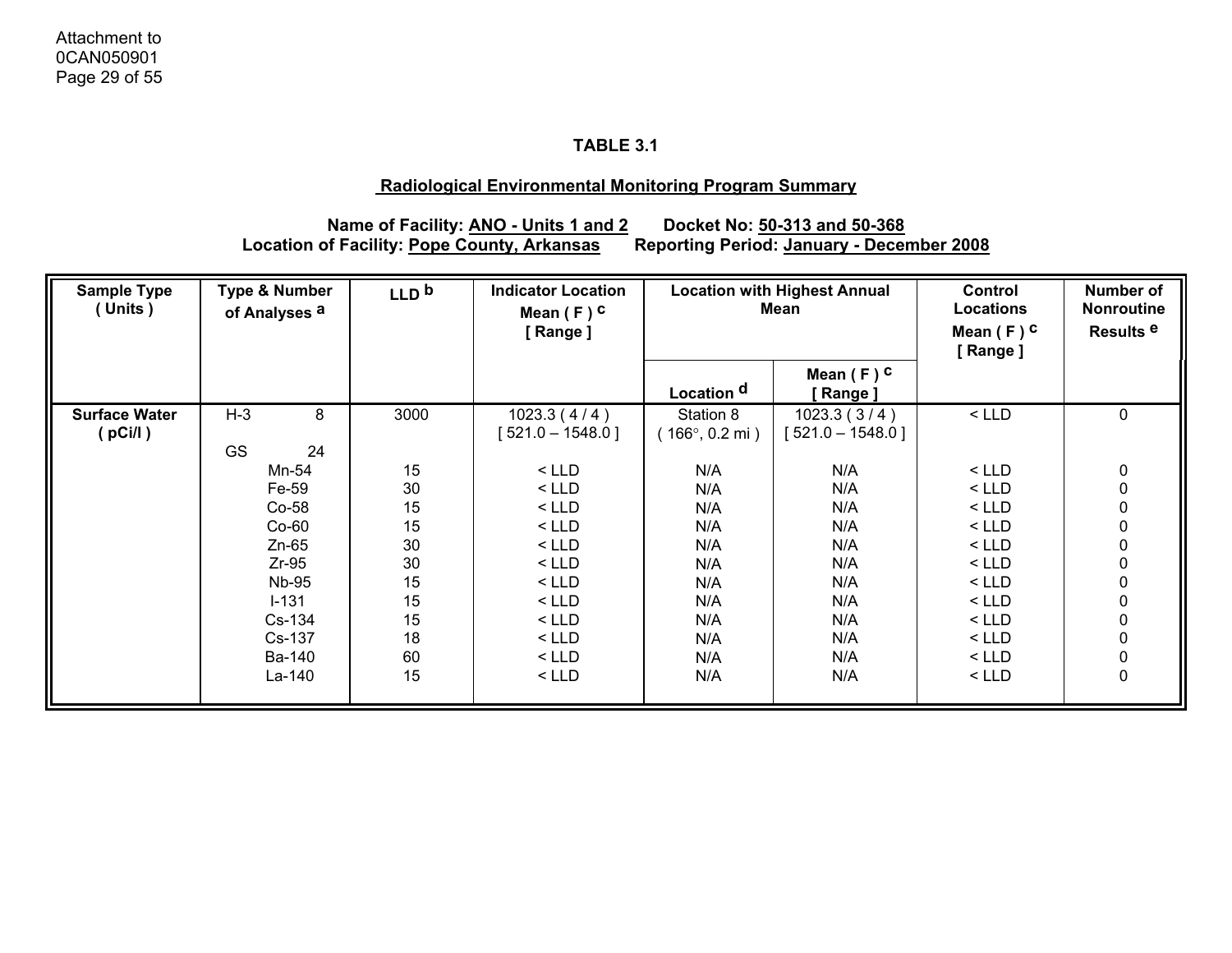### **Radiological Environmental Monitoring Program Summary**

**Location of Facility: Pope County, Arkansas** 

**Name of Facility: <u>ANO - Units 1 and 2</u> Docket No: 50-313 and 50-368<br>of Facility: <u>Pope County, Arkansas</u> Reporting Period: <u>January - December 2008</u>** 

| <b>Sample Type</b><br>(Units)            | Type &<br><b>Number</b><br>of Analyses <sup>a</sup> |                | LLD <sub>b</sub> | <b>Indicator Locations</b><br>Mean $(F)$ C<br>[Range] | <b>Location with Highest Annual</b><br><b>Mean</b>  |                              | <b>Control Locations</b><br>Mean $(F)$ C<br>[Range] | <b>Number of</b><br><b>Nonroutine</b><br>Results <sup>e</sup> |
|------------------------------------------|-----------------------------------------------------|----------------|------------------|-------------------------------------------------------|-----------------------------------------------------|------------------------------|-----------------------------------------------------|---------------------------------------------------------------|
|                                          |                                                     |                |                  |                                                       | Location <sup>d</sup>                               | Mean $(F)$ C<br>[ Range ]    |                                                     |                                                               |
| <b>Drinking Water</b><br>(pCi/1)         | <b>GB</b>                                           | 8              | 4                | 1.64(3/4)<br>$[0.92 - 3.44]$                          | Station 14<br>$(70^{\circ}, 5.1 \text{ mi})$        | 1.64(3/4)<br>$[0.92 - 3.44]$ | 1.77(4/4)<br>$[0.92 - 3.53]$                        | $\mathbf 0$                                                   |
|                                          | $I-131$                                             | 8              | 1.0              | $<$ LLD                                               | N/A                                                 | N/A                          | $<$ LLD                                             | $\pmb{0}$                                                     |
|                                          | $H-3$                                               | 8              | 2000             | $<$ LLD                                               | N/A                                                 | N/A                          | $<$ LLD                                             | $\pmb{0}$                                                     |
|                                          | <b>GS</b><br>Mn-54<br>Fe-59                         | 8              | 15<br>30         | $<$ LLD<br>$<$ LLD                                    | N/A<br>N/A                                          | N/A<br>N/A                   | $<$ LLD<br>$<$ LLD                                  | $\pmb{0}$                                                     |
|                                          | Co-58<br>$Co-60$                                    |                | 15<br>15         | $<$ LLD<br>$<$ LLD                                    | N/A<br>N/A                                          | N/A<br>N/A                   | $<$ LLD<br>$<$ LLD                                  |                                                               |
|                                          | $Zn-65$<br>$Zr-95$                                  |                | 30<br>30         | $<$ LLD<br>$<$ LLD                                    | N/A<br>N/A                                          | N/A<br>N/A                   | $<$ LLD<br>$<$ LLD                                  |                                                               |
|                                          | <b>Nb-95</b><br>Cs-134                              |                | 15<br>15         | $<$ LLD $\,$<br>$<$ LLD                               | N/A<br>N/A                                          | N/A<br>N/A                   | $<$ LLD $\,$<br>$<$ LLD                             |                                                               |
|                                          | Cs-137<br>Ba-140<br>La-140                          |                | 18<br>60<br>15   | $<$ LLD<br>$<$ LLD<br>$<$ LLD                         | N/A<br>N/A<br>N/A                                   | N/A<br>N/A<br>N/A            | $<$ LLD<br>$<$ LLD<br>$<$ LLD                       | 0000000000                                                    |
| <b>Bottom Sediment</b><br>$($ pCi/kg $)$ | GS<br>Cs-134<br>Cs-137                              | $\overline{2}$ | 150<br>180       | $<$ LLD<br>41.79(1/1)<br>[N/A]                        | N/A<br>Station 8<br>$(243^{\circ}, 0.9 \text{ mi})$ | N/A<br>41.79(1/1)<br>[N/A]   | $<$ LLD<br>$<$ LLD                                  | 0<br>$\pmb{0}$                                                |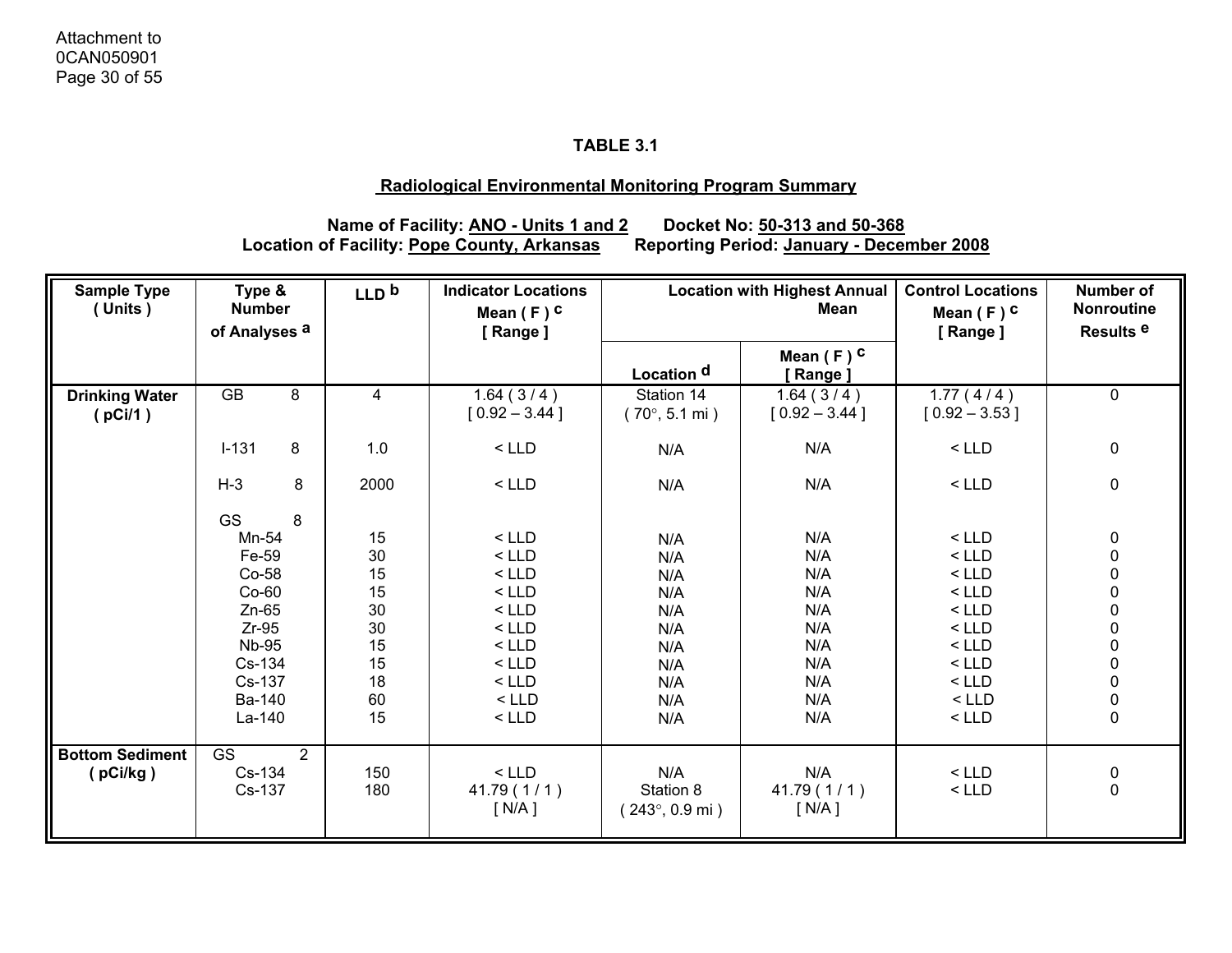#### **Radiological Environmental Monitoring Program Summary**

**Name of Facility: ANO - Units 1 and 2 Docket No: 50-313 and 50-368 Location of Facility: Pope County, Arkansas** 

| <b>Sample Type</b><br>(Units )   | Type & Number<br>of Analyses <sup>a</sup> | LLD <sub>b</sub> | <b>Indicator Location</b><br>Mean $(F)$ C<br>[Range] | <b>Location with Highest Annual</b><br>Mean |                         | Control<br><b>Locations</b><br>Mean $(F)$ C<br>[Range] | Number of<br><b>Nonroutine</b><br>Results <sup>e</sup> |
|----------------------------------|-------------------------------------------|------------------|------------------------------------------------------|---------------------------------------------|-------------------------|--------------------------------------------------------|--------------------------------------------------------|
|                                  |                                           |                  |                                                      | Location <sup>d</sup>                       | Mean $(F)$ C<br>[Range] |                                                        |                                                        |
| <b>Fish</b>                      | <b>GS</b><br>$\overline{2}$               |                  |                                                      |                                             |                         |                                                        |                                                        |
| (pCi/kg)                         | Mn-54                                     | 130              | $<$ LLD                                              | N/A                                         | N/A                     | $<$ LLD                                                | 0                                                      |
|                                  | Fe-59                                     | 260              | $<$ LLD                                              | N/A                                         | N/A                     | $<$ LLD                                                | $\pmb{0}$                                              |
|                                  | $Co-58$                                   | 130              | $<$ LLD                                              | N/A                                         | N/A                     | $<$ LLD                                                | $\pmb{0}$                                              |
|                                  | $Co-60$                                   | 130              | $<$ LLD                                              | N/A                                         | N/A                     | $<$ LLD                                                | 0                                                      |
|                                  | $Zn-65$                                   | 260              | $<$ LLD                                              | N/A                                         | N/A                     | $<$ LLD                                                | $\pmb{0}$                                              |
|                                  | Cs-134                                    | 130              | $<$ LLD                                              | N/A                                         | N/A                     | $<$ LLD                                                | $\pmb{0}$                                              |
|                                  | Cs-137                                    | 150              | $<$ LLD                                              | N/A                                         | N/A                     | $<$ LLD                                                | $\mathbf 0$                                            |
| <b>Food Products</b><br>(pCi/kg) | 6<br>$I-131$                              | 60               | $<$ LLD                                              | N/A                                         | N/A                     | N/A                                                    | 0                                                      |
|                                  | GS<br>6                                   |                  |                                                      |                                             |                         |                                                        |                                                        |
|                                  | Cs-134                                    | 60               | $<$ LLD                                              | N/A                                         | N/A                     | N/A                                                    | $\pmb{0}$                                              |
|                                  | Cs-137                                    | 80               | $<$ LLD                                              | N/A                                         | N/A                     | N/A                                                    | $\mathbf 0$                                            |

 $a$  GB = Gross beta; I-131 = Iodine-131; H-3 = Tritium; GS = Gamma scan.

 $b$  LLD = Required lower limit of detection based on ANO Units 1 and 2 ODCM Tables 2.6-2.

- c Mean and range based upon detectable measurements only. Fraction of detectable measurements at specified locations is indicated in parenthesis (F).
- $d$  Locations are specified (1) by name and (2) degrees relative to reactor site.
- e Non-routine results are those which exceed ten times the control station value. If no control station value is available, the result is considered non-routine if it exceeds ten times the preoperational value for the location.
- f LLD is not defined in ANO Units 1 and 2 ODCM Tables 2.6-2.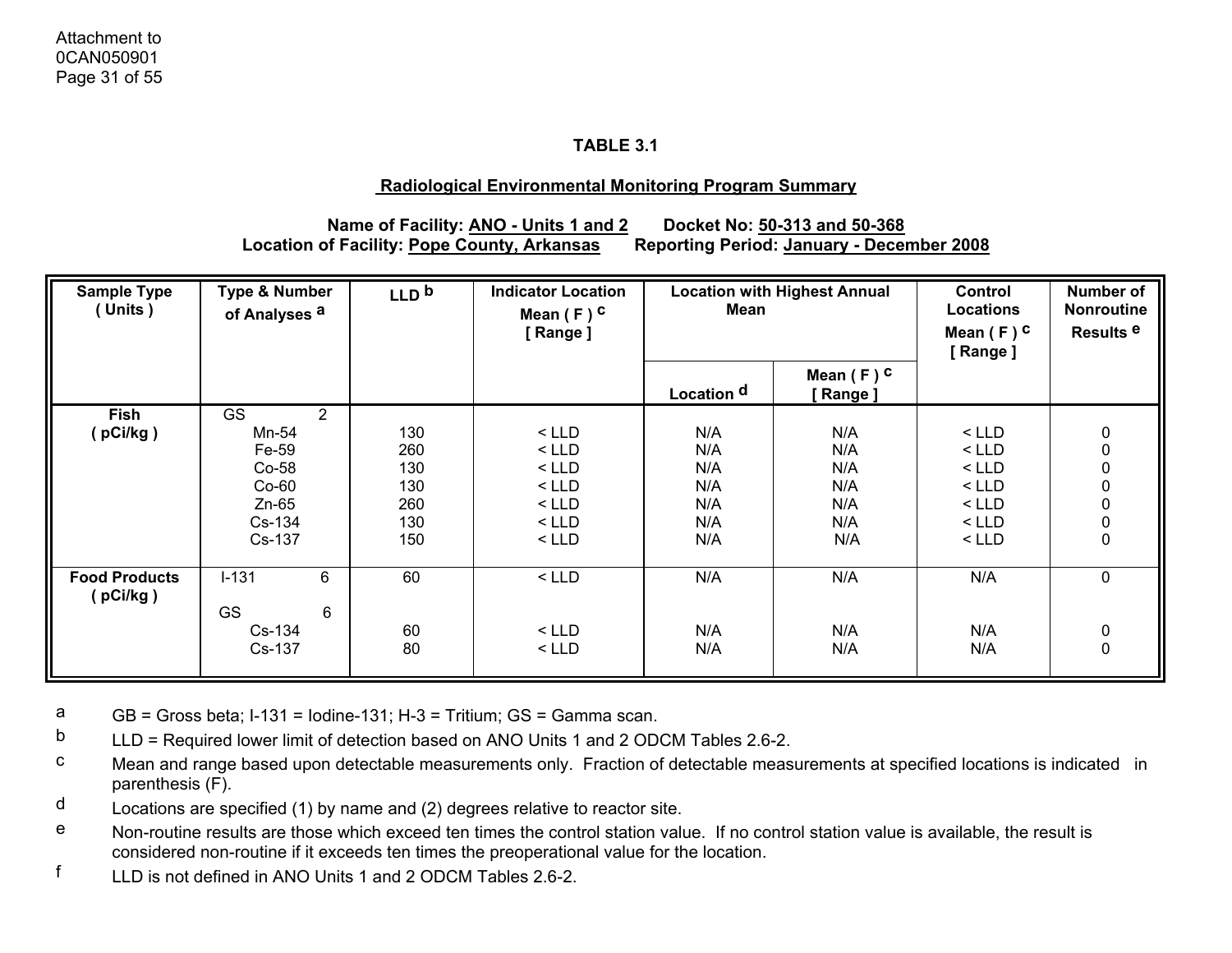Attachment to 0CAN050901 Page 32 of 55

# **ATTACHMENT 1**

**2008 Radiological Monitoring Report** 

**Summary of Monitoring Results**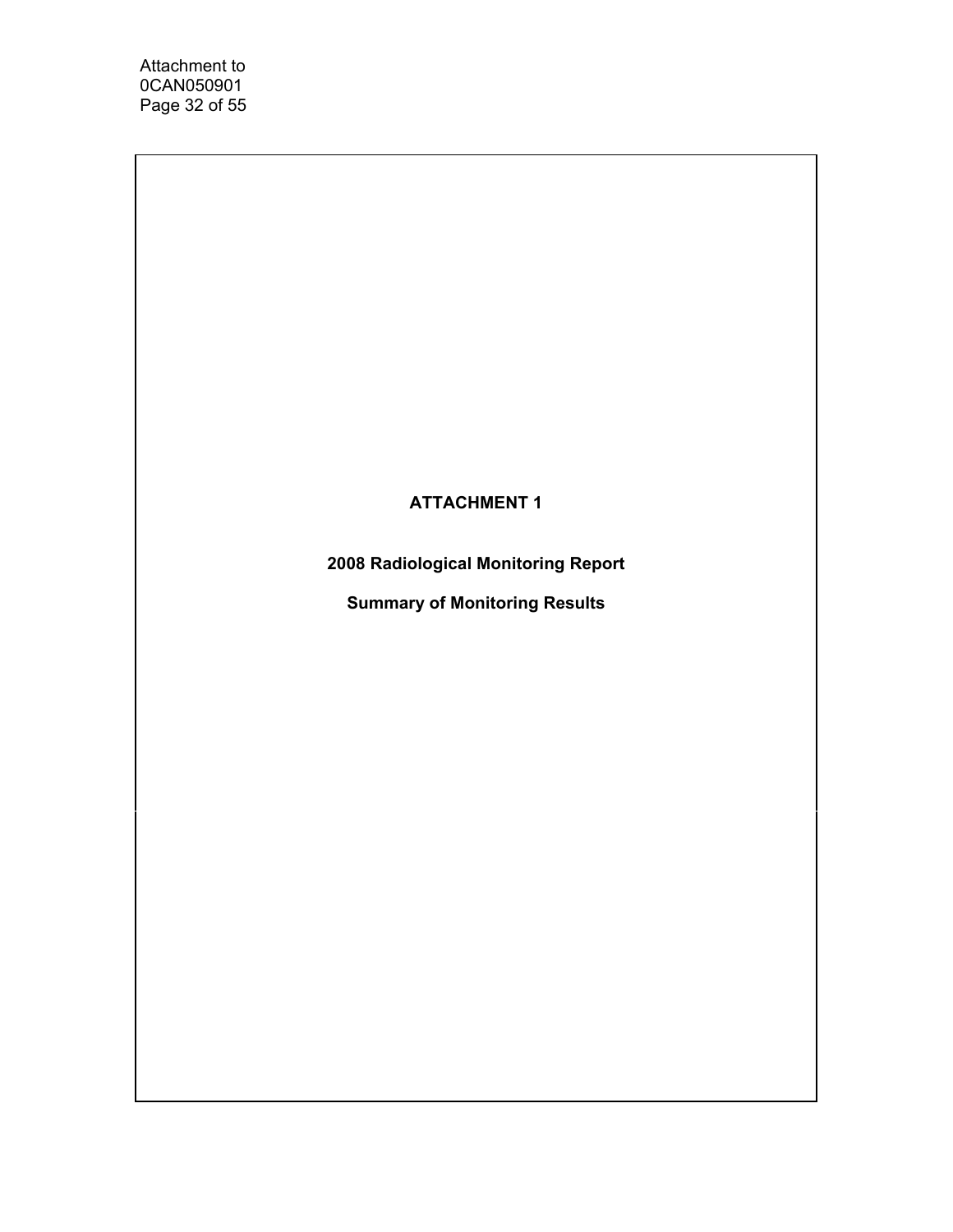Attachment to 0CAN050901 Page 33 of 55

# **TABLE OF CONTENTS**

| <b>TABLE 1.1</b> | <b>AIR PARTICULATE</b>                                                 | 34 |
|------------------|------------------------------------------------------------------------|----|
| TABLE 1.2        | <b>RADIOIODINE CARTRIDGE</b>                                           | 35 |
| <b>TABLE 2.1</b> | THERMOLUMINESCENT DOSIMETERS (INNER RING)                              | 36 |
| TABLE 2.2        | <b>THERMOLUMINESCENT DOSIMETERS</b><br>(SPECIAL INTEREST AREAS)        | 37 |
| TABLE 3.1        | <b>SURFACE WATER (GAMMA ISOTOPIC)</b>                                  | 38 |
| TABLE 3.2        | <b>SURFACE WATER (TRITIUM)</b>                                         | 40 |
| <b>TABLE 4.1</b> | <b>DRINKING WATER (GROSS BETA, I-131</b><br><b>AND GAMMA ISOTOPIC)</b> | 41 |
| TABLE 4.2        | <b>DRINKING WATER (TRITIUM)</b>                                        | 42 |
| <b>TABLE 5.1</b> | <b>SEDIMENT</b>                                                        | 43 |
| TABLE 6.1        | <b>FISH</b>                                                            | 44 |
| TABLE 7.1        | <b>FOOD PRODUCTS</b>                                                   | 45 |
| TABLE 8.1        | <b>GROUNDWATER DATA (I-131 AND</b><br><b>GAMMA ISOTOPIC)</b>           | 46 |
| TABLE 8.2        | <b>GROUNDWATER DATA (TRITIUM)</b>                                      | 47 |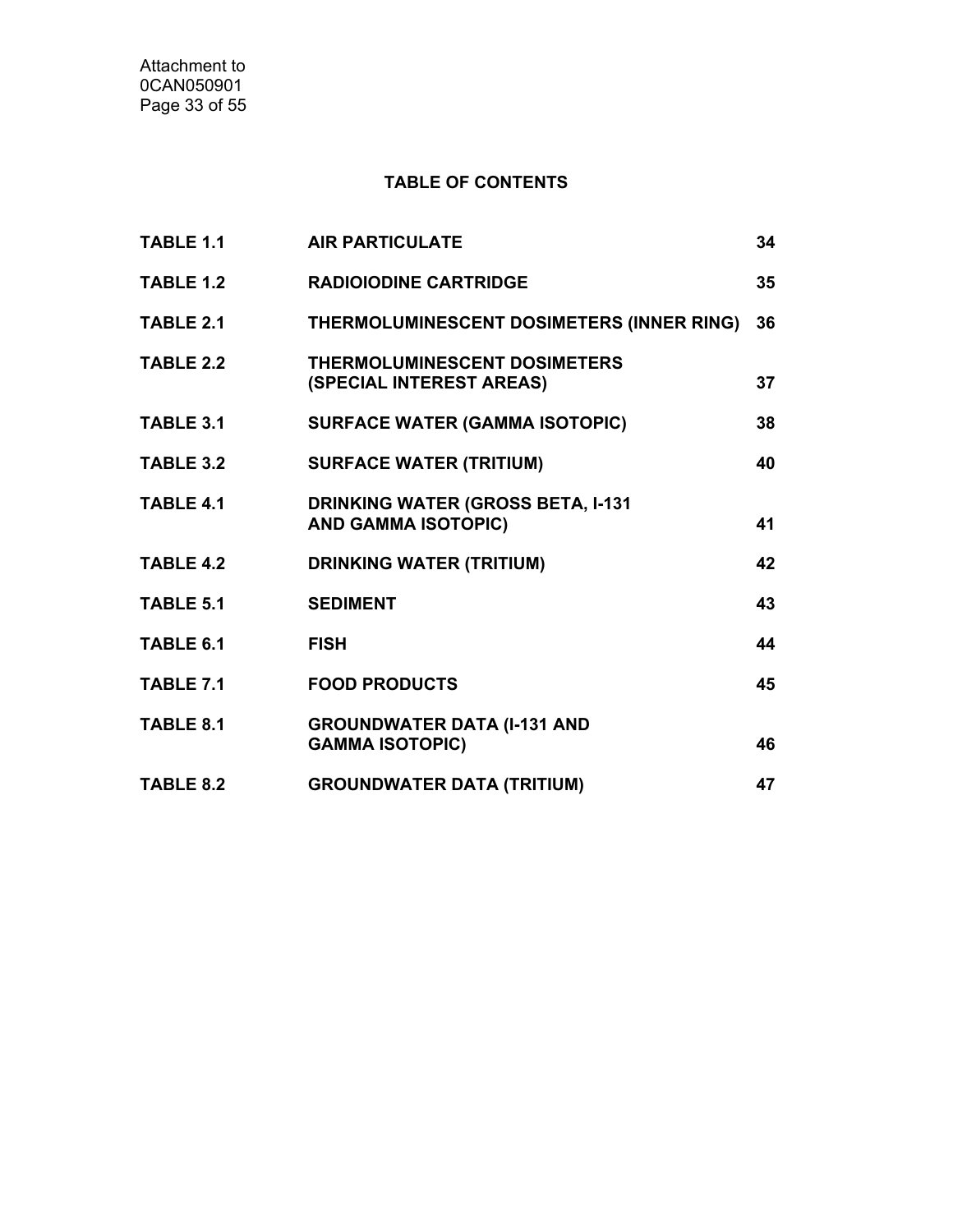Table 1.1 Sample Type: **Air Particulate** Analysis: Gross Beta Units: pCi/m<sup>3</sup>

| <b>Start Date</b> | <b>End Date</b>          | <b>Station 1*</b><br>(Indicator) | <b>Station 2</b><br>(Indicator) | <b>Station 56</b><br>(Indicator) | <b>Station 6</b><br>(Control) | <b>Station 7</b><br>(Control) |
|-------------------|--------------------------|----------------------------------|---------------------------------|----------------------------------|-------------------------------|-------------------------------|
|                   | <b>Required LLD</b><br>→ | 0.01                             | 0.01                            | 0.01                             | 0.01                          | 0.01                          |
| 12/20/2007        | 01/02/2008               | 0.032                            | 0.033                           | 0.031                            | 0.028                         | 0.027                         |
| 01/02/2008        | 01/08/2008               | 0.028                            | 0.032                           | 0.033                            | 0.027                         | 0.028                         |
| 01/08/2008        | 01/22/2008               | 0.038                            | 0.040                           | 0.036                            | 0.034                         | 0.034                         |
| 01/22/2008        | 02/05/2008               | 0.038                            | 0.039                           | 0.040                            | 0.031                         | 0.035                         |
| 02/05/2008        | 02/19/2008               | 0.035                            | 0.033                           | 0.031                            | 0.027                         | 0.030                         |
| 02/19/2008        | 03/05/2008               | 0.026                            | 0.025                           | 0.026                            | 0.022                         | 0.024                         |
| 03/05/2008        | 03/18/2008               | 0.031                            | 0.032                           | 0.031                            | 0.022                         | 0.026                         |
| 03/18/2008        | 04/01/2008               | 0.020                            | 0.023                           | 0.023                            | 0.018                         | 0.021                         |
| 04/01/2008        | 04/15/2008               | 0.021                            | 0.022                           | 0.023                            | 0.020                         | 0.023                         |
| 04/15/2008        | 04/29/2008               | 0.027                            | 0.026                           | 0.027                            | 0.023                         | 0.092                         |
| 04/29/2008        | 05/13/2008               | 0.024                            | 0.024                           | 0.023                            | 0.020                         | 0.023                         |
| 05/13/2008        | 05/27/2008               | 0.032                            | 0.025                           | 0.025                            | 0.021                         | 0.023                         |
| 05/27/2008        | 06/10/2008               | 0.018                            | 0.017                           | 0.017                            | 0.015                         | 0.016                         |
| 06/10/2008        | 06/24/2008               | 0.023                            | 0.024                           | 0.024                            | 0.021                         | 0.022                         |
| 06/24/2008        | 07/08/2008               | 0.029                            | 0.026                           | 0.027                            | 0.022                         | 0.026                         |
| 07/08/2008        | 07/22/2008               | 0.033                            | 0.033                           | 0.033                            | 0.028                         | 0.031                         |
| 07/22/2008        | 08/05/2008               | 0.036                            | 0.036                           | 0.036                            | 0.030                         | 0.034                         |
| 08/05/2008        | 08/19/2008               | 0.038                            | 0.037                           | 0.036                            | 0.030                         | 0.033                         |
| 08/19/2008        | 09/02/2008               | 0.037                            | 0.034                           | 0.035                            | 0.035                         | 0.032                         |
| 09/02/2008        | 09/16/2008               | 0.025                            | 0.023                           | 0.023                            | 0.023                         | 0.023                         |
| 09/16/2008        | 09/30/2008               | 0.045                            | 0.045                           | 0.041                            | 0.041                         | 0.038                         |
| 09/30/2008        | 10/14/2008               | 0.031                            | 0.031                           | 0.029                            | 0.029                         | 0.027                         |
| 10/14/2008        | 10/28/2008               | 0.032                            | 0.034                           | 0.031                            | 0.031                         | 0.029                         |
| 10/28/2008        | 11/11/2008               | 0.037                            | 0.035                           | 0.034                            | 0.034                         | 0.034                         |
| 11/11/2008        | 11/25/2008               | 0.034                            | 0.040                           | 0.031                            | 0.031                         | 0.032                         |
| 11/25/2008        | 12/09/2008               | 0.045                            | 0.043                           | 0.042                            | 0.042                         | 0.041                         |
| 12/09/2008        | 12/17/2008               | 0.035                            | 0.034                           | 0.037                            | 0.037                         | 0.033                         |
| 12/17/2008        | 12/29/2008               | 0.045                            | 0.046                           | 0.065                            | 0.065                         | 0.040                         |

**\* Station with highest annual mean.**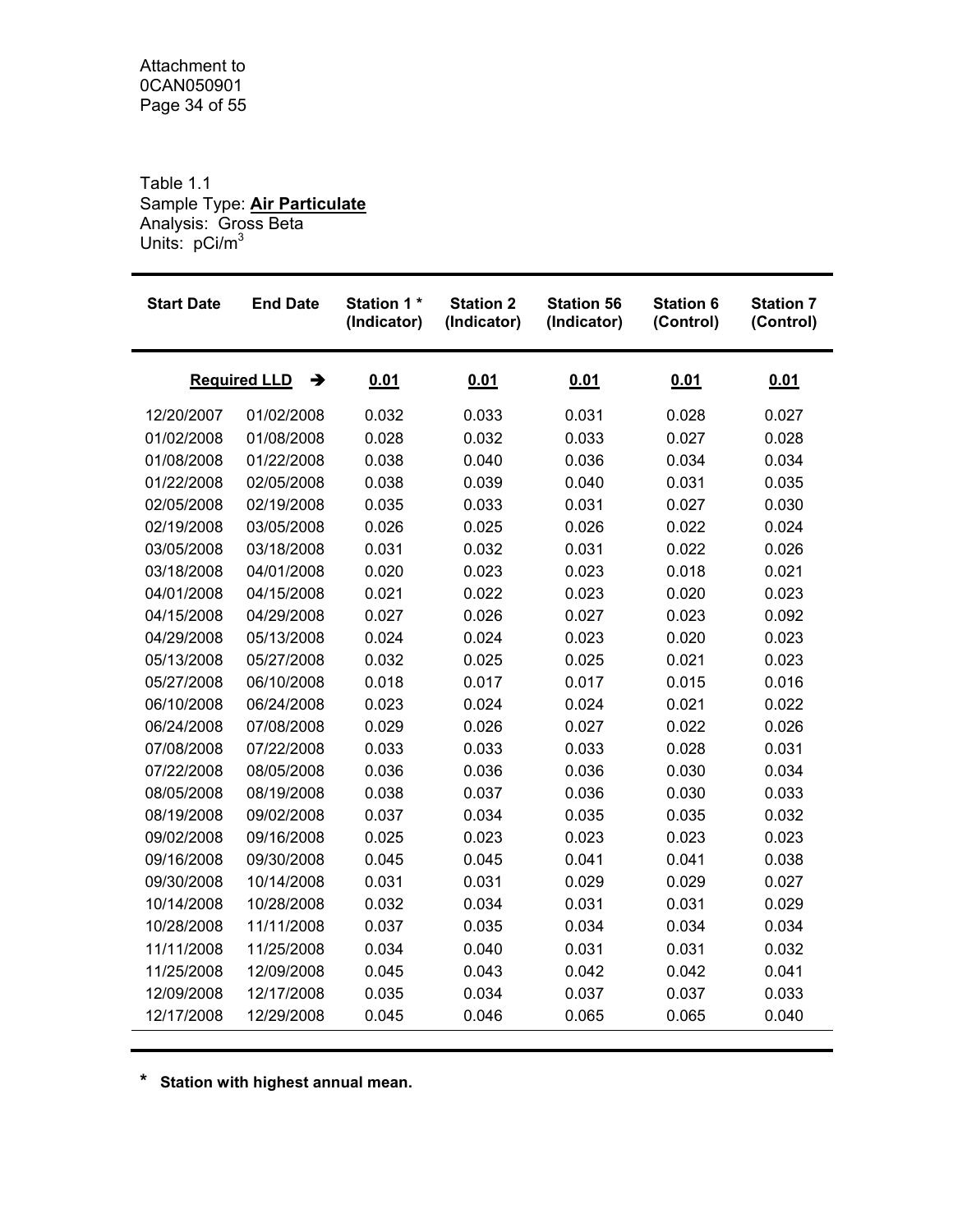Attachment to 0CAN050901 Page 35 of 55

Table 1.2 Sample Type: **Radioiodine Cartridge** Analysis: Iodine-131 Units: pCi/m<sup>3</sup>

| <b>Start Date</b> | <b>End Date</b>          | <b>Station 1</b><br>(Indicator) | <b>Station 2</b><br>(Indicator) | <b>Station 56</b><br>(Indicator) | <b>Station 6</b><br>(Control) | <b>Station 7</b><br>(Control) |
|-------------------|--------------------------|---------------------------------|---------------------------------|----------------------------------|-------------------------------|-------------------------------|
|                   | <b>Required LLD</b><br>→ | 0.07                            | 0.07                            | 0.07                             | 0.07                          | 0.07                          |
| 12/20/2007        | 01/02/2008               | < 0.020                         | < 0.023                         | < 0.018                          | < 0.018                       | < 0.019                       |
| 01/02/2008        | 01/08/2008               | < 0.021                         | < 0.022                         | < 0.023                          | < 0.023                       | < 0.022                       |
| 01/08/2008        | 01/22/2008               | < 0.012                         | < 0.012                         | < 0.012                          | < 0.012                       | < 0.016                       |
| 01/22/2008        | 02/05/2008               | < 0.017                         | < 0.014                         | < 0.015                          | < 0.015                       | < 0.013                       |
| 02/05/2008        | 02/19/2008               | < 0.015                         | < 0.022                         | < 0.015                          | < 0.015                       | < 0.013                       |
| 02/19/2008        | 03/05/2008               | < 0.017                         | < 0.013                         | < 0.013                          | < 0.013                       | < 0.018                       |
| 03/05/2008        | 03/18/2008               | < 0.018                         | < 0.021                         | < 0.018                          | < 0.018                       | < 0.018                       |
| 03/18/2008        | 04/01/2008               | < 0.018                         | < 0.018                         | < 0.015                          | < 0.015                       | < 0.018                       |
| 04/01/2008        | 04/15/2008               | < 0.018                         | < 0.023                         | < 0.020                          | < 0.020                       | < 0.015                       |
| 04/15/2008        | 04/29/2008               | < 0.014                         | < 0.017                         | < 0.019                          | < 0.019                       | < 0.056                       |
| 04/29/2008        | 05/13/2008               | < 0.018                         | < 0.018                         | < 0.022                          | < 0.022                       | < 0.017                       |
| 05/13/2008        | 05/27/2008               | < 0.005                         | < 0.020                         | < 0.023                          | < 0.023                       | < 0.016                       |
| 05/27/2008        | 06/10/2008               | < 0.019                         | < 0.026                         | < 0.018                          | < 0.018                       | < 0.016                       |
| 06/10/2008        | 06/24/2008               | < 0.023                         | < 0.019                         | < 0.020                          | < 0.020                       | < 0.018                       |
| 06/24/2008        | 07/08/2008               | < 0.019                         | < 0.019                         | < 0.022                          | < 0.022                       | < 0.021                       |
| 07/08/2008        | 07/24/2008               | < 0.022                         | < 0.019                         | < 0.019                          | < 0.019                       | < 0.021                       |
| 07/24/2008        | 08/05/2008               | < 0.019                         | < 0.020                         | < 0.019                          | < 0.019                       | < 0.017                       |
| 08/05/2008        | 08/19/2008               | < 0.017                         | < 0.020                         | < 0.019                          | < 0.019                       | < 0.019                       |
| 08/19/2008        | 09/02/2008               | < 0.020                         | < 0.018                         | < 0.018                          | < 0.018                       | < 0.019                       |
| 09/02/2008        | 09/16/2008               | < 0.021                         | < 0.018                         | < 0.017                          | < 0.017                       | < 0.016                       |
| 09/16/2008        | 09/30/2008               | < 0.020                         | < 0.023                         | < 0.025                          | < 0.025                       | < 0.021                       |
| 09/30/2008        | 10/14/2008               | < 0.020                         | < 0.020                         | < 0.020                          | < 0.020                       | < 0.020                       |
| 10/14/2008        | 10/28/2008               | < 0.022                         | < 0.021                         | < 0.016                          | < 0.016                       | < 0.014                       |
| 10/28/2008        | 11/11/2008               | < 0.019                         | < 0.019                         | < 0.019                          | < 0.019                       | < 0.014                       |
| 11/11/2008        | 11/25/2008               | < 0.022                         | < 0.025                         | < 0.016                          | < 0.016                       | < 0.019                       |
| 11/25/2008        | 12/09/2008               | < 0.022                         | < 0.028                         | < 0.020                          | < 0.020                       | < 0.020                       |
| 12/09/2008        | 12/17/2008               | < 0.040                         | < 0.056                         | < 0.048                          | < 0.048                       | < 0.042                       |
| 12/17/2008        | 12/29/2008               | < 0.047                         | < 0.036                         | < 0.051                          | < 0.051                       | < 0.039                       |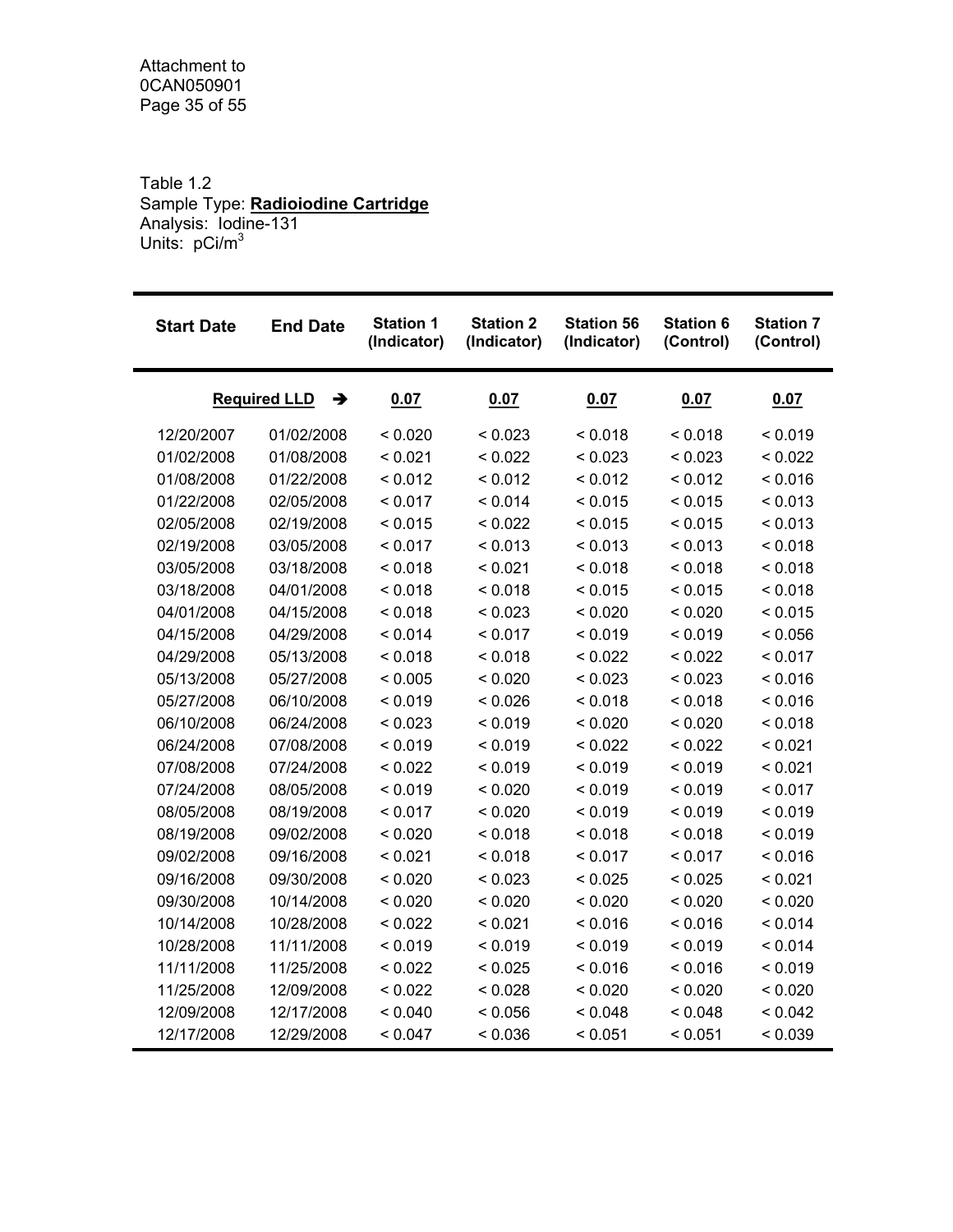#### Table 2.1 Sample Type: **Thermoluminescent Dosimeters** Analysis: Gamma Dose Units: mrem/Qtr

|                |                       |                       | <b>Inner Ring (Indicators)</b> |                       |                                                 |
|----------------|-----------------------|-----------------------|--------------------------------|-----------------------|-------------------------------------------------|
| <b>Station</b> | 1st Qtr '08<br>(mrem) | 2nd Qtr '08<br>(mrem) | 3rd Qtr '08<br>(mrem)          | 4th Qtr '08<br>(mrem) | <b>Annual Mean</b><br>60 <sup>8</sup><br>(mrem) |
| 3              | 5.6                   | 6.5                   | 4.9                            | 6.2                   | 5.8                                             |
| 145            | 8.5                   | 7.6                   | 8.1                            | 7.9                   | 8.0                                             |
| 146            | 9.8                   | 7.9                   | 8.2                            | 7.8                   | 8.4                                             |
| 147            | 7.4                   | 6.5                   | 7.1                            | 7.1                   | 7.0                                             |
| $\mathbf 1$    | 9.1                   | 8.5                   | 8.3                            | 9.6                   | 8.9                                             |
| 148            | 8.8                   | 7.3                   | 8.4                            | 7.4                   | 8.0                                             |
| 110            | 8.0                   | 7.8                   | 8.8                            | 8.9                   | 8.4                                             |
| 149            | 7.8                   | 6.7                   | 8.1                            | 7.4                   | 7.5                                             |
| $\overline{4}$ | 7.2                   | 7.5                   | 7.4                            | 8.2                   | 7.6                                             |
| 150            | 8.7                   | 7.5                   | 8.8                            | 8.8                   | 8.5                                             |
| 151            | 9.0                   | 7.3                   | 9.2                            | 8.9                   | 8.6                                             |
| $\overline{2}$ | 8.7                   | 8.3                   | 7.8                            | 8.8                   | 8.4                                             |
| 56 *           | 9.8                   | 9.1                   | 9.2                            | 10.6                  | 9.7                                             |
| 109            | 8.8                   | 8.4                   | 9.6                            | 8.9                   | 8.9                                             |
| 108            | 8.8                   | 7.7                   | 7.9                            | 9.3                   | 8.4                                             |
| 152            | 7.9                   | 7.4                   | 7.9                            | 8.6                   | 8.0                                             |
|                |                       |                       |                                |                       |                                                 |

**\* Station with highest annual mean.**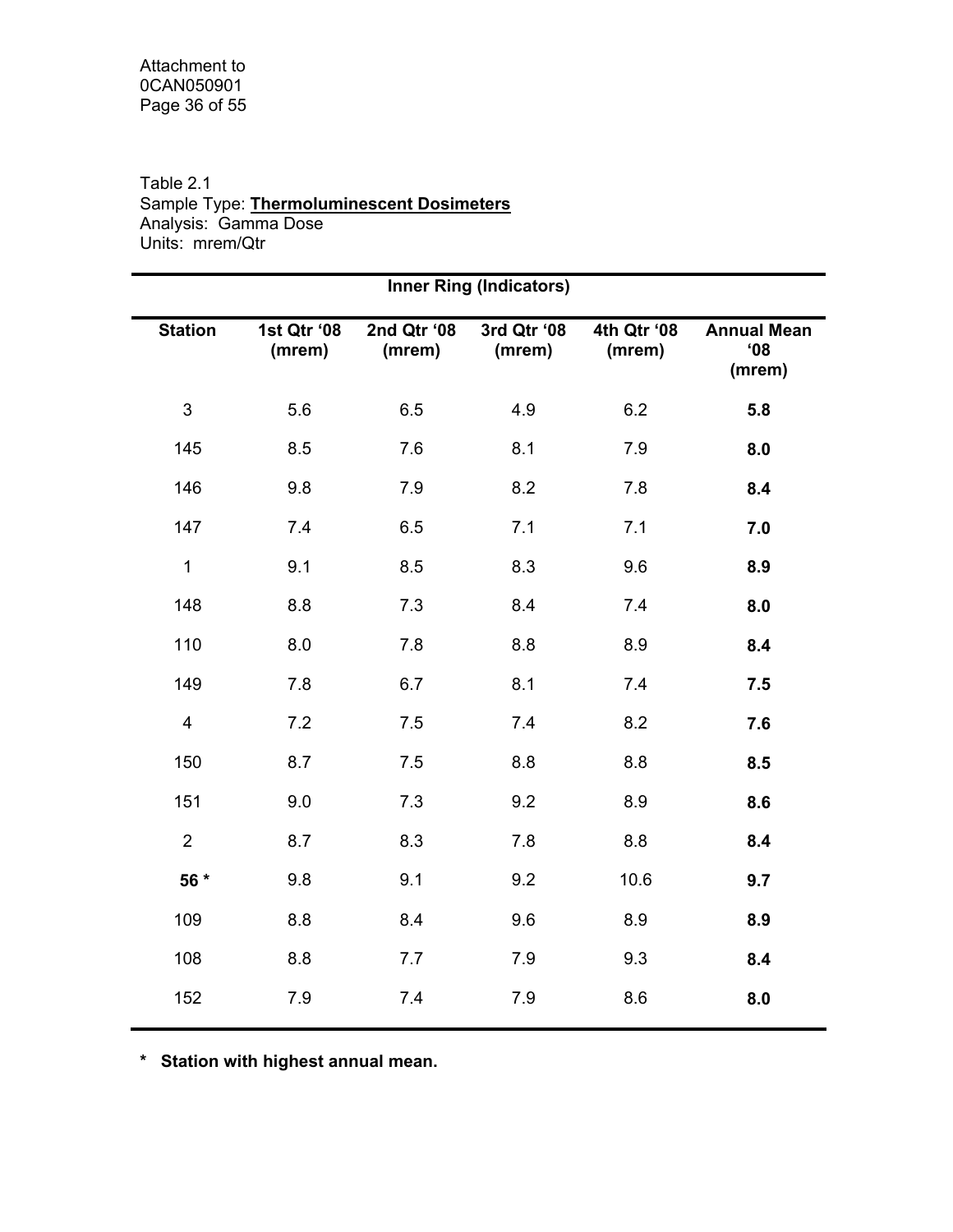Attachment to 0CAN050901 Page 37 of 55

### Table 2.2 Sample Type: **Thermoluminescent Dosimeters** Analysis: Gamma Dose Units: mrem/Qtr

|                |                       |                       |                       | <b>Special Interest Areas - (Population Centers &amp; Schools)</b> |                                              |
|----------------|-----------------------|-----------------------|-----------------------|--------------------------------------------------------------------|----------------------------------------------|
| <b>Station</b> | 1st Qtr '08<br>(mrem) | 2nd Qtr '08<br>(mrem) | 3rd Qtr '08<br>(mrem) | 4th Qtr '08<br>(mrem)                                              | <b>Annual Mean</b><br>$^{\circ}08$<br>(mrem) |
| 6              | 7.6                   | 6.3                   | 6.3                   | 7.3                                                                | 6.9                                          |
| 111            | 5.4                   | 4.6                   | 6.7                   | 6.4                                                                | 5.8                                          |
| 116            | 8.1                   | 7.3                   | 8.1                   | 7.6                                                                | 7.8                                          |
| 125            | 4.9                   | 4.7                   | 5.1                   | 5.9                                                                | 5.2                                          |
| $127*$         | 9.2                   | 8.0                   | 8.1                   | 9.6                                                                | 8.7                                          |
| 137            | 8.7                   | 7.5                   | 7.7                   | 8.1                                                                | 8.0                                          |
| 153            | 7.8                   | 7.1                   | 7.7                   | 8.0                                                                | 7.8                                          |

**\* Stations with highest annual mean.** 

|                | <b>Special Interest Areas - (Control)</b> |                       |                       |                       |                                              |  |  |  |  |  |  |  |
|----------------|-------------------------------------------|-----------------------|-----------------------|-----------------------|----------------------------------------------|--|--|--|--|--|--|--|
| <b>Station</b> | 1st Qtr '08<br>(mrem)                     | 2nd Qtr '08<br>(mrem) | 3rd Qtr '08<br>(mrem) | 4th Qtr '08<br>(mrem) | <b>Annual Mean</b><br>$^{\circ}08$<br>(mrem) |  |  |  |  |  |  |  |
|                | 71                                        | 7.6                   | 71                    | 7.3                   | 7.3                                          |  |  |  |  |  |  |  |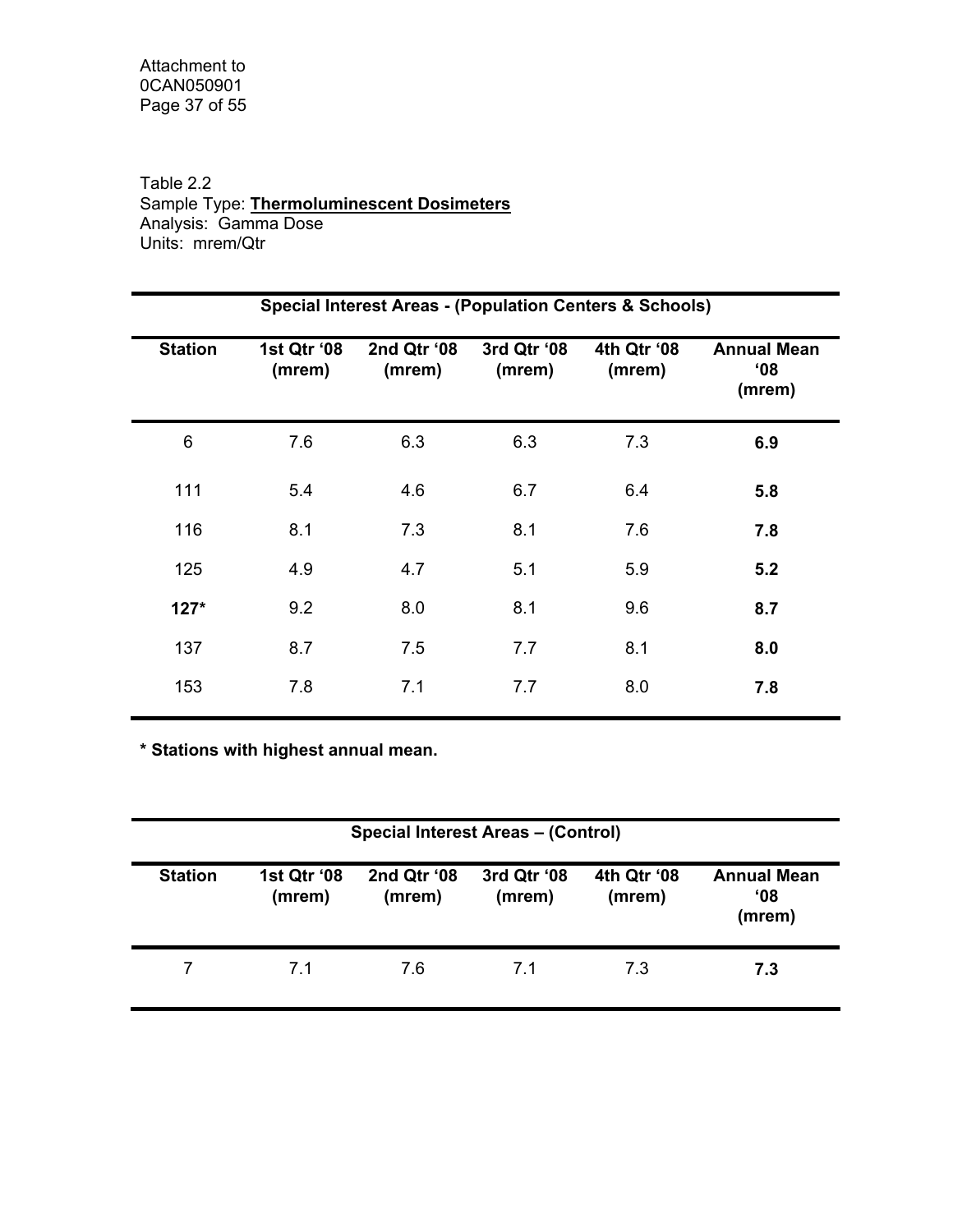Attachment to 0CAN050901Page 38 of 55

Table 3.1 Sample Type: **Surface Water** Analysis: Gamma Isotopic Units: pCi/l

| Location              | <b>Start Date</b> | <b>End Date</b>          | Mn-<br>54 | Fe-59   | $Co-58$ | $Co-60$  | Zn-65   | Zr-95   | <b>Nb-95</b> | $1 - 131$ | <b>Cs-134</b> | <b>Cs-137</b> | <b>Ba-140</b> | <b>La-140</b> |
|-----------------------|-------------------|--------------------------|-----------|---------|---------|----------|---------|---------|--------------|-----------|---------------|---------------|---------------|---------------|
|                       |                   | <b>Required LLD</b><br>→ | 15        | 30      | 15      | 15       | 30      | 30      | 15           | 15        | 15            | <u>18</u>     | 60            | 15            |
| Station 8 (Indicator) | 12/31/2007        | 01/31/2008               | < 4.20    | < 6.78  | < 3.76  | < 3.27   | < 7.15  | < 6.15  | 4.23         | < 6.37    | < 4.19        | < 3.63        | < 18.31       | < 5.42        |
| Station 10 (Control)  | 12/31/2007        | 01/31/2008               | 2.76      | <6.68   | < 3.15  | < 3.88   | 27.01   | < 4.91  | 4.21         | < 5.29    | < 3.63        | < 2.95        | < 16.13       | 5.13          |
| Station 8 (Indicator) | 01/31/2008        | 02/29/2008               | < 4.01    | < 5.52  | < 3.63  | < 4.19   | < 8.70  | < 5.91  | < 4.26       | < 9.89    | < 3.38        | < 3.73        | < 23.09       | < 7.45        |
| Station 10 (Control)  | 01/31/2008        | 02/29/2008               | < 3.03    | 27.29   | $3.01$  | < 2.88   | < 6.36  | < 5.93  | < 3.75       | 27.21     | < 3.32        | 3.13          | < 16.75       | < 6.54        |
| Station 8 (Indicator) | 02/28/2008        | 03/31/2008               | < 3.01    | < 6.60  | < 3.33  | $<$ 3.15 | 5.73    | < 5.16  | < 3.85       | < 4.07    | < 3.56        | < 3.34        | < 13.91       | < 4.37        |
| Station 10 (Control)  | 02/28/2008        | 03/31/2008               | $<$ 4.39  | < 8.10  | < 3.95  | < 3.88   | < 7.88  | 50.60   | $<$ 4.09     | 56.13     | < 4.13        | < 3.61        | < 15.78       | < 6.67        |
| Station 8 (Indicator) | 03/31/2008        | 04/30/2008               | 5.23      | < 13.54 | < 6.21  | < 4.68   | < 10.39 | < 10.46 | < 5.59       | < 8.73    | 27.67         | < 7.46        | < 25.98       | < 4.37        |
| Station 10 (Control)  | 03/31/2008        | 04/30/2008               | 3.66      | < 12.36 | < 6.49  | < 4.38   | < 12.95 | < 9.07  | 27.69        | < 8.56    | 5.16          | < 5.82        | < 23.78       | < 6.34        |
| Station 8 (Indicator) | 04/30/2008        | 05/31/2008               | < 3.56    | < 8.79  | < 5.34  | < 4.59   | < 11.36 | < 6.94  | 5.11         | < 9.45    | < 4.96        | < 5.35        | < 23.63       | < 7.96        |
| Station 10 (Control)  | 04/30/2008        | 05/31/2008               | 34.17     | < 9.37  | < 3.78  | < 4.29   | < 9.59  | 8.68    | < 4.94       | < 8.67    | 4.72          | < 3.30        | < 20.33       | < 8.77        |
| Station 8 (Indicator) | 05/31/2008        | 06/30/2008               | < 6.82    | < 14.43 | < 4.80  | < 3.89   | < 13.99 | < 11.87 | < 7.84       | < 8.76    | 27.17         | < 5.82        | < 29.79       | < 9.13        |
| Station 10 (Control)  | 05/31/2008        | 06/30/2008               | < 4.85    | < 9.20  | < 6.39  | < 6.29   | 27.82   | < 7.48  | 27.49        | < 9.64    | < 5.63        | < 4.53        | < 23.70       | < 10.33       |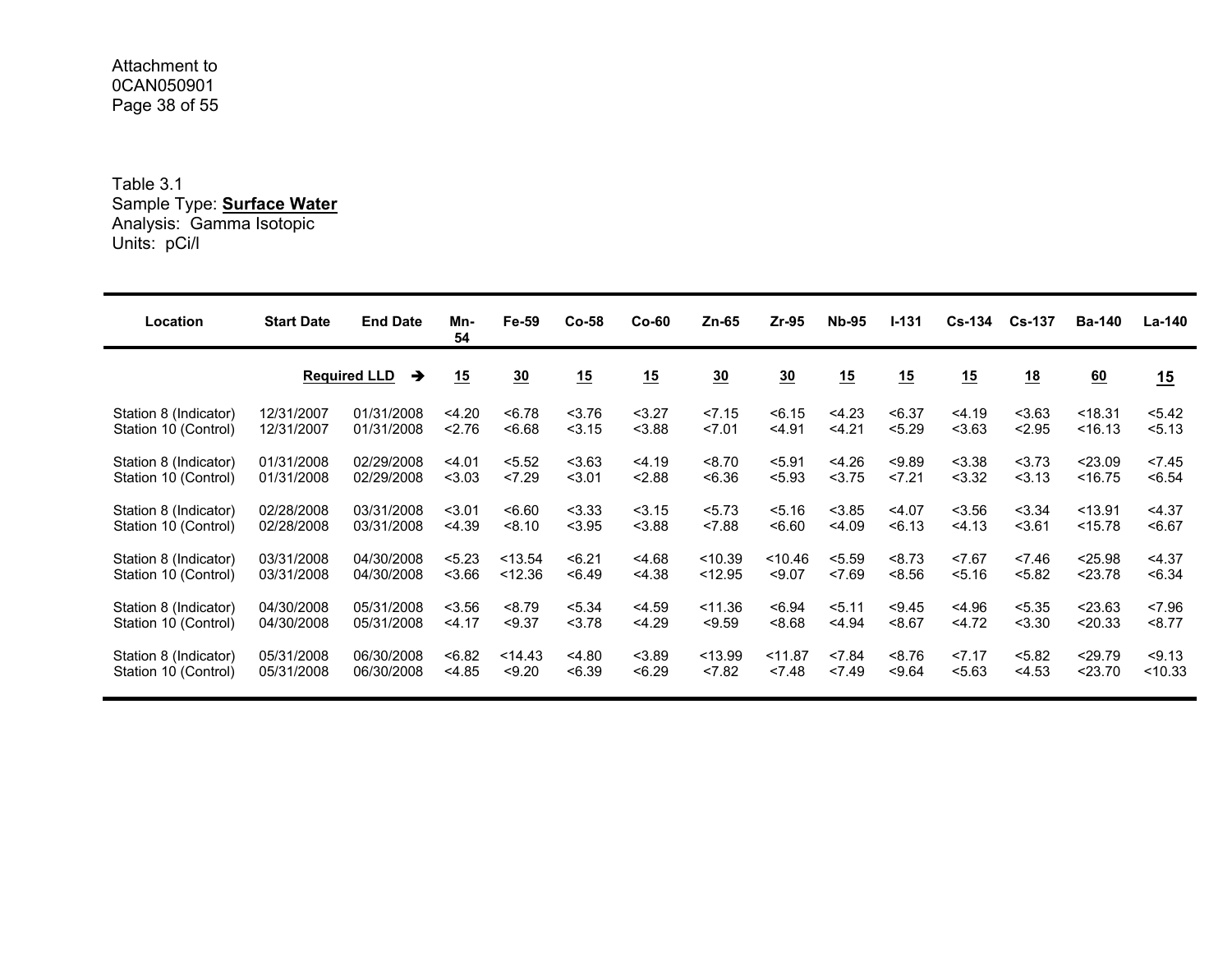Attachment to 0CAN050901Page 39 of 55

Table 3.1 Sample Type: **Surface Water** Analysis: Gamma Isotopic Units: pCi/l

| Location              | <b>Start Date</b> | <b>End Date</b>          | Mn-<br>54 | Fe-59   | $Co-58$ | $Co-60$ | $Zn-65$ | $Zr-95$ | <b>Nb-95</b> | $1 - 131$ | <b>Cs-134</b> | <b>Cs-137</b> | <b>Ba-140</b> | La-140  |
|-----------------------|-------------------|--------------------------|-----------|---------|---------|---------|---------|---------|--------------|-----------|---------------|---------------|---------------|---------|
|                       |                   | <b>Required LLD</b><br>→ | 15        | 30      | 15      | 15      | 30      | 30      | 15           | 15        | 15            | <u>18</u>     | 60            | 15      |
| Station 8 (Indicator) | 06/30/2008        | 07/31/2008               | $<$ 4.64  | < 8.27  | < 4.15  | 4.33    | < 6.36  | < 9.26  | < 5.24       | < 8.30    | < 5.32        | $<$ 4.99      | $<$ 21.07     | < 9.58  |
| Station 10 (Control)  | 06/30/2008        | 07/31/2008               | 3.06      | 27.64   | 4.17    | < 3.38  | < 7.24  | 27.79   | < 5.49       | < 6.56    | < 4.01        | < 3.87        | < 19.32       | 5.73    |
| Station 8 (Indicator) | 07/31/2008        | 08/31/2008               | < 0.60    | 2.19    | < 0.83  | < 0.59  | < 1.33  | < 1.60  | < 1.31       | < 12.79   | < 0.65        | < 0.63        | 22.44         | 27.77   |
| Station 10 (Control)  | 07/31/2008        | 08/31/2008               | < 0.68    | < 2.34  | < 0.90  | < 0.65  | < 1.41  | < 1.63  | < 1.48       | < 14.88   | < 0.69        | <0.68         | 22.61         | < 7.98  |
| Station 8 (Indicator) | 08/31/2008        | 09/30/2008               | < 3.55    | < 6.90  | < 4.00  | < 4.82  | < 6.62  | < 6.95  | < 4.37       | < 6.43    | $<$ 3.97      | 3.60          | 22.14         | 27.12   |
| Station 10 (Control)  | 08/31/2008        | 09/30/2008               | < 4.64    | < 9.00  | < 4.12  | 34.11   | < 8.29  | < 7.61  | < 5.49       | < 9.31    | < 5.25        | < 5.08        | < 22.93       | < 8.21  |
| Station 8 (Indicator) | 09/30/2008        | 10/31/2008               | < 3.64    | < 9.49  | < 4.48  | < 3.06  | < 8.69  | < 5.69  | < 3.90       | < 7.65    | 3.71          | < 3.93        | $<$ 19.80     | < 5.87  |
| Station 10 (Control)  | 09/30/2008        | 10/31/2008               | $3.67$    | < 7.92  | < 3.85  | 2.99    | < 7.69  | < 6.43  | < 3.92       | < 6.03    | < 3.62        | < 3.73        | < 17.37       | 5.10    |
| Station 8 (Indicator) | 10/31/2008        | 11/30/2008               | 2.79      | < 6.14  | < 3.14  | < 3.92  | < 8.05  | < 6.58  | $<$ 4.86     | < 7.59    | < 3.61        | < 3.39        | < 16.07       | < 5.95  |
| Station 10 (Control)  | 10/31/2008        | 11/30/2008               | < 2.83    | 27.17   | < 3.55  | < 2.94  | 56.12   | < 4.63  | < 3.95       | < 6.46    | < 3.03        | < 3.35        | < 14.40       | 5.81    |
| Station 8 (Indicator) | 11/30/2008        | 12/31/2008               | < 3.52    | < 10.69 | < 4.51  | < 3.24  | 27.14   | < 6.17  | < 6.14       | < 11.24   | < 4.39        | < 3.39        | < 26.26       | < 9.77  |
| Station 10 (Control)  | 11/30/2008        | 12/31/2008               | < 5.63    | < 9.87  | < 5.94  | < 5.19  | < 7.60  | < 11.36 | < 6.72       | < 13.66   | < 5.32        | < 5.31        | $<$ 36.65     | < 11.53 |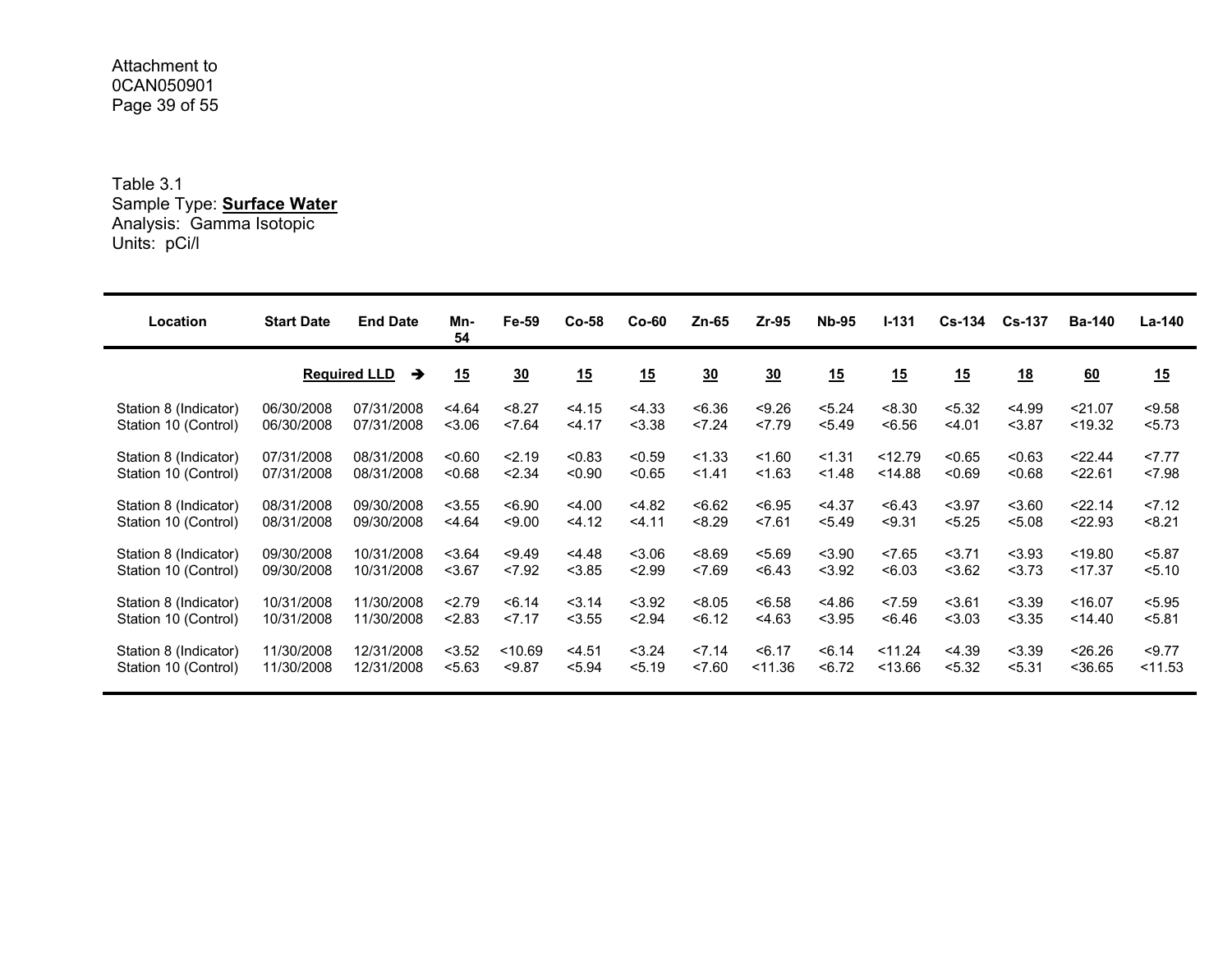Attachment to 0CAN050901 Page 40 of 55

Table 3.2 Sample Type: **Surface Water** Analysis: Tritium Units: pCi/l

| Location                     | <b>Begin Date</b> | <b>End Date</b>          | $H-3$ |
|------------------------------|-------------------|--------------------------|-------|
|                              |                   | <b>Required LLD</b><br>→ | 3000  |
| <b>Station 8 (Indicator)</b> | 12/31/2007        | 03/31/2008               | 1548  |
| <b>Station 10 (Control)</b>  | 12/31/2007        | 03/31/2008               | < 585 |
| <b>Station 8 (Indicator)</b> | 03/31/2008        | 06/30/2008               | 1213  |
| <b>Station 10 (Control)</b>  | 03/31/2008        | 06/30/2008               | < 560 |
| <b>Station 8 (Indicator)</b> | 06/30/2008        | 09/30/2008               | 811   |
| <b>Station 10 (Control)</b>  | 06/30/2008        | 09/30/2008               | < 567 |
| <b>Station 8 (Indicator)</b> | 09/30/2008        | 12/31/2008               | 521   |
| <b>Station 10 (Control)</b>  | 09/30/2008        | 12/31/2008               | < 589 |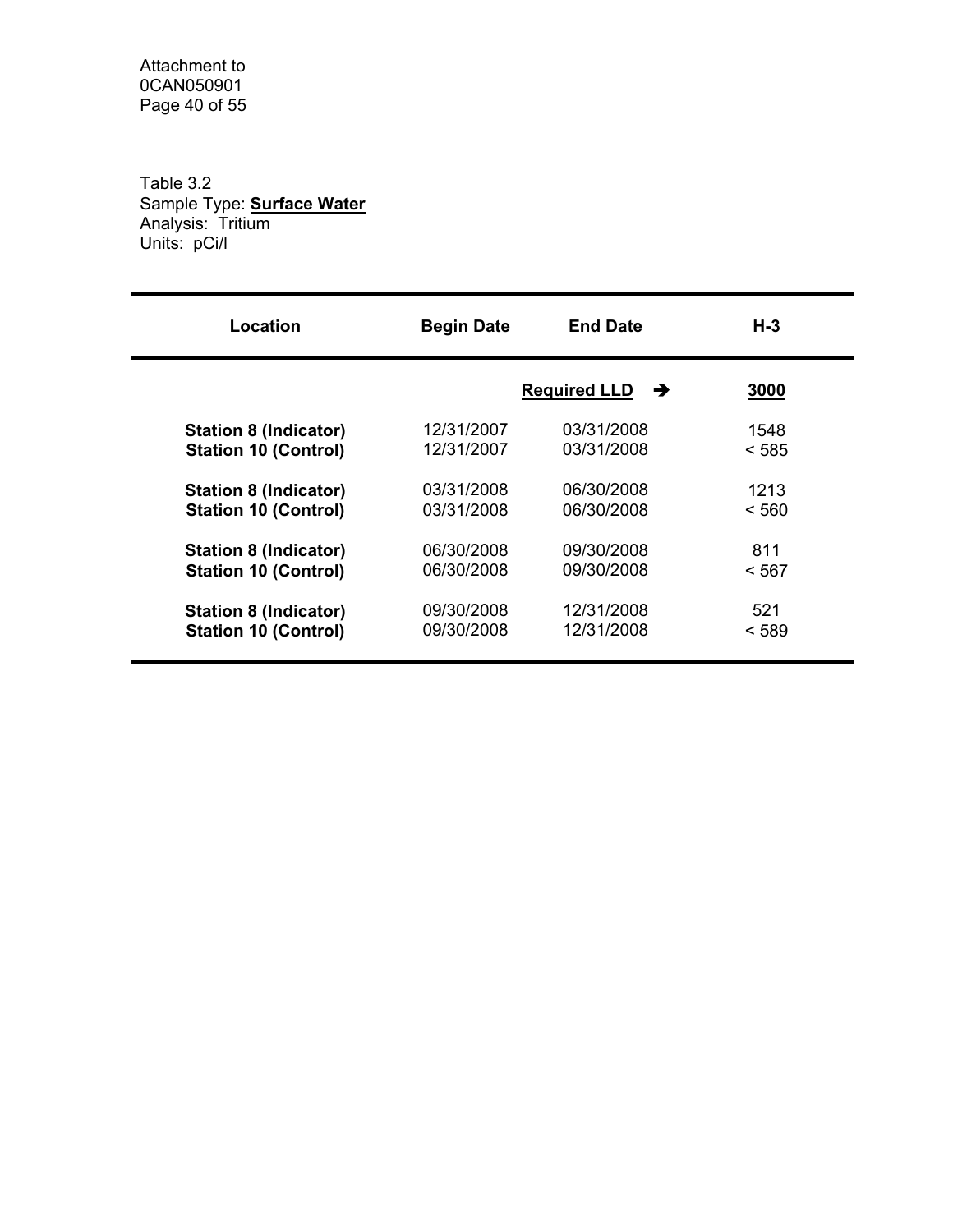#### Attachment to 0CAN050901Page 41 of 55

# Table 4.1

Sample Type: **Drinking Water**

Analysis: Gross Beta, Iodine-131 and Gamma Isotopic Units: pCi/l

| Location                         | <b>Collection</b><br><b>Date</b> | <b>Gross</b><br><b>Beta</b> | $1 - 131$ | <b>Mn-54</b> | Fe-59   | $Co-58$ | $Co-60$ | $Zn-65$ | $Zr-95$ | <b>Nb-95</b> | $Cs-134$ | <b>Cs-137</b> | <b>Ba-140</b> | $La-140$ |
|----------------------------------|----------------------------------|-----------------------------|-----------|--------------|---------|---------|---------|---------|---------|--------------|----------|---------------|---------------|----------|
|                                  | Required LLD $\rightarrow$       | 4.0                         | 1.0       | 15           | 30      | 15      | 15      | 30      | 30      | 15           | 15       | 18            | 60            | 15       |
| <b>Station 14</b><br>(Indicator) | 03/25/2008                       | < 1.14                      | < 0.89    | < 3.67       | 27.96   | 3.04    | 2.75    | < 10.52 | < 6.71  | < 4.63       | < 4.53   | < 3.72        | < 19.76       | < 6.84   |
| <b>Station 57</b><br>(Control)   | 03/25/2008                       | 1.31                        | < 0.85    | < 3.56       | 27.41   | < 4.34  | < 3.94  | < 8.49  | <6.96   | < 4.25       | 3.64     | < 3.92        | < 15.11       | <6.32    |
| <b>Station 14</b><br>(Indicator) | 06/24/2008                       | 1.39                        | < 0.81    | < 4.19       | < 5.92  | < 3.38  | < 3.51  | < 6.62  | <6.30   | < 4.31       | < 3.81   | < 3.47        | < 16.49       | < 5.83   |
| <b>Station 57</b><br>(Control)   | 06/24/2008                       | 0.92                        | < 0.84    | < 3.19       | 27.46   | < 4.20  | 3.68    | < 8.57  | <6.30   | < 3.61       | < 3.89   | < 4.17        | < 18.88       | < 6.91   |
| <b>Station 14</b><br>(Indicator) | 09/30/2008                       | 0.92                        | < 0.88    | < 3.34       | < 6.57  | < 3.23  | < 2.88  | < 7.86  | < 6.47  | < 4.39       | 2.72     | < 3.45        | < 16.07       | < 7.54   |
| <b>Station 57</b><br>(Control)   | 09/30/2008                       | 2.13                        | < 0.90    | < 2.68       | < 7.84  | < 2.83  | 2.96    | 5.62    | 5.51    | < 3.78       | 2.98     | < 2.62        | < 16.87       | < 5.96   |
| <b>Station 14</b><br>(Indicator) | 12/17/2008                       | 3.44                        | < 0.90    | 4.13         | 8.06    | <6.68   | 4.86    | < 13.52 | < 9.23  | < 8.65       | < 4.94   | 5.73          | $<$ 46.67     | < 14.34  |
| <b>Station 57</b><br>(Control)   | 12/17/2008                       | 3.53                        | < 0.90    | <6.33        | < 11.87 | < 5.63  | < 5.80  | < 8.21  | < 10.71 | < 5.91       | 4.44     | < 6.25        | < 3.90        | < 11.23  |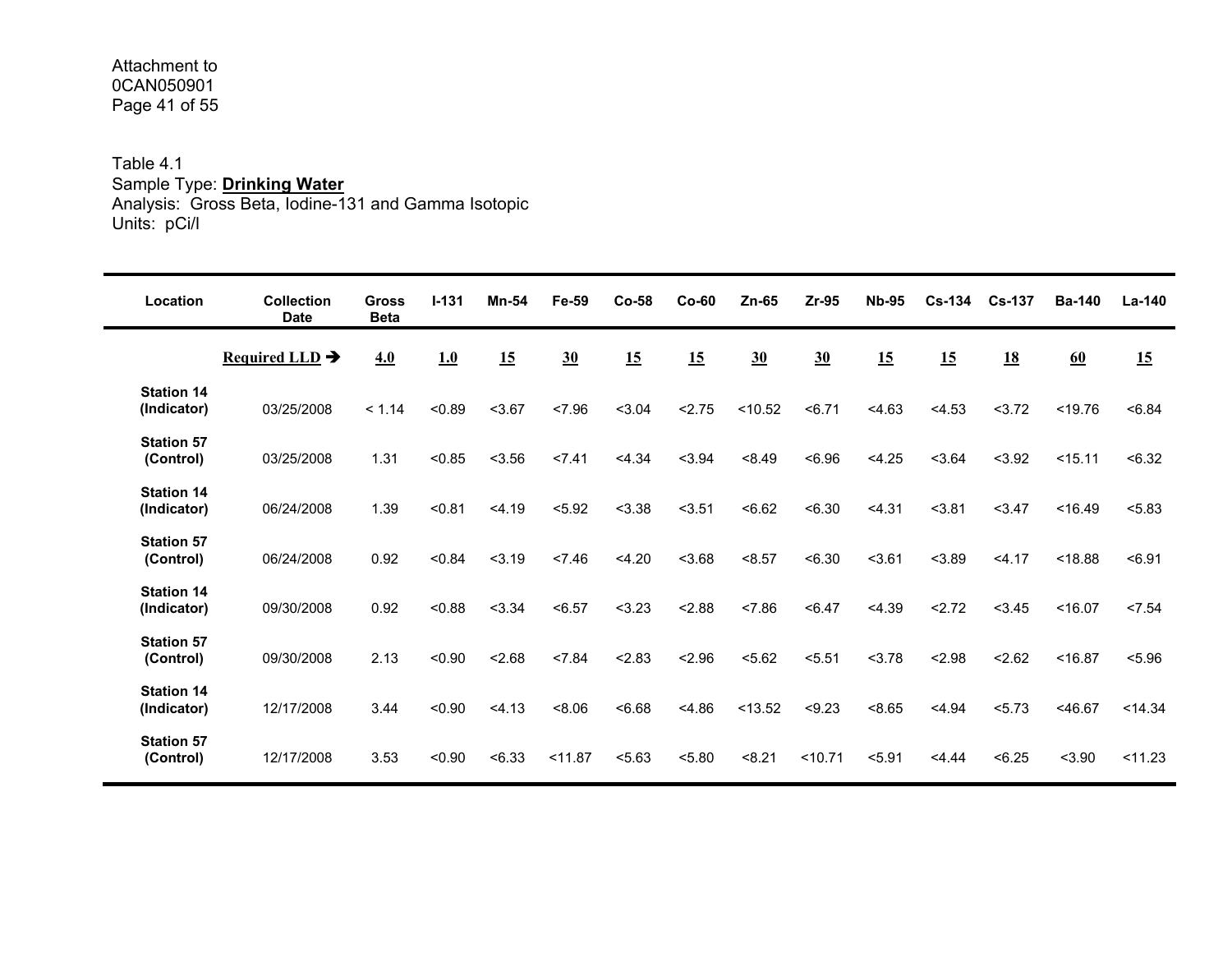Attachment to 0CAN050901 Page 42 of 55

Table 4.2 Sample Type: **Drinking Water** Analysis: Tritium Units: pCi/l

| Location                      | <b>Collection Date</b>     | $H-3$ |
|-------------------------------|----------------------------|-------|
|                               | Required LLD $\rightarrow$ | 2000  |
| <b>Station 14 (Indicator)</b> | 03/25/2008                 | < 579 |
| <b>Station 57 (Control)</b>   | 03/25/2008                 | < 580 |
| <b>Station 14 (Indicator)</b> | 06/24/2008                 | < 584 |
| <b>Station 57 (Control)</b>   | 06/24/2008                 | < 567 |
| <b>Station 14 (Indicator)</b> | 09/30/2008                 | < 567 |
| <b>Station 57 (Control)</b>   | 09/30/2008                 | < 580 |
| <b>Station 14 (Indicator)</b> | 12/17/2008                 | < 559 |
| <b>Station 57 (Control)</b>   | 12/17/2008                 | < 557 |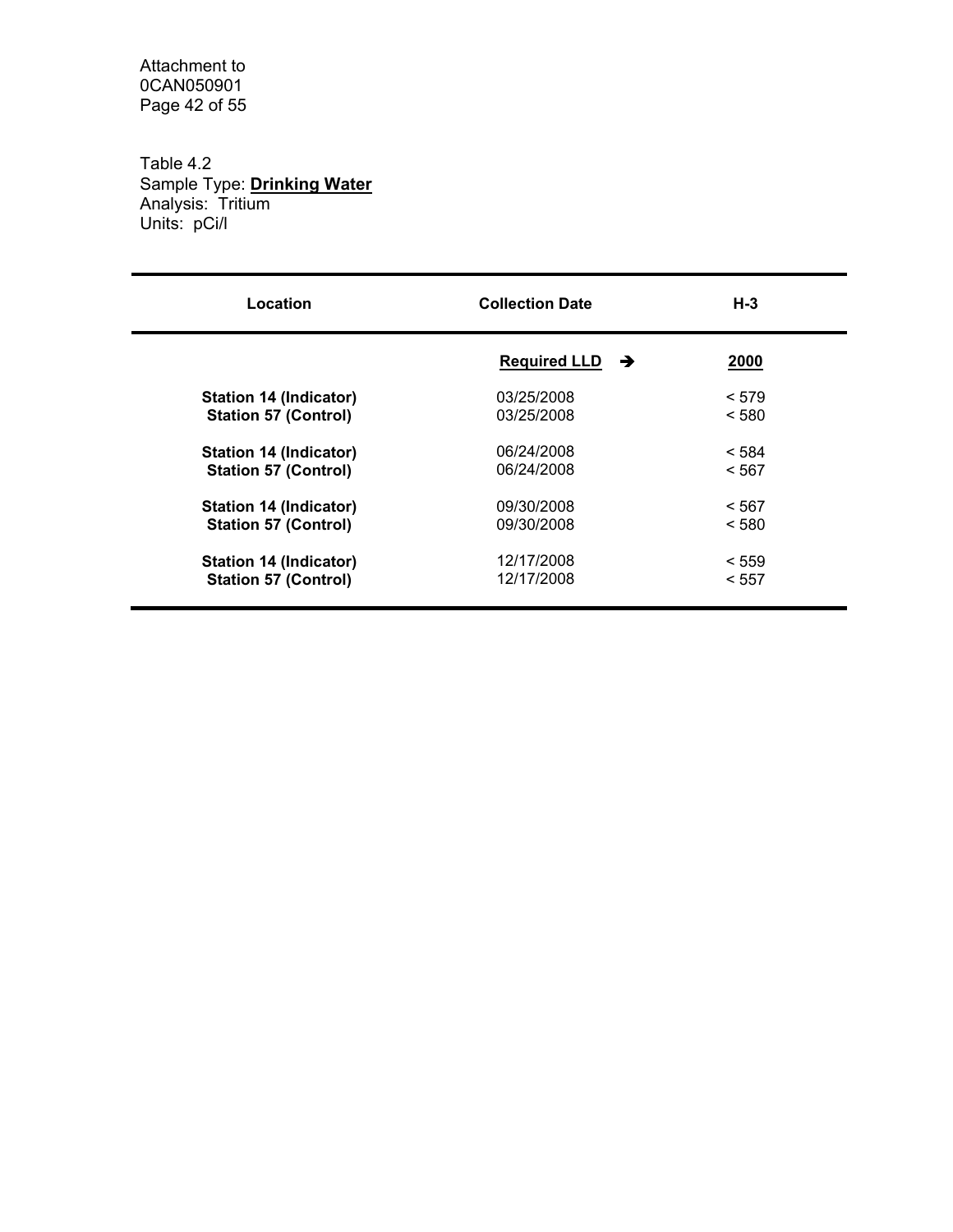Attachment to 0CAN050901 Page 43 of 55

Table 5.1 Sample Type: **Sediment** Analysis: Gamma Isotopic Units: pCi/kg

| Location                     | <b>Collection Date</b>     | $Cs - 134$ | $Cs - 137$ |
|------------------------------|----------------------------|------------|------------|
|                              | Required LLD $\rightarrow$ | <u>150</u> | 180        |
| <b>Station 8 (Indicator)</b> | 10/30/2008                 | < 120.20   | 41.79      |
| <b>Station 16 (Control)</b>  | 09/28/2008                 | < 85.30    | < 72.76    |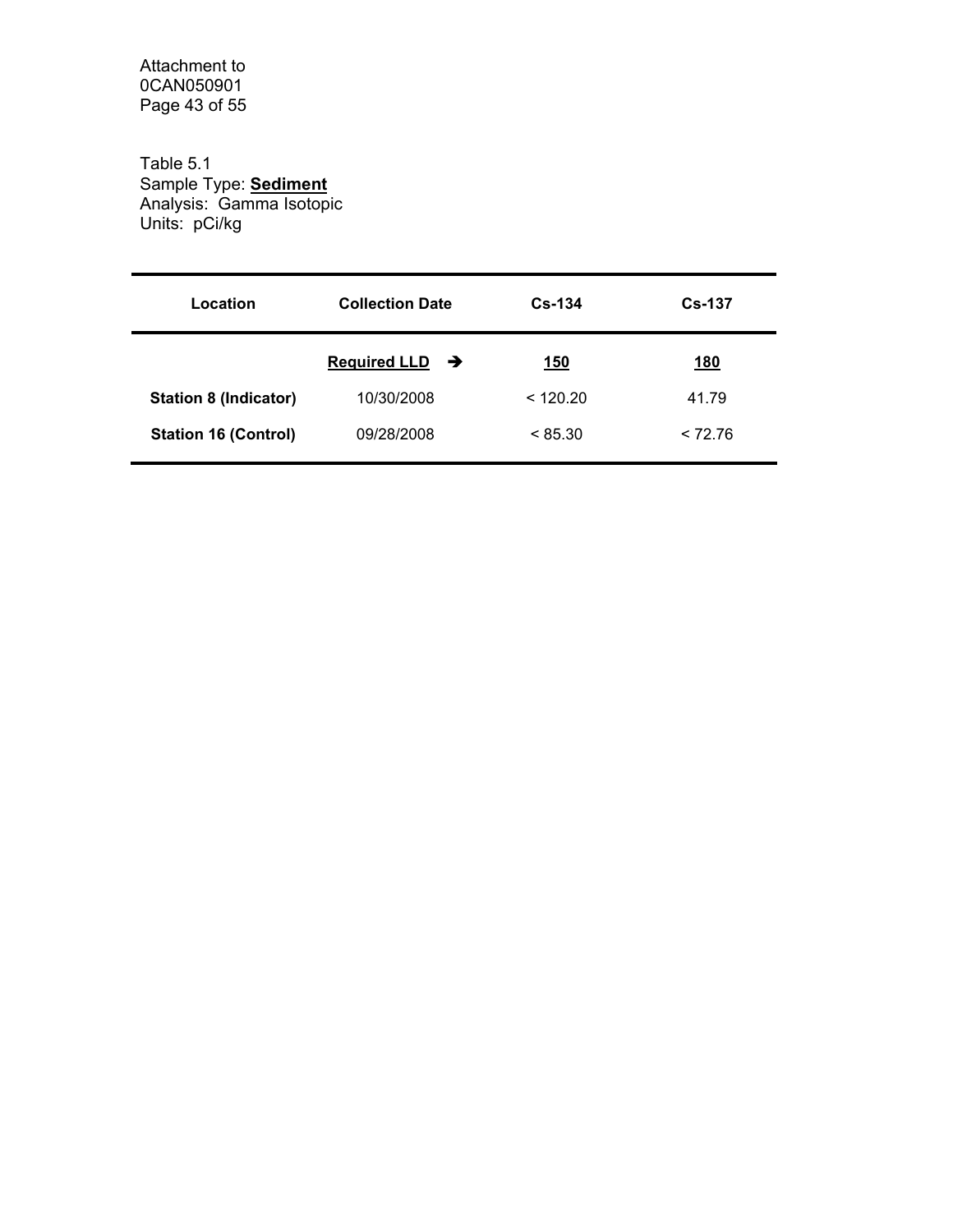Attachment to 0CAN050901 Page 44 of 55

Table 6.1 Sample Type: **Fish** Analysis: Gamma Isotopic Units: pCi/kg

| Location                        | <b>Collection Date</b> | Mn-54  | Fe-59   | $Co-58$ | $Co-60$ | Zn-65   | $Cs - 134$ | $Cs - 137$ |
|---------------------------------|------------------------|--------|---------|---------|---------|---------|------------|------------|
| Required LLD $\rightarrow$      | <u>130</u>             | 260    | 130     | 130     | 260     | 130     | <u>150</u> |            |
| <b>Station 8</b><br>(Indicator) | 10/28/2008             | < 9.96 | < 45.00 | < 12.63 | < 11.66 | < 28.29 | < 10.45    | < 13.70    |
| <b>Station 16</b><br>(Control)  | 10/23/2008             | < 8.19 | < 35.34 | < 11.02 | < 12.92 | < 27.51 | < 7.55     | < 10.08    |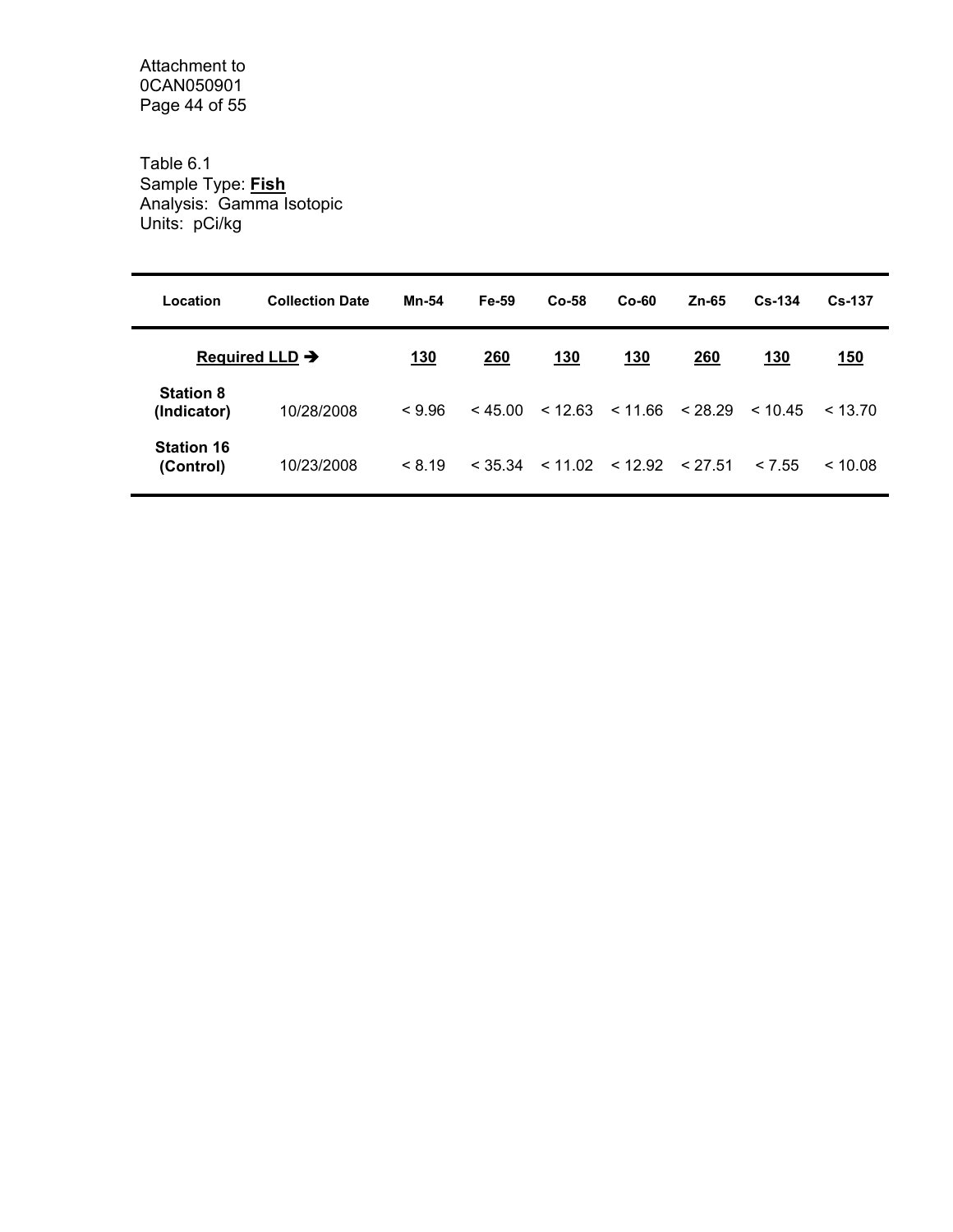Attachment to 0CAN050901 Page 45 of 55

> Table 7.1 Sample Type: **Food Products** Analysis: Iodine-131 and Gamma Isotopic Units: pCi/kg

| Location                      | <b>Collection Date</b>   | l-131   | $Cs-134$ | <b>Cs-137</b> |
|-------------------------------|--------------------------|---------|----------|---------------|
|                               | <b>Required LLD</b><br>→ | 60      | 60       | 80            |
| <b>Station 13 (Indicator)</b> | 06/24/2008               | < 56.76 | < 44.56  | < 48.69       |
| <b>Station 55 (Control)</b>   | 06/24/2008               | < 52.27 | < 41.65  | < 42.20       |
| <b>Station 13 (Indicator)</b> | 07/22/2008               | < 57.30 | < 42.20  | < 38.30       |
| <b>Station 55 (Control)</b>   | 07/22/2008               | < 58.05 | < 42.92  | < 54.99       |
| <b>Station 13 (Indicator)</b> | 08/19/2008               | < 58.59 | < 52.14  | < 43.55       |
| <b>Station 55 (Control)</b>   | 08/19/2008               | < 55.13 | < 36.76  | < 33.58       |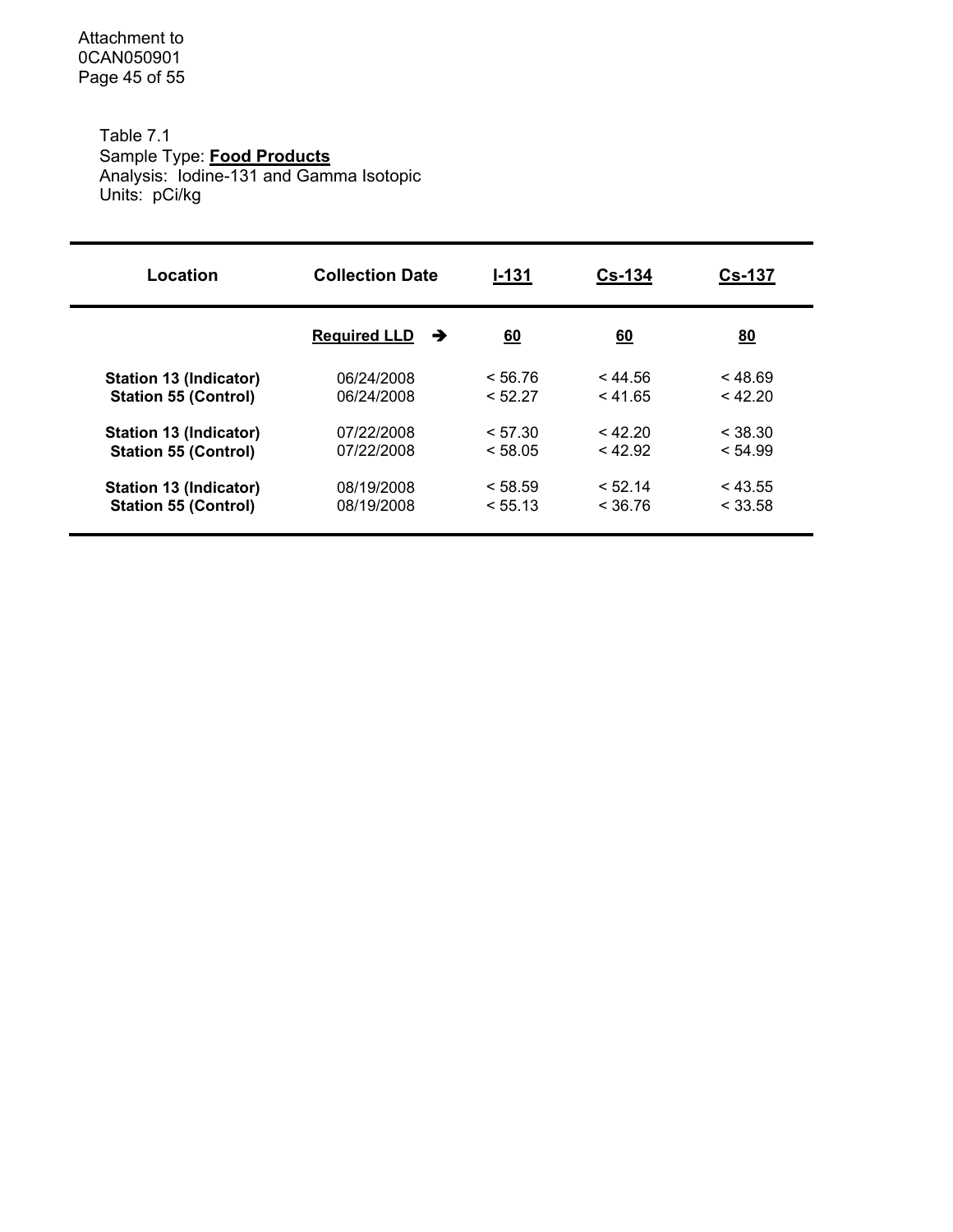#### Attachment to 0CAN050901 Page 46 of 55

Table 8.1 Sample Type: **Groundwater** Analysis: Iodine-131 and Gamma Isotopic Units: pCi/l

| <b>Sample</b><br># | <b>Collection</b><br><b>Date</b> | $I-131$ | <b>Mn-54</b>     | Fe-59          | $Co-58$ | $Co-60$ | $Zn-65$        | $Zr-95$        | <b>Nb-95</b>     | $Cs-134$         | <b>Cs-137</b> | <b>Ba-140</b> | La-140           |
|--------------------|----------------------------------|---------|------------------|----------------|---------|---------|----------------|----------------|------------------|------------------|---------------|---------------|------------------|
|                    |                                  |         |                  |                |         |         |                |                |                  |                  |               |               |                  |
|                    | <b>Required LLD</b>              | 15      | $\underline{15}$ | $\frac{30}{2}$ | 15      | 15      | $\frac{30}{2}$ | $\frac{30}{2}$ | $\underline{15}$ | $\underline{15}$ | <u>18</u>     | 60            | $\underline{15}$ |
|                    |                                  |         |                  |                |         |         |                |                |                  |                  |               |               |                  |
| $58*$              | 3/12/2008                        | < 13.96 | < 4.21           | < 9.85         | < 4.47  | < 3.66  | < 7.5          | < 8.37         | < 5.83           | < 3.99           | < 5.04        | < 27.12       | < 9.46           |
| 59                 | 3/12/2008                        | < 14.60 | < 3.52           | < 10.46        | < 5.19  | < 3.65  | < 7.68         | < 5.50         | < 6.74           | < 4.81           | < 4.61        | < 24.50       | < 10.53          |
| 60                 | 3/12/2008                        | < 14.49 | < 4.18           | < 9.48         | < 5.57  | < 4.38  | < 11.39        | < 9.00         | < 7.38           | < 5.17           | < 3.80        | < 28.34       | < 10.12          |
| 61                 | 3/12/2008                        | < 14.87 | < 4.48           | < 7.19         | < 3.98  | < 4.48  | < 6.36         | < 8.04         | < 6.17           | < 5.57           | < 4.65        | < 27.16       | < 12.14          |
| 58*                | 6/17/2008                        | < 13.54 | < 11.2           | < 17.3         | < 11.6  | < 11.5  | < 21.3         | < 20.8         | < 11.4           | < 12.0           | < 12.7        | < 53.5        | < 9.9            |
| 59                 | 6/17/2008                        | < 13.54 | < 11.2           | < 17.3         | < 11.6  | < 11.5  | < 21.3         | < 20.8         | < 11.4           | < 12.0           | < 12.7        | < 53.5        | < 9.9            |
| 60                 | 6/17/2008                        | < 13.54 | < 11.2           | < 17.3         | < 11.6  | < 11.5  | < 21.3         | < 20.8         | < 11.4           | < 12.0           | < 12.7        | < 53.5        | < 9.9            |
|                    |                                  |         |                  |                |         |         |                |                |                  |                  |               |               |                  |
| 61                 | 6/17/2008                        | < 13.54 | < 11.2           | < 17.3         | < 11.6  | < 11.5  | < 21.3         | < 20.8         | < 11.4           | < 12.0           | < 12.7        | < 53.5        | < 9.9            |
| 58*                | 8/18/2008                        | < 14.82 | < 0.70           | < 2.86         | < 1.00  | < 0.64  | < 1.45         | < 1.97         | < 1.87           | < 0.69           | < 0.67        | < 46.29       | < 12.00          |
| 59                 | 8/18/2008                        | < 14.99 | < 0.67           | < 2.72         | < 0.98  | < 0.64  | < 1.34         | < 1.76         | < 1.82           | 0.66             | < 0.63        | < 45.38       | < 14.55          |
| 60                 | 8/18/2008                        | < 13.99 | < 0.58           | < 2.58         | 0.89    | < 0.53  | < 1.20         | < 1.67         | < 1.64           | < 0.57           | < 0.54        | < 50.67       | < 14.52          |
| 61                 | 8/18/2008                        | < 14.51 | < 0.57           | < 2.40         | < 0.86  | < 0.51  | < 1.21         | < 1.62         | < 1.67           | < 0.56           | < 0.51        | < 48.63       | < 12.02          |
| $58*$              | 11/19/2008                       | < 14.49 | < 4.28           | < 12.47        | < 6.26  | < 5.29  | < 14.20        | < 9.67         | < 8.23           | < 4.87           | < 6.40        | < 33.23       | < 12.16          |
| 59                 | 11/19/2008                       | < 12.30 | < 5.44           | < 9.87         | < 4.57  | < 2.86  | < 9.16         | < 7.83         | < 6.12           | < 4.96           | < 5.80        | < 26.33       | < 10.86          |
| 60                 |                                  |         |                  |                |         |         |                |                |                  |                  |               |               |                  |
|                    | 11/19/2008                       | < 14.97 | < 4.84           | < 7.92         | < 5.67  | < 4.41  | < 13.32        | < 8.50         | < 6.45           | < 5.44           | < 5.35        | < 36.47       | < 7.39           |
| 61                 | 11/19/2008                       | < 14.62 | < 5.28           | < 12.04        | < 6.37  | < 2.03  | < 9.17         | < 10.6         | < 7.49           | < 5.18           | < 5.46        | < 28.30       | < 9.22           |

**\* Identifies Control Locations**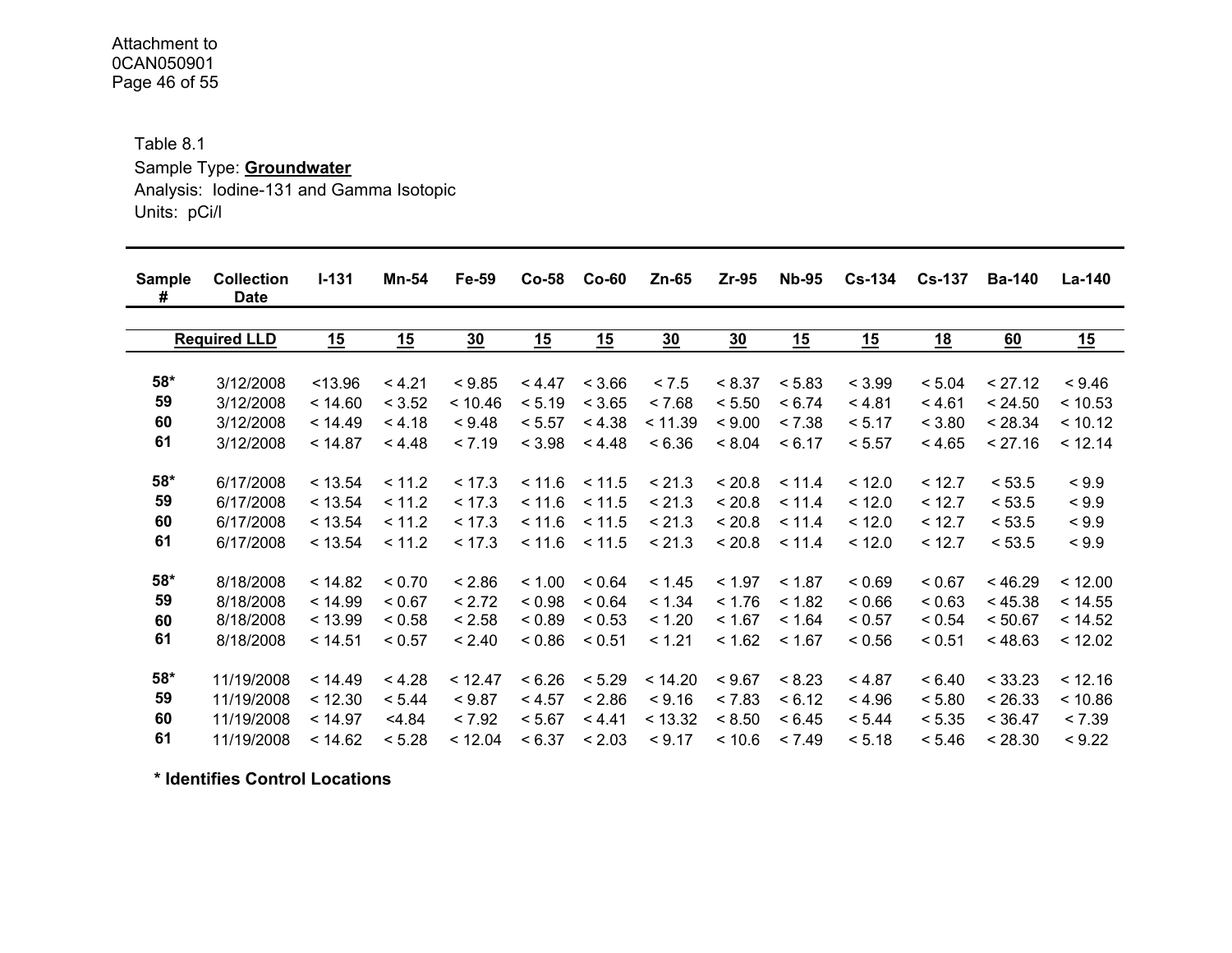Attachment to 0CAN050901 Page 47 of 55

> Table 8.2 Sample Type: **Groundwater** Analysis: Tritium Units: pCi/l

| <b>Location</b>                | <b>Collection Date</b>   | $H-3$ |  |
|--------------------------------|--------------------------|-------|--|
|                                | <b>Required LLD</b><br>→ | 3000  |  |
| <b>Station 58 (Control)</b>    | 03/12/2008               | < 583 |  |
| <b>Station 59 ((Indicator</b>  | 03/12/2008               | < 582 |  |
| <b>Station 60 (Indicator)</b>  | 03/12/2008               | < 581 |  |
| Station 61 (Indicator)         | 03/12/2008               | < 583 |  |
| <b>Station 58 (Control)</b>    | 06/17/2008               | < 569 |  |
| <b>Station 59 ((Indicator)</b> | 06/17/2008               | < 563 |  |
| <b>Station 60 (Indicator)</b>  | 06/17/2008               | < 579 |  |
| <b>Station 61 (Indicator)</b>  | 06/17/2008               | < 572 |  |
| <b>Station 58 (Control)</b>    | 08/18/2008               | < 567 |  |
| <b>Station 59 ((Indicator)</b> | 08/18/2008               | < 565 |  |
| <b>Station 60 (Indicator)</b>  | 08/18/2008               | < 581 |  |
| <b>Station 61 (Indicator)</b>  | 08/18/2008               | < 566 |  |
| <b>Station 58 (Control)</b>    | 11/19/2008               | < 566 |  |
| <b>Station 59 ((Indicator)</b> | 11/19/2008               | < 585 |  |
| <b>Station 60 (Indicator)</b>  | 11/19/2008               | < 581 |  |
| <b>Station 61 (Indicator)</b>  | 11/19/2008               | < 591 |  |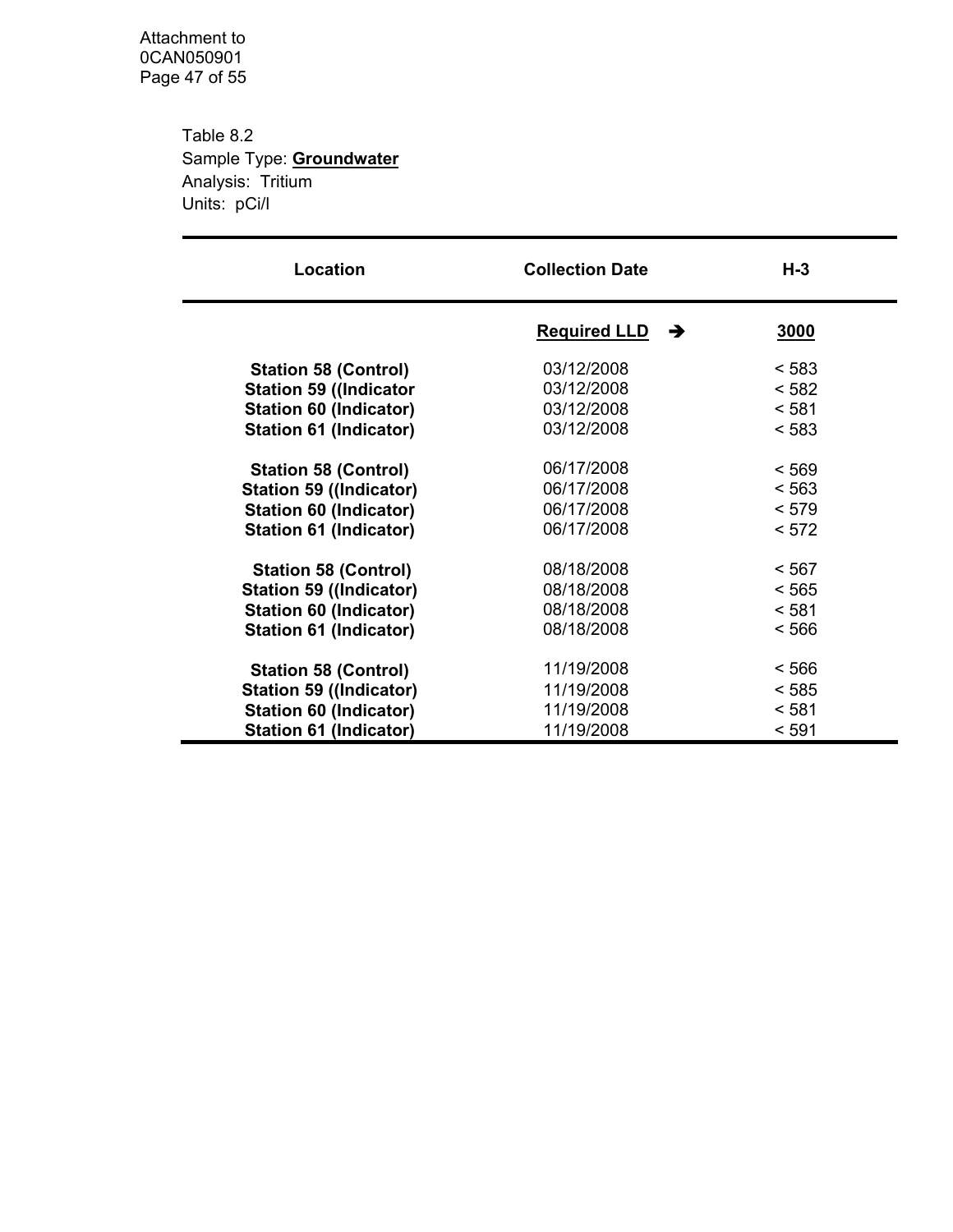# **ATTACHMENT 2**

# **INTERLABORATORY COMPARISON PROGRAM**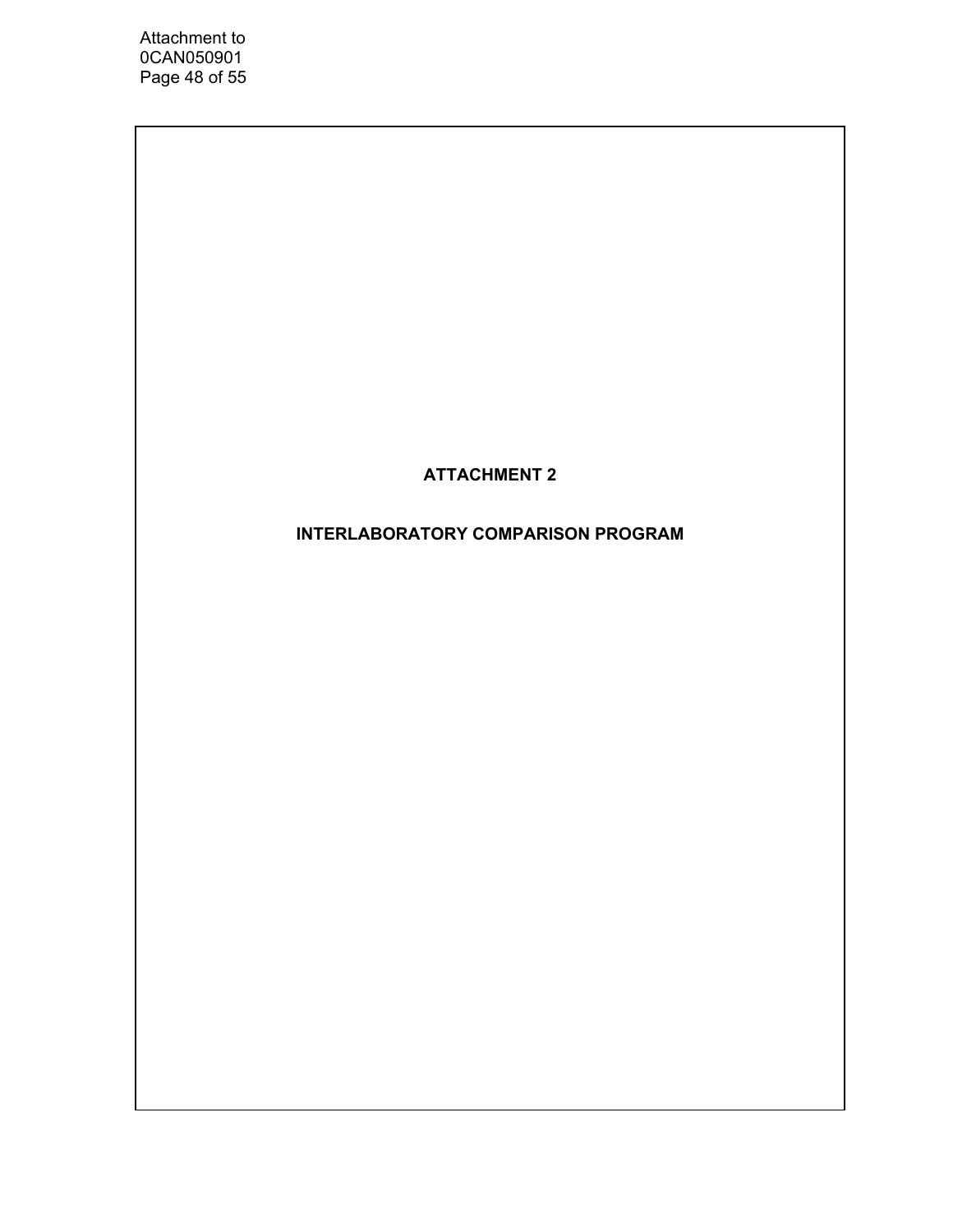### Table 9.1 Sample Type: **Interlaboratory Comparison** Analysis: Gross Beta, Iodine-131 and Gamma Isotopic

| <b>Sample Type</b><br>(units)                  | <b>Study</b> | <b>Date</b> | <b>Analysis</b> | Known<br>Value <sup>a</sup> | <b>RBS</b><br>Value | <b>RBS</b><br>N-Dev <sup>b</sup> | <b>RBS</b><br>N-Range <sup>c</sup> |
|------------------------------------------------|--------------|-------------|-----------------|-----------------------------|---------------------|----------------------------------|------------------------------------|
| <b>Charcoal</b><br>Cartridge<br>(pCi/cartridge | E5390-125    | 6/14/2007   | $I-131$         | $7.91E + 01$                | 7.97E+01            | 0.13                             | 0.01                               |
| Water                                          | E5389-125    | 6/14/2007   | <b>BETA</b>     | 1.99E+02                    | $2.25E + 02$        | 1.49                             | 0.06                               |
| (pCi/liter)                                    | E5388-125    | 6/14/2007   | Cr-51           | $4.11E + 02$                | 4.20E+02            | 0.75                             | 0.20                               |
|                                                |              |             | Mn-54           | $1.33E + 02$                | 1.48E+02            | 3.89 <sup>(d)</sup>              | 0.04                               |
|                                                |              |             | Co-58           | $1.59E + 02$                | $1.64E + 02$        | 1.01                             | 0.06                               |
|                                                |              |             | Fe-59           | $1.34E + 02$                | $1.45E + 02$        | 2.83                             | 0.16                               |
|                                                |              |             | $Co-60$         | $1.91E + 02$                | $1.95E + 02$        | 0.75                             | 0.09                               |
|                                                |              |             | Zn-65           | 2.68E+02                    | 2.82E+02            | 0.87                             | 0.13                               |
|                                                |              |             | $I - 131$       | $1.02E + 02$                | $1.02E + 02$        | $-0.02$                          | 0.16                               |
|                                                |              |             | Cs-134          | $1.94E + 02$                | $1.93E + 02$        | $-0.11$                          | 0.24                               |
|                                                |              |             | <b>Cs-137</b>   | $1.35E + 02$                | $1.40E + 02$        | 1.21                             | 0.32                               |
|                                                |              |             | <b>Ce-141</b>   | $1.60E + 02$                | $1.63E + 02$        | 0.57                             | 0.38                               |
|                                                | E5467-125    | 9/13/2007   | $H-3$           | $1.20E + 04$                | $1.11E + 04$        | $-1.26$                          | 0.06                               |
| <b>Milk</b>                                    | E5391-125    | 6/12/2007   | $Cr-51$         | $5.12E + 02$                | $5.17E+02$          | 0.12                             | 0.06                               |
| (pCi/liter)                                    |              |             | Mn-54           | 1.66E+02                    | $1.82E + 02$        | 1.14                             | 0.11                               |
|                                                |              |             | $Co-58$         | 1.98E+02                    | $2.02E + 02$        | 0.24                             | 0.05                               |
|                                                |              |             | Fe-59           | $1.67E + 02$                | $1.85E + 02$        | 1.23                             | 0.09                               |
|                                                |              |             | $Co-60$         | 2.38E+02                    | 2.37E+02            | $-0.03$                          | 0.02                               |
|                                                |              |             | Zn-65           | 3.34E+02                    | $3.72E + 02$        | 1.98                             | 0.07                               |
|                                                |              |             | $I - 131$       | 7.01E+01                    | 7.03E+01            | 0.05                             | 0.20                               |
|                                                |              |             | <b>Cs-134</b>   | $2.42E + 02$                | 2.42E+02            | 0.02                             | 0.07                               |
|                                                |              |             | <b>Cs-137</b>   | 1.69E+02                    | 1.70E+02            | 0.06                             | 0.03                               |
|                                                |              |             | Ce-141          | 2.00E+02                    | 2.03E+02            | 0.16                             | 0.05                               |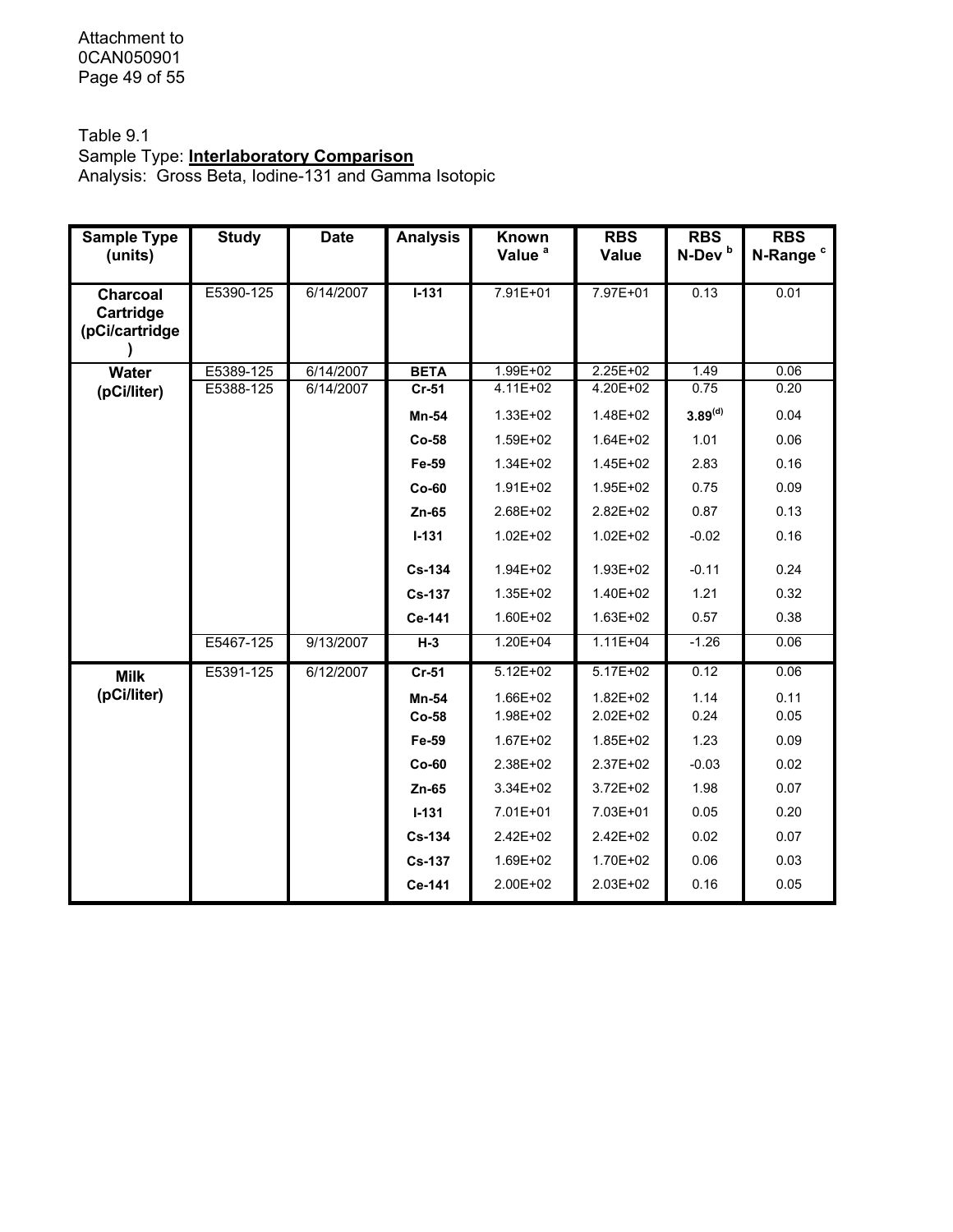Attachment to 0CAN050901 Page 50 of 55

#### Table 9.1 Sample Type: **Interlaboratory Comparison** Analysis: Tritium and Gamma Isotopic

| <b>Sample Type</b><br>(units) | <b>Study</b> | <b>Date</b> | <b>Analysis</b>         | Known<br>Value <sup>a</sup> | <b>RBS</b><br><b>Value</b> | <b>RBS</b><br>N-Dev <sup>b</sup> | <b>RBS</b><br>N-Range <sup>c</sup> |
|-------------------------------|--------------|-------------|-------------------------|-----------------------------|----------------------------|----------------------------------|------------------------------------|
| <b>Air Filter</b>             | E5468-125    | 9/13/2007   | <b>BETA</b>             | $3.23E + 01$                | $2.81E+01$                 | $-1.46$                          | 0.03                               |
| (pCi/Filter)                  | E5469-125    | 9/13/2007   | $Cr-51$                 | $1.25E + 02$                | $1.22E + 02$               | $-0.09$                          | 0.03                               |
|                               |              |             | Mn-54                   | 7.26E+01                    | 7.82E+01                   | 1.93                             | 0.14                               |
|                               |              |             | $Co-58$                 | $4.94E + 01$                | $4.87E + 01$               | $-0.23$                          | 0.19                               |
|                               |              |             | Fe-59                   | 4.79E+01                    | $5.17E + 01$               | 1.33                             | 0.04                               |
|                               |              |             | $Co-60$                 | $6.41E + 01$                | $6.48E + 01$               | 0.26                             | 0.03                               |
|                               |              |             | $Zn-65$                 | 8.76E+01                    | $9.96E + 01$               | 2.38                             | 0.09                               |
|                               |              |             | <b>Cs-134</b>           | $6.38E + 01$                | $6.12E + 01$               | $-0.89$                          | 0.08                               |
|                               |              |             | <b>Cs-137</b>           | $5.65E+01$                  | $5.85E + 01$               | 0.69                             | 0.11                               |
|                               |              |             | Ce-141                  | $9.14E + 01$                | $9.12E + 01$               | $-0.06$                          | 0.12                               |
| <b>Sediment</b><br>(pCi/gram) | E5470-125    | 9/13/2007   | $Cr-51$<br><b>Mn-54</b> | 3.91E-01<br>2.27E-01        | 3.83E-01<br>2.43E-01       | $-0.07$<br>0.24                  | 0.03<br>0.01                       |
|                               |              |             | $Co-58$                 | 1.54E-01                    | 1.38E-01                   | $-0.36$                          | 0.04                               |
|                               |              |             | Fe-59                   | 1.49E-01                    | 1.48E-01                   | $-0.03$                          | 0.02                               |
|                               |              |             | $Co-60$                 | 2.00E-01                    | 1.94E-01                   | $-0.11$                          | 0.01                               |
|                               |              |             | $Zn-65$                 | 2.73E-01                    | 3.00E-01                   | 1.74                             | 0.09                               |
|                               |              |             | <b>Cs-134</b>           | 1.99E-01                    | 2.03E-01                   | 0.07                             | 0.02                               |
|                               |              |             | <b>Cs-137</b>           | 2.73E-01                    | 2.99E-01                   | 0.33                             | 0.02                               |
|                               |              |             | Ce-141                  | 2.85E-01                    | 2.81E-01                   | $-0.05$                          | 0.03                               |

### **NOTES:**

(a) The known value as determined by Analytics.

(b) The normalized deviation from the "known" value is computed from the deviation and the standard error of the mean; ±2.00 is the warning limit and ±3.00 is the control limit. This is a measure of accuracy of the analytical methods.

(c) The normalized range is computed from the mean range, the control limit, and the standard error of the range; +2.000 is the warning limit and +3.000 is the control limit. This is a measure of precision of the analytical methods.

(d) Results reported were outside Control Limits.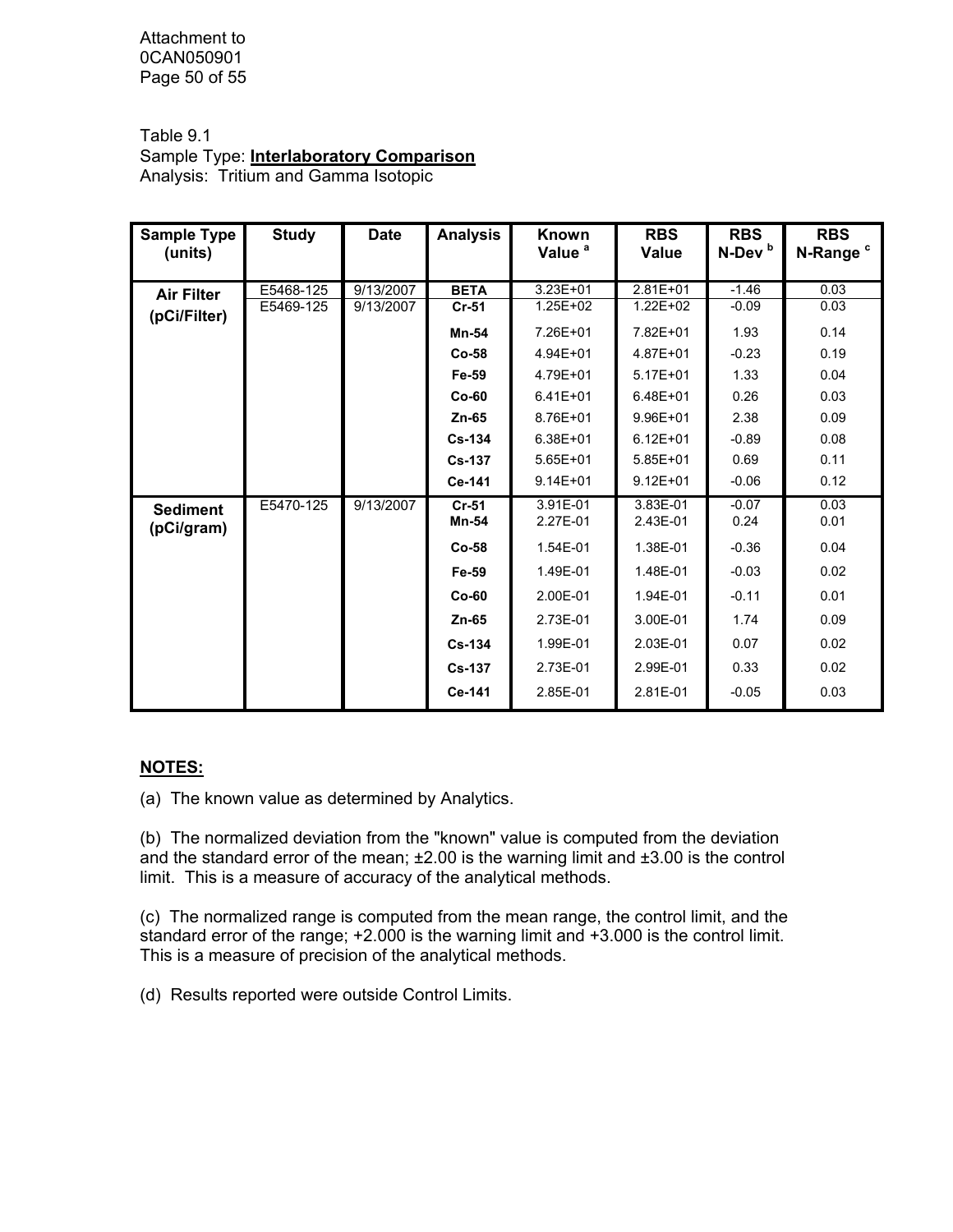Attachment to 0CAN050901 Page 51 of 55

### **Interlaboratory Comparison Program Exceptions**

RBS Environmental Laboratory analyzed interlaboratory comparison samples to fulfill the requirements of Technical Requirements Manual 3.12.3. The interlaboratory comparison results indicated that 100% of the sample results for accuracy and precision were within the acceptable control limits.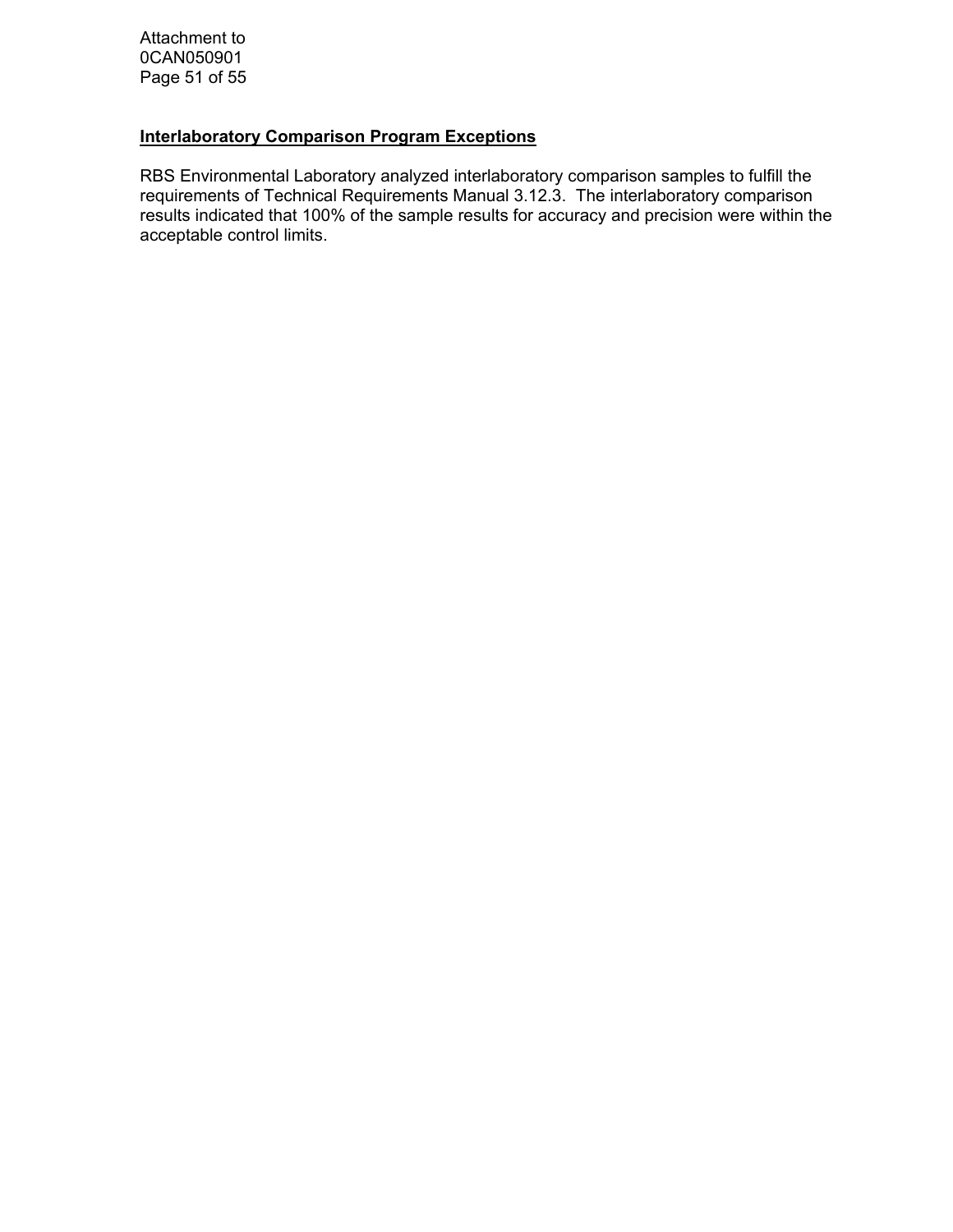# **ATTACHMENT 3**

# **SEDIMENT DOSE CALCULATIONS**